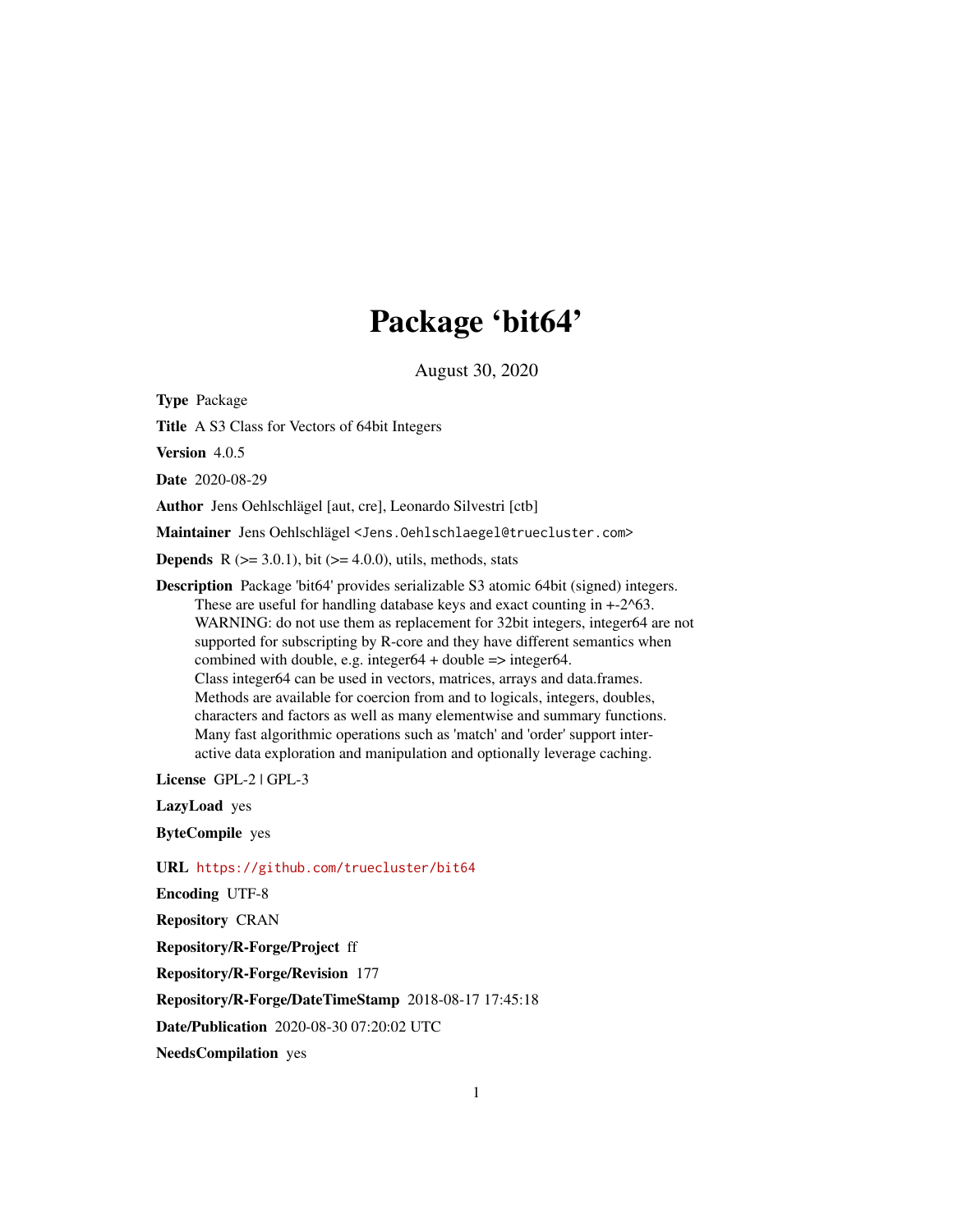# R topics documented:

|                             | $\overline{3}$ |
|-----------------------------|----------------|
|                             | 16             |
| $as. character. integer 64$ | 18             |
|                             | 19             |
|                             | 20             |
|                             | 21             |
|                             | 24             |
|                             | 25             |
|                             | 27             |
|                             | 28             |
|                             | 30             |
|                             | 31             |
|                             | 32             |
|                             | 33             |
|                             | 35             |
|                             | 36             |
|                             | 39             |
|                             | 40             |
|                             | 41             |
| 43                          |                |
|                             |                |
|                             |                |
|                             | 47             |
|                             | 49             |
|                             | 51             |
|                             | 52             |
|                             | 53             |
|                             | 54             |
|                             | 55             |
|                             | 56             |
|                             | 60             |
|                             | 61             |
|                             | 63             |
|                             | 64             |
|                             | 65             |
|                             |                |
|                             |                |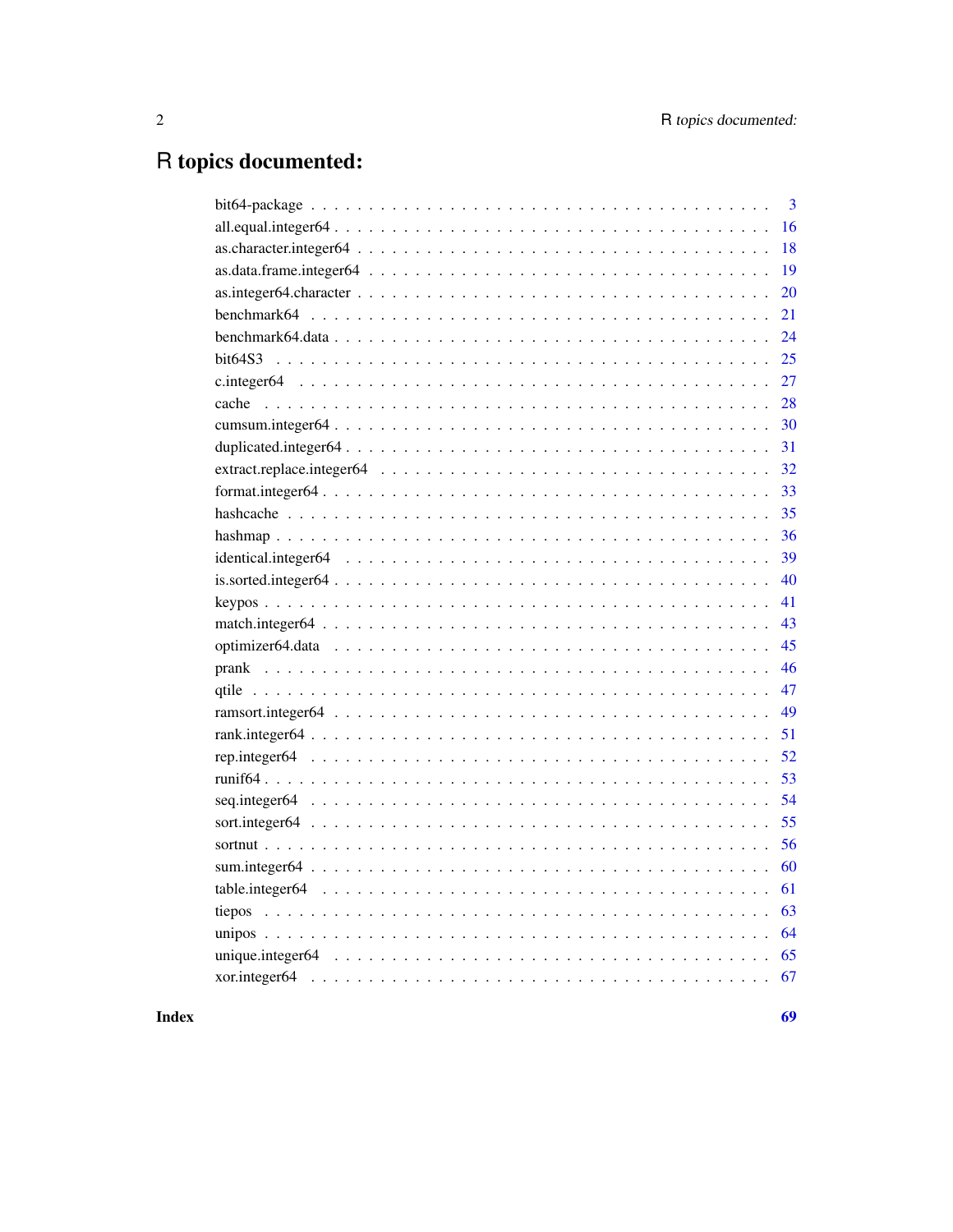# <span id="page-2-1"></span><span id="page-2-0"></span>**Description**

Package 'bit64' provides fast serializable S3 atomic 64bit (signed) integers that can be used in vectors, matrices, arrays and data.frames. Methods are available for coercion from and to logicals, integers, doubles, characters and factors as well as many elementwise and summary functions.

Version 0.8 With 'integer64' vectors you can store very large integers at the expense of 64 bits, which is by factor 7 better than 'int64' from package 'int64'. Due to the smaller memory footprint, the atomic vector architecture and using only S3 instead of S4 classes, most operations are one to three orders of magnitude faster: Example speedups are 4x for serialization, 250x for adding, 900x for coercion and 2000x for object creation. Also 'integer64' avoids an ongoing (potentially infinite) penalty for garbage collection observed during existence of 'int64' objects (see code in example section).

Version 0.9 Package 'bit64' - which extends R with fast 64-bit integers - now has fast (singlethreaded) implementations the most important univariate algorithmic operations (those based on hashing and sorting). We now have methods for 'match', ' 'quantile', 'median' and 'summary'. Regarding data management we also have novel generics 'unipos' (positions of the unique values), 'tiepos' ( positions of ties), 'keypos' (positions of foreign keys in a sorted dimension table) and derived methods 'as.factor' and 'as.ordered'. This 64- bit functionality is implemented carefully to be not slower than the respective 32-bit operations in Base R and also to avoid outlying waiting times observed with 'order', 'rank' and 'table' (speedup factors 20/16/200 respective). This increases the dataset size with wich we can work truly interactive. The speed is achieved by simple heuristic optimizers in high- level functions choosing the best from multiple low-level algorithms and further taking advantage of a novel caching if activated. In an example R session using a couple of these operations the 64-bit integers performed 22x faster than base 32-bit integers, hash-caching improved this to 24x, sortorder-caching was most efficient with 38x (caching hashing and sorting is not worth it with 32x at duplicated RAM consumption).

# Usage

```
integer64(length)
## S3 method for class 'integer64'
is(x)## S3 replacement method for class 'integer64'
length(x) <- value
## S3 method for class 'integer64'
print(x, quote=FALSE, ...)
## S3 method for class 'integer64'
str(object, vec.len = strO$vec.len, give.head = TRUE, give.length = give.head, ...)
```
#### Arguments

| length                    | length of vector using integer  |
|---------------------------|---------------------------------|
| $\boldsymbol{\mathsf{x}}$ | an integer <sub>64</sub> vector |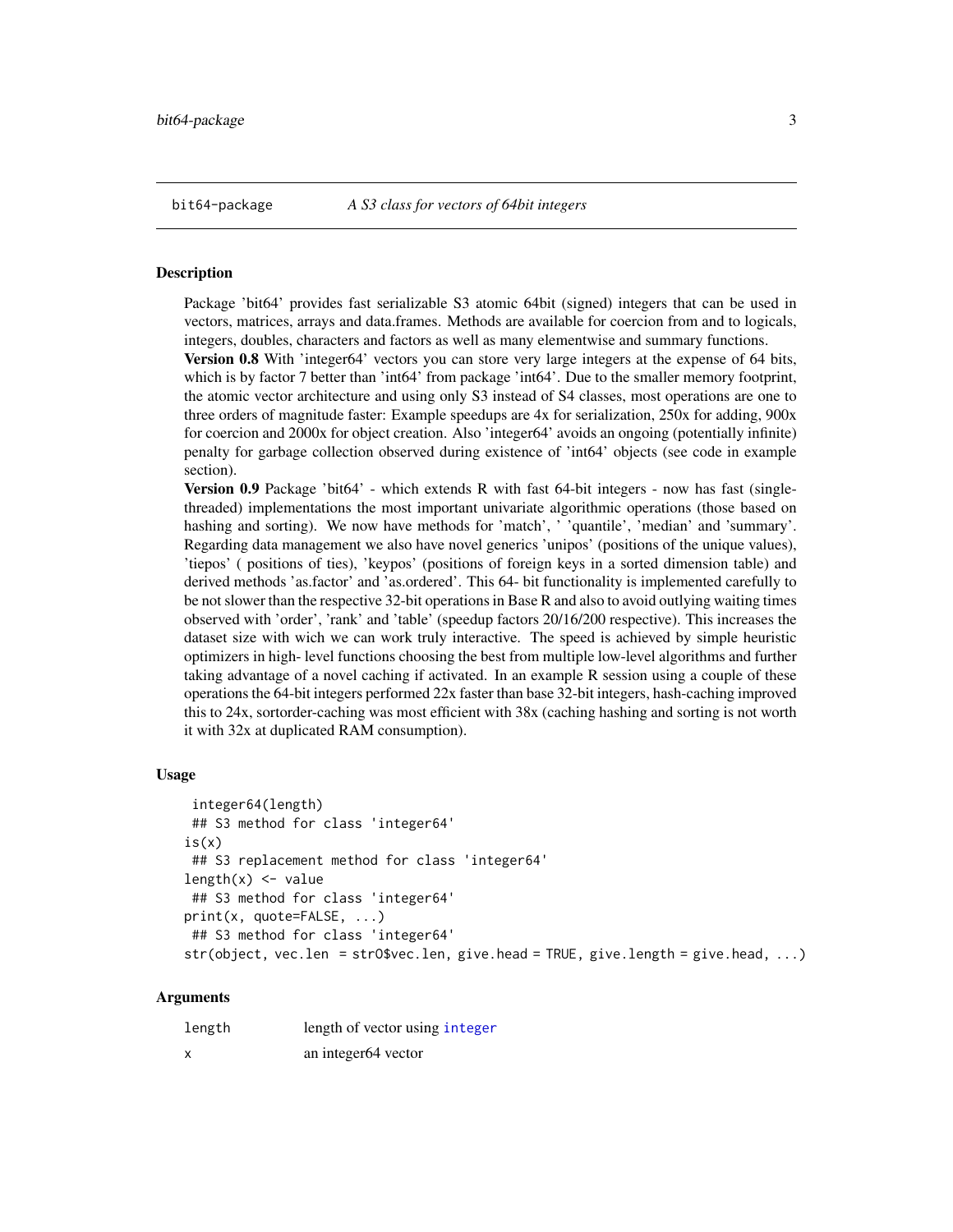| object      | an integer <sub>64</sub> vector                                                          |
|-------------|------------------------------------------------------------------------------------------|
| value       | an integer64 vector of values to be assigned                                             |
| quote       | logical, indicating whether or not strings should be printed with surrounding<br>quotes. |
| vec.len     | see str                                                                                  |
| give.head   | see str                                                                                  |
| give.length | see str                                                                                  |
| $\ddotsc$   | further arguments to the NextMethod                                                      |

# **Details**

| Package:  | bit64      |
|-----------|------------|
| Type:     | Package    |
| Version:  | 0.5.0      |
| Date:     | 2011-12-12 |
| License:  | $GPL-2$    |
| LazyLoad: | yes        |
| Encoding: | latin1     |

#### Value

integer64 returns a vector of 'integer64', i.e. a vector of [double](#page-0-0) decorated with class 'integer64'.

#### Design considerations

64 bit integers are related to big data: we need them to overcome address space limitations. Therefore performance of the 64 bit integer type is critical. In the S language – designed in 1975 – atomic objects were defined to be vectors for a couple of good reasons: simplicity, option for implicit parallelization, good cache locality. In recent years many analytical databases have learnt that lesson: column based data bases provide superior performance for many applications, the result are products such as MonetDB, Sybase IQ, Vertica, Exasol, Ingres Vectorwise. If we introduce 64 bit integers not natively in Base R but as an external package, we should at least strive to make them as 'basic' as possible. Therefore the design choice of bit64 not only differs from int64, it is obvious: Like the other atomic types in Base R, we model data type 'integer64' as a contiguous [atomic](#page-0-0) vector in memory, and we use the more basic [S3](#page-0-0) class system, not [S4](#page-0-0). Like package int64 we want our 'integer64' to be [serializea](#page-0-0)ble, therefore we also use an existing data type as the basis. Again the choice is obvious: R has only one 64 bit data type: doubles. By using [doubles](#page-0-0), integer64 [inherits](#page-0-0) some functionality such as [is.atomic](#page-0-0), [length](#page-0-0), [length<-](#page-0-0), [names](#page-0-0), [names<-](#page-0-0), [dim](#page-0-0), [dim<-](#page-0-0), [dimnames](#page-0-0), [dimnames](#page-0-0).

Our R level functions strictly follow the functional programming paragdim: no modification of arguments or other sideffects. Before version 0.93 we internally deviated from the strict paradigm in order to boost performance. Our C functions do not create new return values, instead we pass-in the memory to be returned as an argument. This gives us the freedom to apply the C-function to new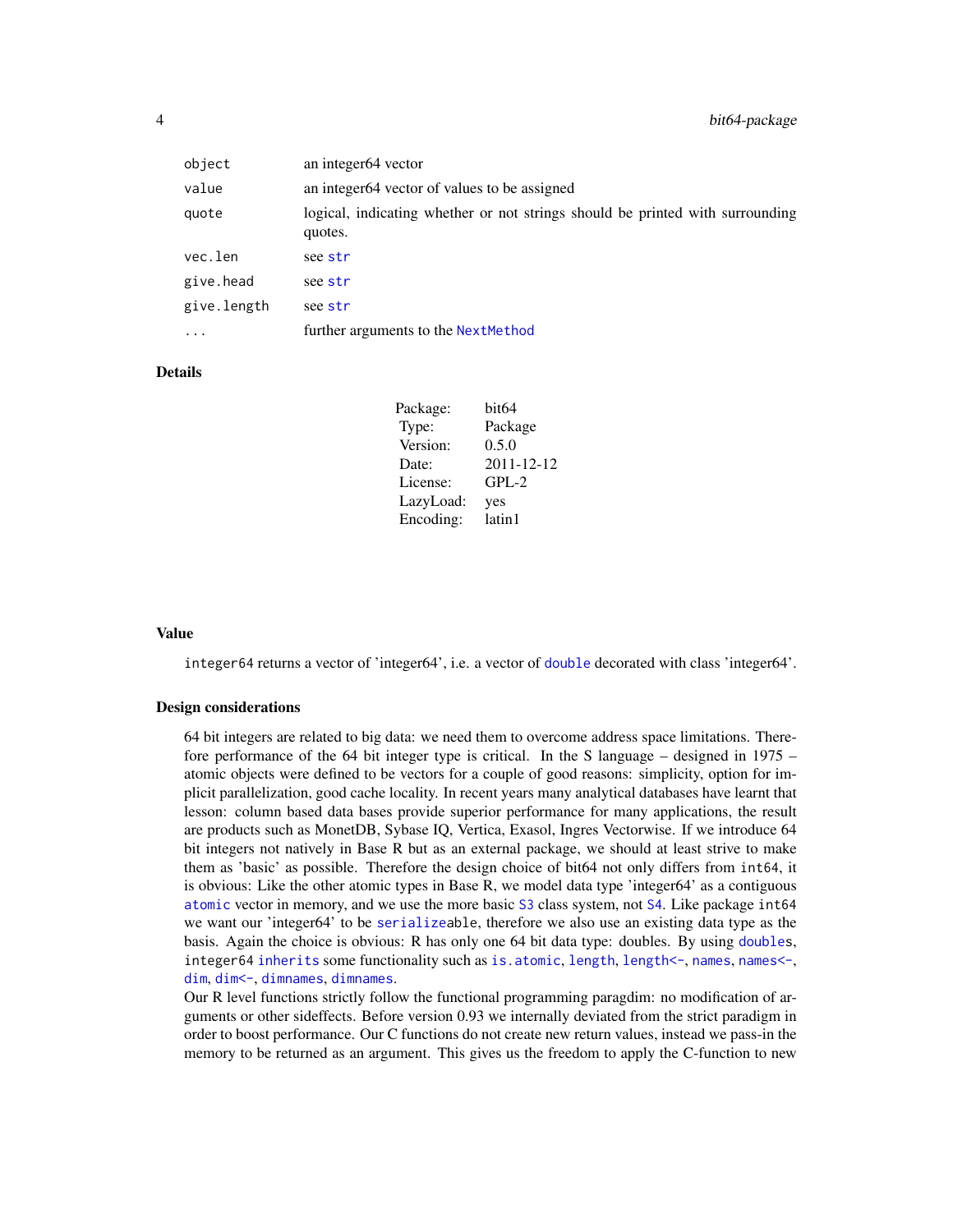or old vectors, which helps to avoid unnecessary memory allocation, unnecessary copying and unnessary garbage collection. Prior to 0.93 *within* our R functions we also deviated from conventional R programming by not using [attr<-](#page-0-0) and [attributes<-](#page-0-0) because they always did new memory allocation and copying in older R versions. If we wanted to set attributes of return values that we have freshly created, we instead used functions [setattr](#page-0-0) and [setattributes](#page-0-0) from package [bit](#page-0-0). From version 0.93 [setattr](#page-0-0) is only used for manipulating [cache](#page-27-1) objects, in [ramsort.integer64](#page-48-1) and sort. integer64 and in [as.data.frame.integer64](#page-18-1).

# Arithmetic precision and coercion

The fact that we introduce 64 bit long long integers – without introducing 128-bit long doubles – creates some subtle challenges: Unlike 32 bit [integers](#page-0-0), the integer64 are no longer a proper subset of [double](#page-0-0). If a binary arithmetic operation does involve a double and a integer, it is a no-brainer to return double without loss of information. If an integer64 meets a double, it is not trivial what type to return. Switching to integer64 limits our ability to represent very large numbers, switching to double limits our ability to distinguish x from x+1. Since the latter is the purpose of introducing 64 bit integers, we usually return integer64 from functions involving integer64, for example in [c](#page-26-1), [cbind](#page-26-2) and [rbind](#page-26-2).

Different from Base R, our operators [+](#page-66-1), [-](#page-66-1), [%/%](#page-66-1) and [%%](#page-66-1) coerce their arguments to integer64 and always return integer64.

The multiplication operator  $*$  coerces its first argument to integer64 but allows its second argument to be also double: the second argument is internaly coerced to 'long double' and the result of the multiplication is returned as integer64.

The division [/](#page-66-1) and power  $\land$  operators also coerce their first argument to integer64 and coerce internally their second argument to 'long double', they return as double, like [sqrt](#page-32-1), [log](#page-32-1), [log2](#page-32-1) and [log10](#page-32-1) do.

| argument1             | op       | argument2             | -> | coerced1              | op             | coerced2              | -> | result                |
|-----------------------|----------|-----------------------|----|-----------------------|----------------|-----------------------|----|-----------------------|
| integer <sub>64</sub> | $+$      | double                | -> | integer <sub>64</sub> | $+$            | integer <sub>64</sub> | -> | integer <sub>64</sub> |
| double                | $+$      | integer <sub>64</sub> | -> | integer <sub>64</sub> | $+$            | integer <sub>64</sub> | -> | integer <sub>64</sub> |
| integer <sub>64</sub> |          | double                | -> | integer <sub>64</sub> | -              | integer <sub>64</sub> | -> | integer <sub>64</sub> |
| double                | -        | integer <sub>64</sub> | -> | integer <sub>64</sub> | $\overline{a}$ | integer <sub>64</sub> | -> | integer <sub>64</sub> |
| integer <sub>64</sub> | $\%$ /%  | double                | -> | integer <sub>64</sub> | $\%$ /%        | integer <sub>64</sub> | -> | integer <sub>64</sub> |
| double                | $\%$ /%  | integer <sub>64</sub> | -> | integer <sub>64</sub> | $\%$ /%        | integer <sub>64</sub> | -> | integer <sub>64</sub> |
| integer <sub>64</sub> | $\%$ %   | double                | -> | integer <sub>64</sub> | $\%$ %         | integer <sub>64</sub> | -> | integer <sub>64</sub> |
| double                | $\%$ %   | integer <sub>64</sub> | -> | integer <sub>64</sub> | $\%$ %         | integer <sub>64</sub> | -> | integer <sub>64</sub> |
| integer <sub>64</sub> | *        | double                | -> | integer <sub>64</sub> | ∗              | long double           | -> | integer <sub>64</sub> |
| double                | *        | integer <sub>64</sub> | -> | integer <sub>64</sub> | $\ast$         | integer <sub>64</sub> | -> | integer <sub>64</sub> |
| integer <sub>64</sub> |          | double                | -> | integer <sub>64</sub> | 7              | long double           | -> | double                |
| double                |          | integer <sub>64</sub> | -> | integer <sub>64</sub> |                | long double           | -> | double                |
| integer <sub>64</sub> | Λ        | double                | -> | integer <sub>64</sub> |                | long double           | -> | double                |
| double                | $\wedge$ | integer <sub>64</sub> | -> | integer <sub>64</sub> |                | long double           | -> | double                |

#### Creating and testing S3 class 'integer64'

Our creator function integer64 takes an argument length, creates an atomic double vector of this length, attaches an S3 class attribute 'integer64' to it, and that's it. We simply rely on S3 method dispatch and interpret those 64bit elements as 'long long int'.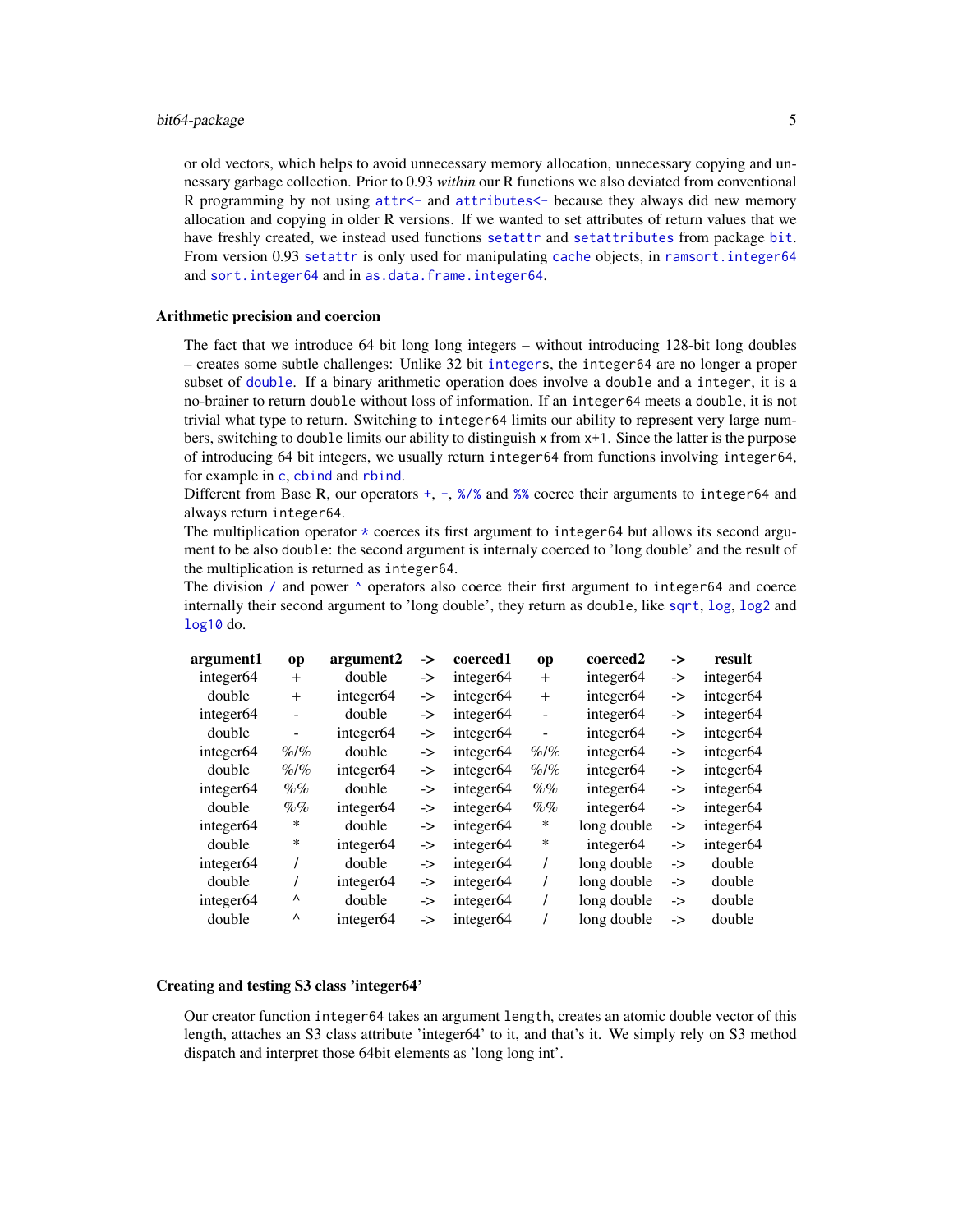[is.double](#page-24-1) currently returns TRUE for integer64 and might return FALSE in a later release. Consider is.double to have undefined behaviour and do query is.integer64 *before* querying is.double.

The methods is. integer64 and is. vector both return TRUE for integer64. Note that we did not patch [storage.mode](#page-0-0) and [typeof](#page-0-0), which both continue returning 'double' Like for 32 bit [integer](#page-0-0), [mode](#page-0-0) returns 'numeric' and [as.double](#page-0-0)) tries coercing to [double](#page-0-0)). It is possible that 'integer64' becomes a vmode in package ff.

Further methods for creating integer64 are [range](#page-59-1) which returns the range of the data type if calles without arguments, [rep](#page-51-1), [seq](#page-53-1).

For all available methods on integer64 vectors see the index below and the examples.

# Index of implemented methods

| creating, testing, printing | see also     | description                                            |
|-----------------------------|--------------|--------------------------------------------------------|
| NA_integer64_               | NA_integer_  | NA constant                                            |
| integer64                   | integer      | create zero atomic vector                              |
| runif64                     | runif        | create random vector                                   |
| rep.integer64               | rep          |                                                        |
| seq.integer64               | seq          |                                                        |
| is.integer64                | is           |                                                        |
|                             | is.integer   | inherited from Base R                                  |
| is.vector.integer64         | is.vector    |                                                        |
| identical.integer64         | identical    |                                                        |
| length <-. integer64        | length <-    |                                                        |
|                             | length       | inherited from Base R                                  |
|                             | $names < -$  | inherited from Base R                                  |
|                             | names        | inherited from Base R                                  |
|                             | $dim < -$    | inherited from Base R                                  |
|                             | dim          | inherited from Base R                                  |
|                             | dimnames<-   | inherited from Base R                                  |
|                             | dimnames     | inherited from Base R                                  |
|                             | str          | inherited from Base R, does not print values correctly |
| print.integer64             | print        |                                                        |
| str.integer64               | str          |                                                        |
|                             |              |                                                        |
| coercing to integer64       | see also     | description                                            |
| as.integer64                |              | generic                                                |
| as.integer64.bitstring      | as.bitstring |                                                        |
| as.integer64.character      | character    |                                                        |
| as.integer64.double         | double       |                                                        |
| as.integer64.integer        | integer      |                                                        |
| as.integer64.integer64      | integer64    |                                                        |
| as.integer64.logical        | logical      |                                                        |
| as.integer64.NULL           | <b>NULL</b>  |                                                        |
| coercing from integer64     | see also     | description                                            |
| as.bitstring                | as.bitstring | generic                                                |
| as.bitstring.integer64      |              |                                                        |
|                             |              |                                                        |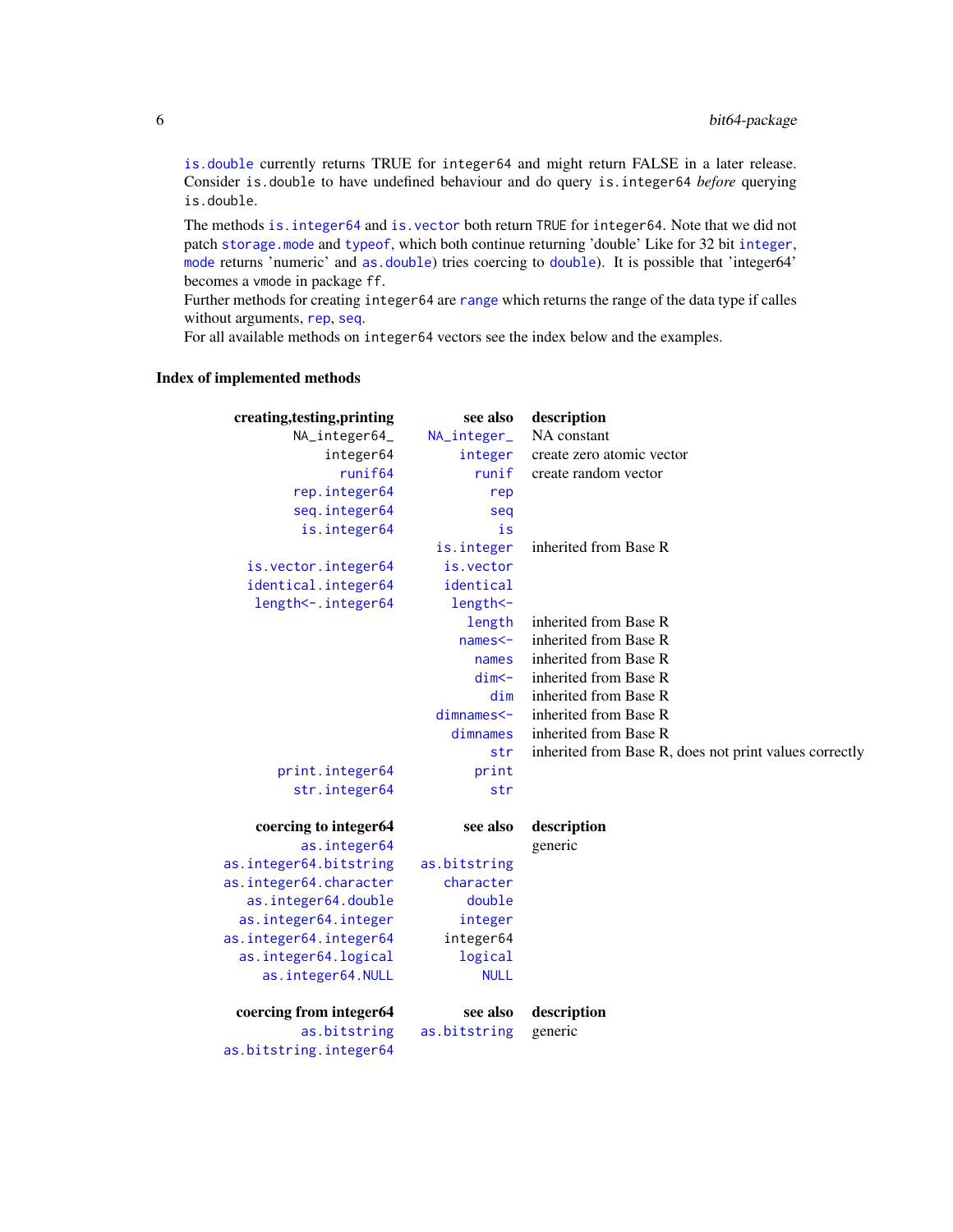# bit64-package 7

| as.character.integer64   | as.character     |                                              |
|--------------------------|------------------|----------------------------------------------|
| as.double.integer64      | as.double        |                                              |
| as.integer.integer64     | as.integer       |                                              |
| as.logical.integer64     | as.logical       |                                              |
|                          |                  |                                              |
| data structures          | see also         | description                                  |
| c.integer64              | C                | vector concatenate                           |
| cbind.integer64          | cbind            | column bind                                  |
| rbind.integer64          | rbind            | row bind                                     |
| as.data.frame.integer64  | as.data.frame    | coerce atomic object to data.frame           |
|                          | data.frame       | inherited from Base R since we have coercion |
| subscripting             | see also         | description                                  |
| [.integer64              | E.               | vector and array extract                     |
| [<-. integer64           | [<-              | vector and array assign                      |
| [[.integer64             | EE.              | scalar extract                               |
| $[$ [ $<$ - . integer 64 | E<               | scalar assign                                |
|                          |                  |                                              |
| binary operators         | see also         | description                                  |
| +.integer64              | ÷                | returns integer64                            |
| -.integer64              | ۰                | returns integer64                            |
| *.integer64              | $\star$          | returns integer64                            |
| ^.integer64              | $\blacktriangle$ | returns double                               |
| /.integer64              | $\prime$         | returns double                               |
| %/%.integer64            | $%$ /%           | returns integer64                            |
| %%.integer64             | %                | returns integer64                            |
| comparison operators     | see also         | description                                  |
| $==.$ integer $64$       | $==$             |                                              |
| $!= .$ integer $64$      | $!=$             |                                              |
| $\langle$ . integer $64$ | $\prec$          |                                              |
| $\le$ integer64          | $\leq$           |                                              |
| >.integer64              | $\geq$           |                                              |
| $>= .$ integer64         | $>=$             |                                              |
|                          |                  |                                              |
| logical operators        | see also         | description                                  |
| !.integer64              | I                |                                              |
| &.integer64              | $\pmb{8}$        |                                              |
| .integer64               |                  |                                              |
| xor.integer64            | xor              |                                              |
| math functions           | see also         | description                                  |
| is.na.integer64          | is.na            | returns logical                              |
| format.integer64         | format           | returns character                            |
| abs.integer64            | abs              | returns integer64                            |
| sign.integer64           | sign             | returns integer64                            |
| log.integer64            | log              | returns double                               |
| log10.integer64          | log10            | returns double                               |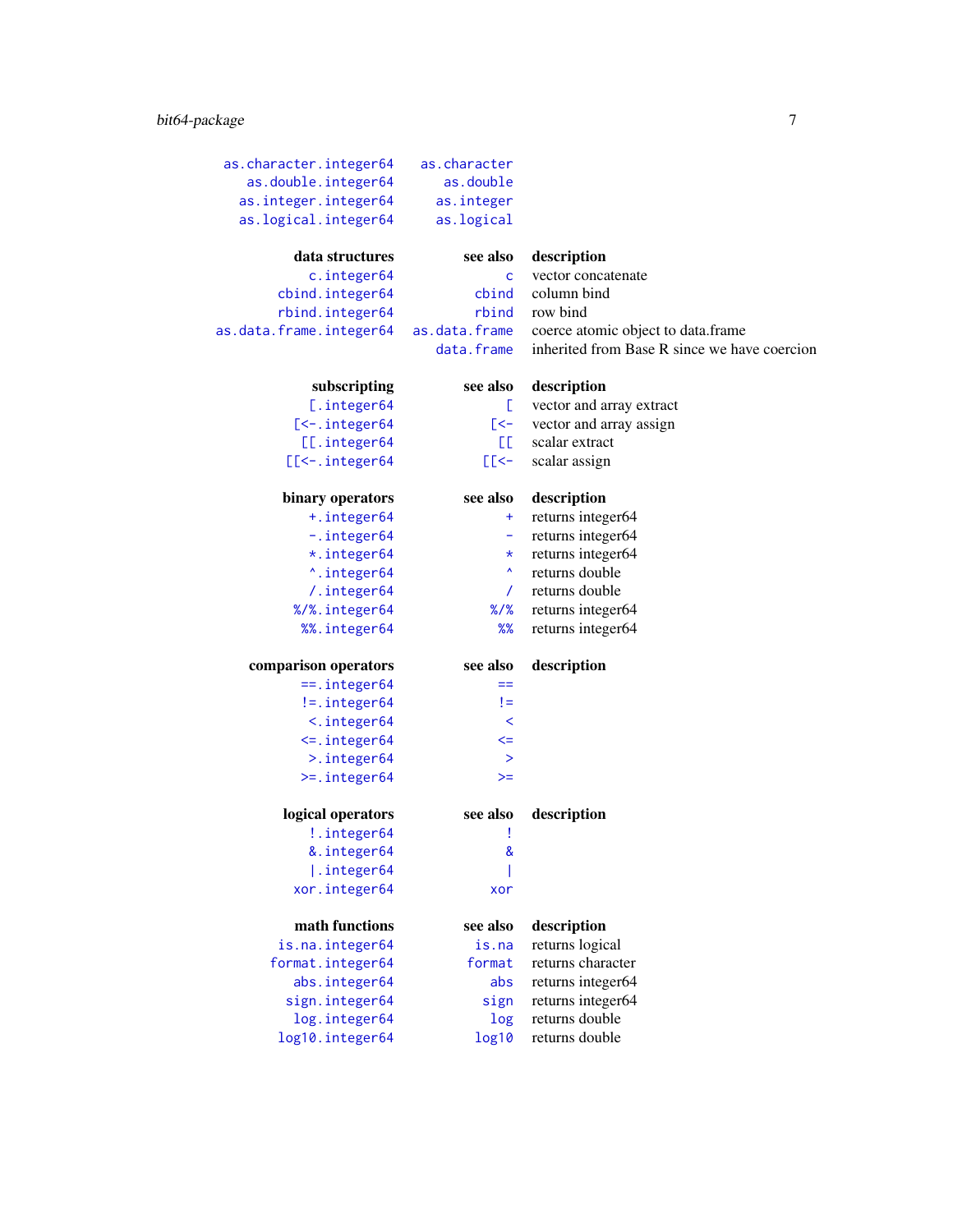| log2.integer64                    | log <sub>2</sub>       | returns double                                                           |
|-----------------------------------|------------------------|--------------------------------------------------------------------------|
| sqrt.integer64                    | sqrt                   | returns double                                                           |
| ceiling.integer64                 | ceiling                | dummy returning its argument                                             |
| floor.integer64                   | floor                  | dummy returning its argument                                             |
| trunc.integer64                   | trunc                  | dummy returning its argument                                             |
| round.integer64                   | round                  | dummy returning its argument                                             |
| signif.integer64                  | signif                 | dummy returning its argument                                             |
|                                   |                        |                                                                          |
| cumulative functions              | see also               | description                                                              |
| cummin.integer64                  | cummin                 |                                                                          |
| cummax.integer64                  | cummax                 |                                                                          |
| cumsum.integer64                  | cumsum                 |                                                                          |
| cumprod.integer64                 | cumprod                |                                                                          |
| diff.integer64                    | diff                   |                                                                          |
| summary functions                 | see also               | description                                                              |
| range.integer64                   | range                  |                                                                          |
| min.integer64                     | min                    |                                                                          |
| max.integer64                     | max                    |                                                                          |
| sum.integer64                     | sum                    |                                                                          |
| mean.integer64                    | mean                   |                                                                          |
| prod.integer64                    | prod                   |                                                                          |
| all.integer64                     | all                    |                                                                          |
| any.integer64                     | any                    |                                                                          |
| algorithmically complex functions | see also               | description (caching)                                                    |
| match.integer64                   | match                  | position of x in table (h//o/so)                                         |
| %in%.integer64                    | %in%                   | is x in table? $(h//o/so)$                                               |
| duplicated.integer64              | duplicated             | is current element duplicate of previous one? (h//o/so)                  |
| unique.integer64                  | unique                 | (shorter) vector of unique values only (h/s/o/so)                        |
| unipos.integer64                  | unipos                 | positions corresponding to unique values (h/s/o/so)                      |
| tiepos.integer64                  | tiepos                 | positions of values that are tied (//o/so)                               |
| keypos.integer64                  | keypos                 | position of current value in sorted list of unique values (//o/so)       |
| as.factor.integer64               | as.factor              | convert to (unordered) factor with sorted levels of previous values (/   |
| as.ordered.integer64              | as.ordered             | convert to ordered factor with sorted levels of previous values (//o/sol |
| table.integer64                   | table                  | unique values and their frequencies (h/s/o/so)                           |
| sort.integer64                    | sort                   | sorted vector (/s/o/so)                                                  |
| order.integer64                   | order                  | positions of elements that would create sorted vector (//o/so)           |
| rank.integer64                    | rank                   | (average) ranks of non-NAs, NAs kept in place (/s/o/so)                  |
| quantile.integer64                | quantile               | (existing) values at specified percentiles (/s/o/so)                     |
| median.integer64                  | median                 | (existing) value at percentile 0.5 (/s/o/so)                             |
| summary.integer64                 | summary                | ( s/o s                                                                  |
| all.equal.integer64               | all.equal              | test if two objects are (nearly) equal (/s/o/so)                         |
|                                   |                        |                                                                          |
| helper functions<br>minusclass    | see also<br>minusclass | description                                                              |
|                                   |                        | removing class attritbute                                                |
| plusclass                         | plusclass              | inserting class attribute                                                |
| binattr                           | binattr                | define binary op behaviour                                               |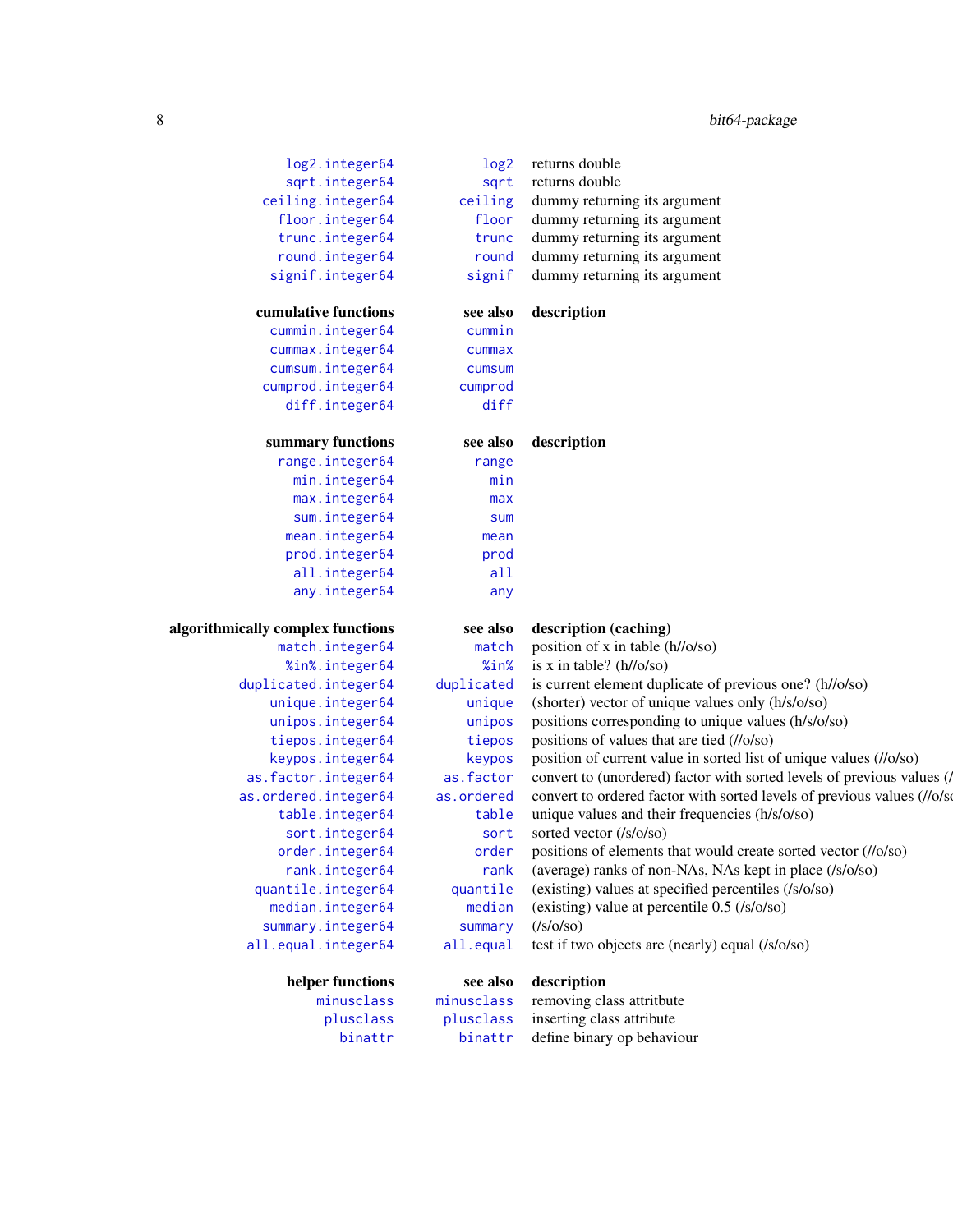| tested I/O functions | see also    | description           |
|----------------------|-------------|-----------------------|
|                      | read.table  | inherited from Base R |
|                      | write.table | inherited from Base R |
|                      | serialize   | inherited from Base R |
|                      | unserialize | inherited from Base R |
|                      | save        | inherited from Base R |
|                      | load        | inherited from Base R |
|                      | dput        | inherited from Base R |
|                      | dget        | inherited from Base R |
|                      |             |                       |

#### Limitations inherited from implementing 64 bit integers via an external package

- vector size of atomic vectors is still limited to [.Machine\\$](#page-0-0)integer.max. However, external memory extending packages such as ff or bigmemory can extend their address space now with integer64. Having 64 bit integers also help with those not so obvious address issues that arise once we exchange data with SQL databases and datawarehouses, which use big integers as surrogate keys, e.g. on indexed primary key columns. This puts R into a relatively strong position compared to certain commercial statistical softwares, which sell database connectivity but neither have the range of 64 bit integers, nor have integers at all, nor have a single numeric data type in their macro-glue-language.
- literals such as 123LL would require changes to Base R, up to then we need to write (and call) as.integer64(123L) or as.integer64(123) or as.integer64('123'). Only the latter allows to specify numbers beyond Base R's numeric data types and therefore is the recommended way to use – using only one way may facilitate migrating code to literals at a later stage.

#### Limitations inherited from Base R, Core team, can you change this?

- [identical](#page-0-0) with default parameters does not distinguish all bit-patterns of doubles. For testing purposes we provide a wrapper [identical.integer64](#page-38-1) that will distinguish all bit-patterns. It would be desireable to have a single call of [identical](#page-0-0) handle both, [double](#page-0-0) and integer64.
- the colon operator [:](#page-24-1) officially does not dispatches S3 methods, however, we have made it generic

```
from <- lim.integer64()[1]
to < - from+99
from:to
```
As a limitation remains: it will only dispatch at its first argument from but not at its second to.

- [is.double](#page-24-1) does not dispatches S3 methods, However, we have made it generic and it will return FALSE on integer64.
- [c](#page-0-0) only dispatches [c.integer64](#page-26-1) if the first argument is integer64 and it does not recursively dispatch the proper method when called with argument recursive=TRUE Therefore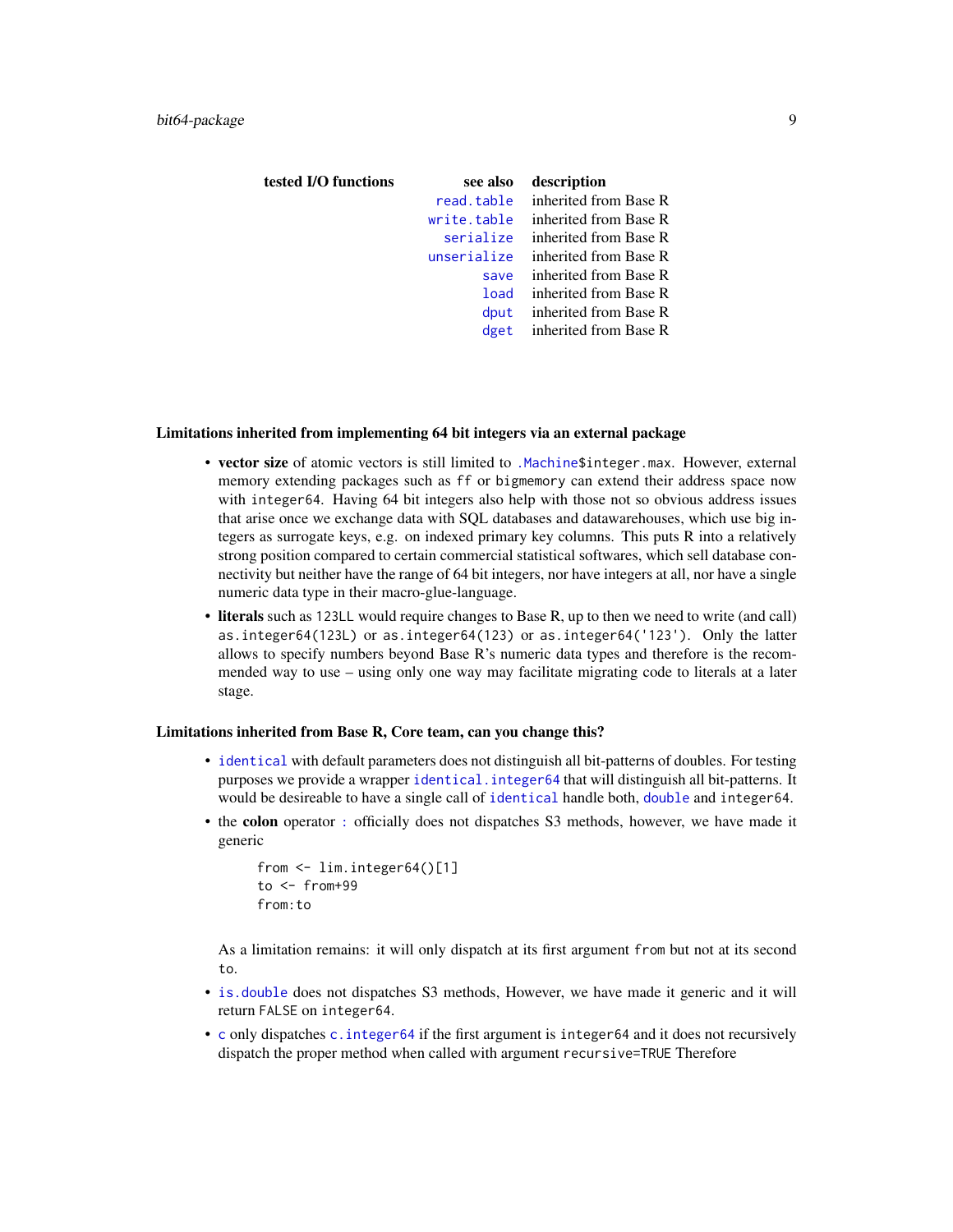c(list(integer64,integer64))

does not work and for now you can only call

c.integer64(list(x,x))

- generic binary operators fail to dispatch \*any\* user-defined S3 method if the two arguments have two different S3 classes. For example we have two classes [bit](#page-0-0) and [bitwhich](#page-0-0) sparsely representing boolean vectors and we have methods  $\&$  bit and  $\&$  bitwhich. For an expression involving both as in bit & bitwhich, none of the two methods is dispatched. Instead a standard method is dispatched, which neither handles [bit](#page-0-0) nor [bitwhich](#page-0-0). Although it lacks symmetry, the better choice would be to dispatch simply the method of the class of the first argument in case of class conflict. This choice would allow authors of extension packages providing coherent behaviour at least within their contributed classes. But as long as none of the package authors methods is dispatched, he cannot handle the conflicting classes at all.
- [unlist](#page-0-0) is not generic and if it were, we would face similar problems as with  $c()$
- [vector](#page-0-0) with argument mode='integer64' cannot work without adjustment of Base R
- [as.vector](#page-0-0) with argument mode='integer64' cannot work without adjustment of Base R
- [is.vector](#page-0-0) does not dispatch its method [is.vector.integer64](#page-2-1)
- [mode<-](#page-0-0) drops the class 'integer64' which is returned from as.integer64. Also it does not remove an existing class 'integer64' when assigning mode 'integer'.
- [storage.mode<-](#page-0-0) does not support external data types such as as. integer64
- [matrix](#page-0-0) does drop the 'integer64' class attribute.
- [array](#page-0-0) does drop the 'integer64' class attribute. In current R versions (1.15.1) this can be circumvented by activating the function as.vector.integer64 further down this file. However, the CRAN maintainer has requested to remove as.vector.integer64, even at the price of breaking previously working functionality of the package.
- [str](#page-0-0) does not print the values of integer64 correctly

#### further limitations

• subscripting non-existing elements and subscripting with NAs is currently not supported. Such subscripting currently returns 9218868437227407266 instead of NA (the NA value of the underlying double code). Following the full R behaviour here would either destroy performance or require extensive C-coding.

#### Note

integer64 are useful for handling database keys and exact counting in  $+2^{\circ}63$ . Do not use them as replacement for 32bit integers, integer64 are not supported for subscripting by R-core and they have different semantics when combined with double. Do understand that integer64 can only be useful over double if we do not coerce it to double.

While integer + double -> double + double -> double or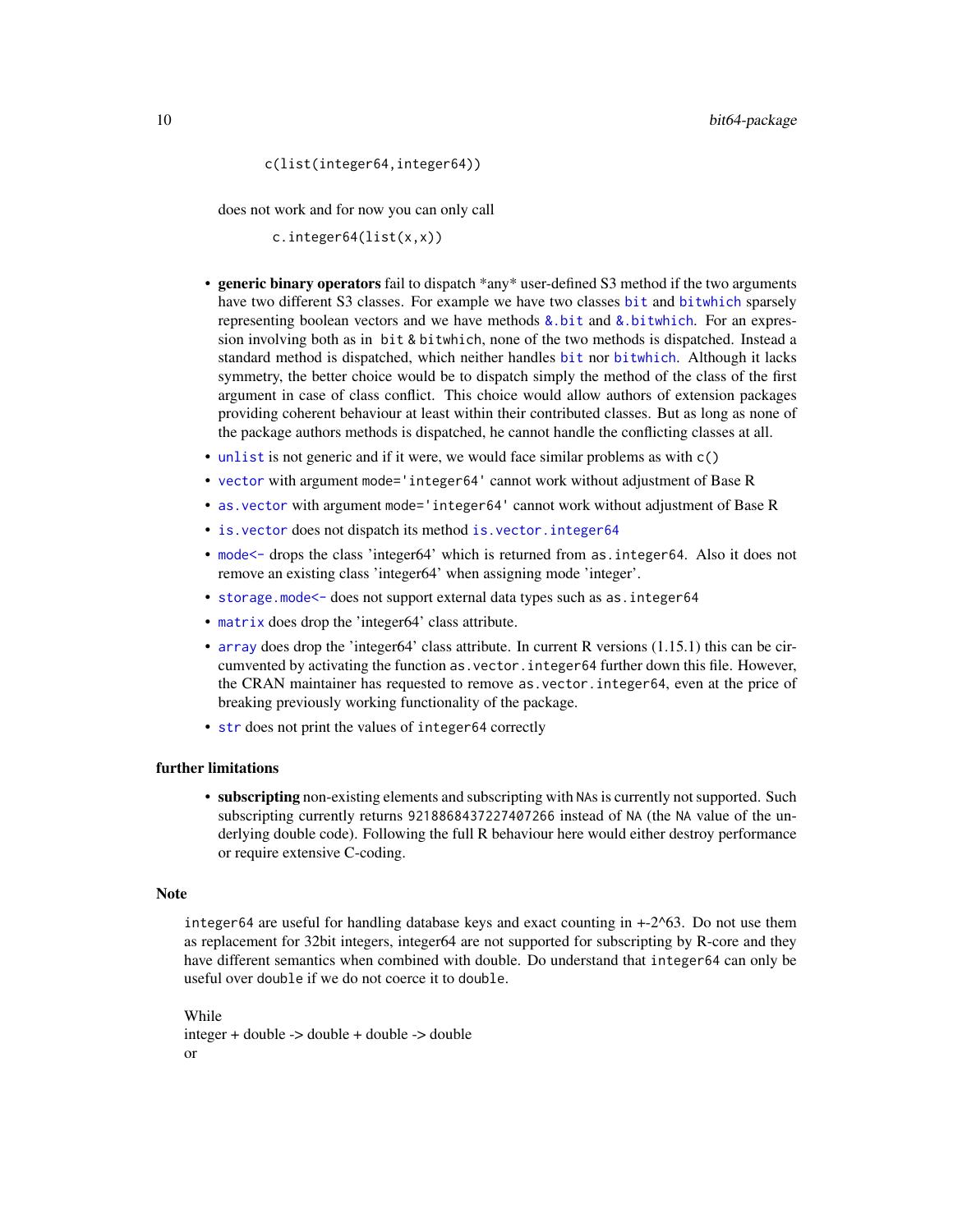```
1L + 0.5 \rightarrow 1.5for additive operations we coerce to integer64
integer64 + double -> integer64 + integer64 -> integer64
hence
\text{as.integer}64(1) + 0.5 \rightarrow \text{1LL} + \text{0LL} \rightarrow \text{1LL}
```
see section "Arithmetic precision and coercion" above

### Author(s)

Jens Oehlschlägel <Jens.Oehlschlaegel@truecluster.com> Maintainer: Jens Oehlschlägel <Jens.Oehlschlaegel@truecluster.com>

#### See Also

[integer](#page-0-0) in base R

#### Examples

```
message("Using integer64 in vector")
x \le - integer64(8) # create 64 bit vector
x
is.atomic(x) # TRUE
is.integer64(x) # TRUE
is.numeric(x) \qquad # TRUE
is.integer(x) # FALSE - debatable
is.double(x) # FALSE - might change
x[] <- 1:2 # assigned value is recycled as usual
x[1:6] # subscripting as usual
length(x) \leftarrow 13 # changing length as usual
x
rep(x, 2) # replicate as usual
seq(as.integer64(1), 10) # seq.integer64 is dispatched on first given argument
seq(to=as.integer64(10), 1) # seq.integer64 is dispatched on first given argument
seq.integer64(along.with=x) # or call seq.integer64 directly
# c.integer64 is dispatched only if *first* argument is integer64 ...
x \leftarrow c(x, runif(length(x), max=100))# ... and coerces everything to integer64 - including double
x
names(x) \le letters # use names as usual
x
message("Using integer64 in array - note that 'matrix' currently does not work")
message("as.vector.integer64 removed as requested by the CRAN maintainer")
message("as consequence 'array' also does not work anymore")
message("we still can create a matrix or array by assigning 'dim'")
y <- rep(as.integer64(NA), 12)
dim(y) <- c(3,4)dimnames(y) <- list(letters[1:3], LETTERS[1:4])
y['a'',] < -1:2 # assigning as usual
y
y[1:2,-4] # subscripting as usual
```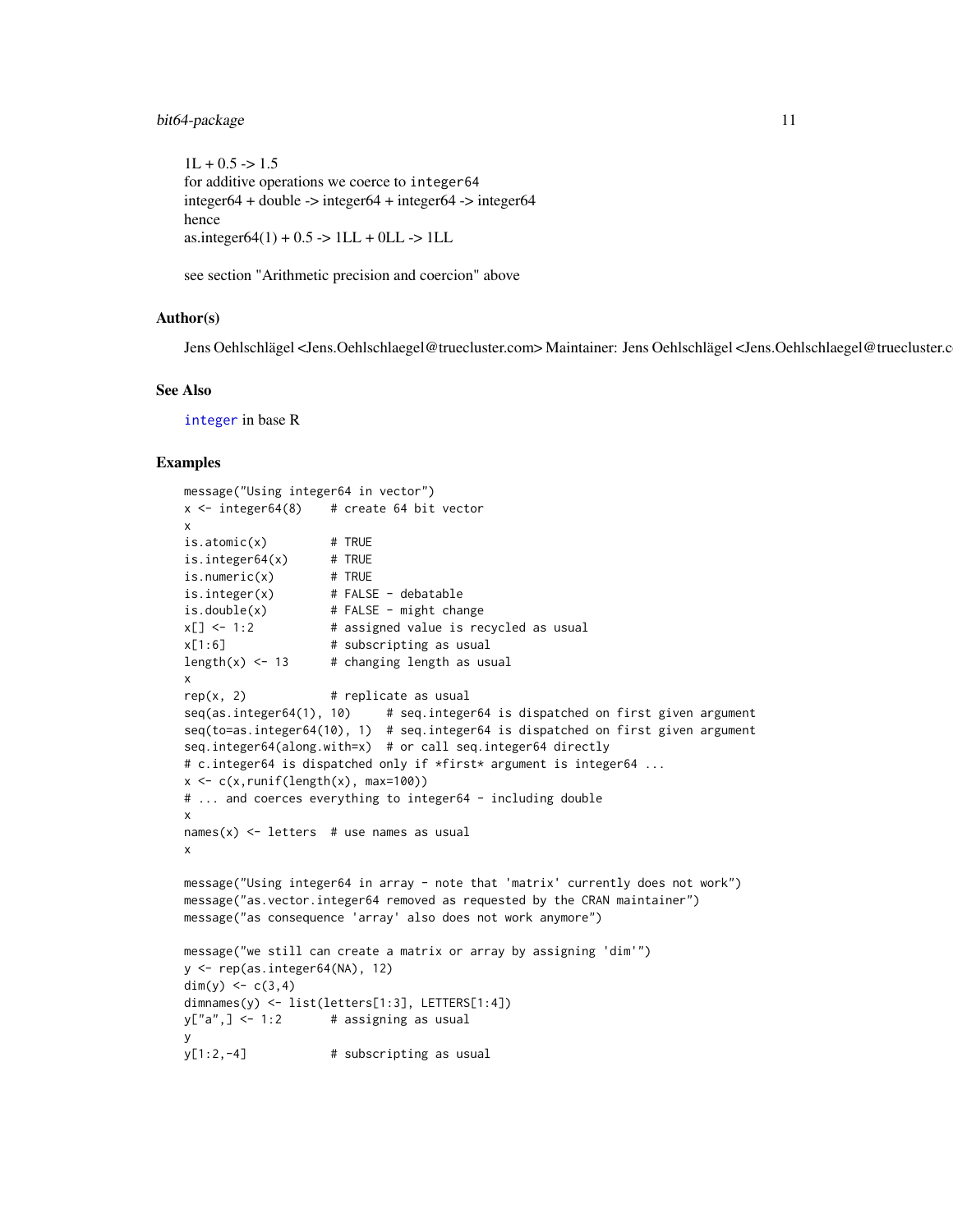```
# cbind.integer64 dispatched on any argument and coerces everything to integer64
cbind(E=1:3, F=runif(3, 0, 100), G=c("-1","0","1"), y)
message("Using integer64 in data.frame")
str(as.data.frame(x))
str(as.data.frame(y))
str(data.frame(y))
str(data.frame(I(y)))
d \leq - data.frame(x=x, y=runif(length(x), 0, 100))
d
d$x
message("Using integer64 with csv files")
fi64 <- tempfile()
write.csv(d, file=fi64, row.names=FALSE)
e <- read.csv(fi64, colClasses=c("integer64", NA))
unlink(fi64)
str(e)
identical.integer64(d$x,e$x)
message("Serializing and unserializing integer64")
dput(d, fi64)
e < - dget(fi64)
identical.integer64(d$x,e$x)
e \leftarrow d[,]save(e, file=fi64)
rm(e)
load(file=fi64)
identical.integer64(d,e)
### A couple of unit tests follow hidden in a dontshow{} directive ###
  ## Not run:
message("== Differences between integer64 and int64 ==")
require(bit64)
require(int64)
message("-- integer64 is atomic --")
is.atomic(integer64())
#is.atomic(int64())
str(integer64(3))
#str(int64(3))
message("-- The following performance numbers are measured under RWin64 --")
message("-- under RWin32 the advantage of integer64 over int64 is smaller --")
message("-- integer64 needs 7x/5x less RAM than int64 under 64/32 bit OS
(and twice the RAM of integer as it should be) --")
#as.vector(object.size(int64(1e6))/object.size(integer64(1e6)))
as.vector(object.size(integer64(1e6))/object.size(integer(1e6)))
message("-- integer64 creates 2000x/1300x faster than int64 under 64/32 bit OS
```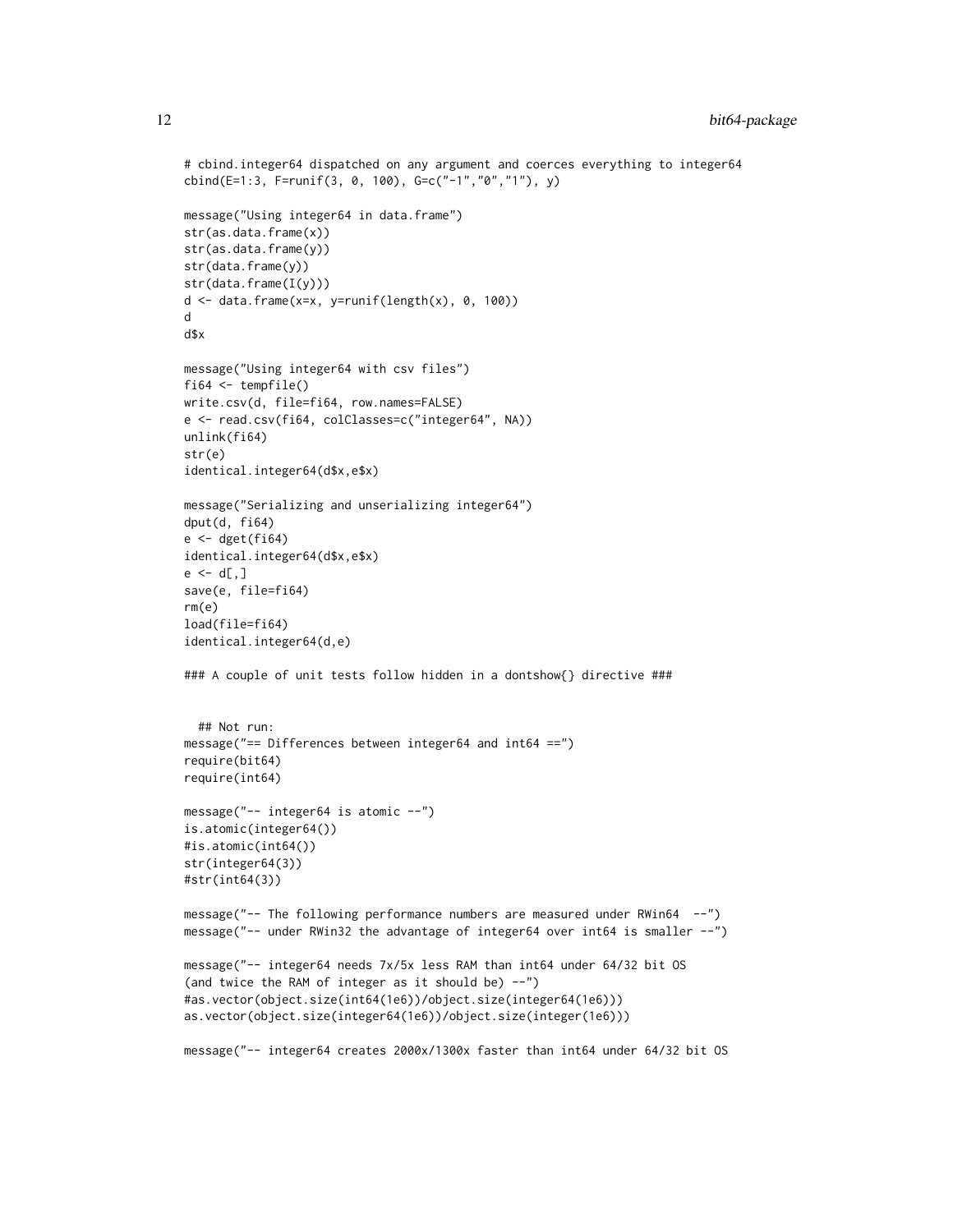```
(and 3x the time of integer) --")
t32 <- system.time(integer(1e8))
t64 <- system.time(integer64(1e8))
#T64 <- system.time(int64(1e7))*10 # using 1e8 as above stalls our R on an i7 8 GB RAM Thinkpad
#T64/t64
t64/t32
i32 < - sample(1e6)
d64 \leq -as.double(i32)message("-- the following timings are rather conservative since timings
of integer64 include garbage collection -- due to looped calls")
message("-- integer64 coerces 900x/100x faster than int64
under 64/32 bit OS (and 2x the time of coercing to integer) --")
t32 <- system.time(for(i in 1:1000)as.integer(d64))
t64 <- system.time(for(i in 1:1000)as.integer64(d64))
#T64 <- system.time(as.int64(d64))*1000
#T64/t64
t64/t32
td64 <- system.time(for(i in 1:1000)as.double(i32))
t64 <- system.time(for(i in 1:1000)as.integer64(i32))
#T64 <- system.time(for(i in 1:10)as.int64(i32))*100
#T64/t64
t64/td64
message("-- integer64 serializes 4x/0.8x faster than int64
under 64/32 bit OS (and less than 2x/6x the time of integer or double) --")
t32 <- system.time(for(i in 1:10)serialize(i32, NULL))
td64 <- system.time(for(i in 1:10)serialize(d64, NULL))
i64 < -as.integer64(i32);t64 <- system.time(for(i in 1:10)serialize(i64, NULL))
rm(i64); gc()
#I64 <- as.int64(i32);
#T64 <- system.time(for(i in 1:10)serialize(I64, NULL))
#rm(I64); gc()
#T64/t64
t64/t32
t64/td64
message("-- integer64 adds 250x/60x faster than int64
under 64/32 bit OS (and less than 6x the time of integer or double) --")
td64 <- system.time(for(i in 1:100)d64+d64)
t32 <- system.time(for(i in 1:100)i32+i32)
i64 \leftarrow as.integer64(i32);t64 <- system.time(for(i in 1:100)i64+i64)
rm(i64); gc()
#164 < -as.int64(i32);#T64 <- system.time(for(i in 1:10)I64+I64)*10
#rm(I64); gc()
#T64/t64
t64/t32
t64/td64
```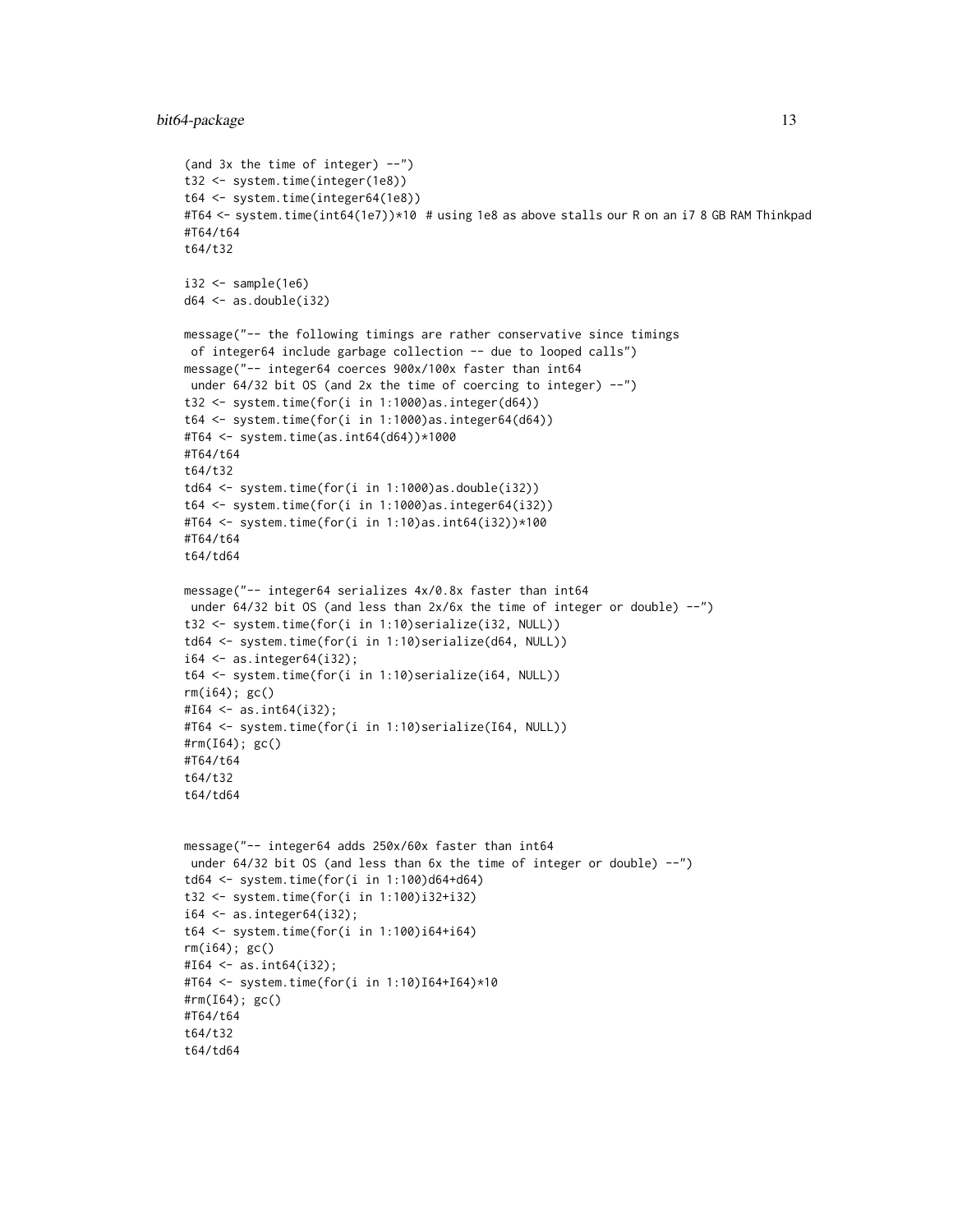```
message("-- integer64 sums 3x/0.2x faster than int64
(and at about 5x/60X the time of integer and double) --")
td64 <- system.time(for(i in 1:100)sum(d64))
t32 <- system.time(for(i in 1:100)sum(i32))
i64 < -as.integer64(i32);t64 <- system.time(for(i in 1:100)sum(i64))
rm(i64); gc()
#I64 \leftarrow as.int64(i32);
#T64 <- system.time(for(i in 1:100)sum(I64))
#rm(I64); gc()
#T64/t64
t64/t32
t64/td64
message("-- integer64 diffs 5x/0.85x faster than integer and double
(int64 version 1.0 does not support diff) --")
td64 <- system.time(for(i in 1:10)diff(d64, lag=2L, differences=2L))
t32 <- system.time(for(i in 1:10)diff(i32, lag=2L, differences=2L))
i64 \leftarrow as.integer64(i32);t64 <- system.time(for(i in 1:10)diff(i64, lag=2L, differences=2L))
rm(i64); gc()
t64/t32
t64/td64
message("-- integer64 subscripts 1000x/340x faster than int64
(and at the same speed / 10x slower as integer) --")
ts32 <- system.time(for(i in 1:1000)sample(1e6, 1e3))
t32<- system.time(for(i in 1:1000)i32[sample(1e6, 1e3)])
i64 \leftarrow as.integer64(i32);t64 <- system.time(for(i in 1:1000)i64[sample(1e6, 1e3)])
rm(i64); gc()
#164 < -as.int64(i32);#T64 <- system.time(for(i in 1:100)I64[sample(1e6, 1e3)])*10
#rm(I64); gc()
#(T64-ts32)/(t64-ts32)
(t64-ts32)/(t32-ts32)
message("-- integer64 assigns 200x/90x faster than int64
(and 50x/160x slower than integer) --")
ts32 <- system.time(for(i in 1:100)sample(1e6, 1e3))
t32 <- system.time(for(i in 1:100)i32[sample(1e6, 1e3)] <- 1:1e3)
i64 < -as.integer64(i32);i64 <- system.time(for(i in 1:100)i64[sample(1e6, 1e3)] <- 1:1e3)
rm(i64); gc()
#164 < -as.int64(i32);#I64 <- system.time(for(i in 1:10)I64[sample(1e6, 1e3)] <- 1:1e3)*10
#rm(I64); gc()
#(T64-ts32)/(t64-ts32)
(t64-ts32)/(t32-ts32)
```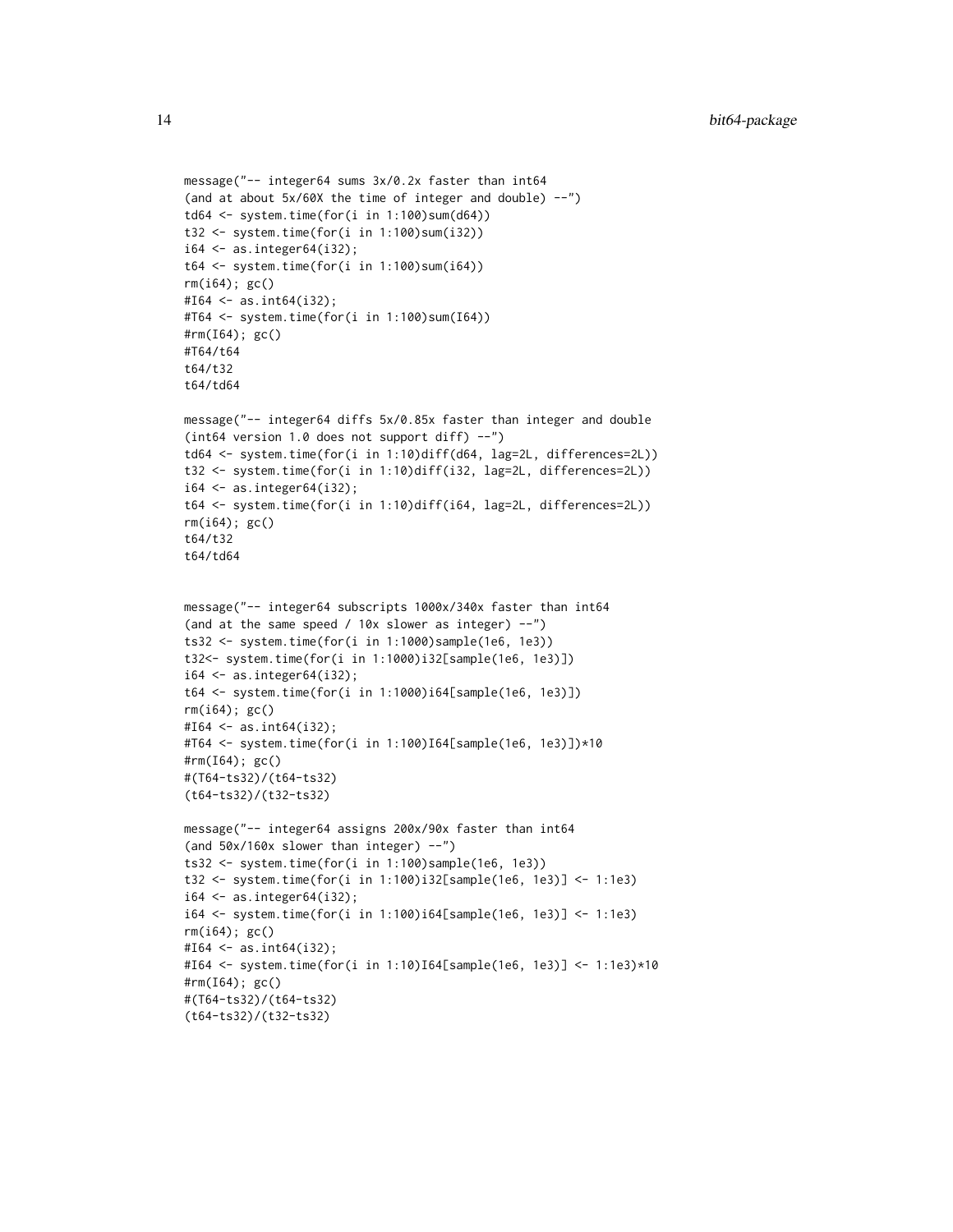```
tdfi32 <- system.time(dfi32 <- data.frame(a=i32, b=i32, c=i32))
tdfsi32 <- system.time(dfi32[1e6:1,])
fi32 <- tempfile()
tdfwi32 <- system.time(write.csv(dfi32, file=fi32, row.names=FALSE))
tdfri32 <- system.time(read.csv(fi32, colClasses=rep("integer", 3)))
unlink(fi32)
rm(dfi32); gc()
i64 \leq a \sin t as integer 64(i32);
tdfi64 \leftarrow system.time(dfi64 \leftarrow data-frame(a=i64, b=i64, c=i64))tdfsi64 <- system.time(dfi64[1e6:1,])
fi64 \leftarrow tempfile()
tdfwi64 <- system.time(write.csv(dfi64, file=fi64, row.names=FALSE))
tdfri64 <- system.time(read.csv(fi64, colClasses=rep("integer64", 3)))
unlink(fi64)
rm(i64, dfi64); gc()
#I64 <- as.int64(i32);
#tdfI64 <- system.time(dfI64<-data.frame(a=I64, b=I64, c=I64))
#tdfsI64 <- system.time(dfI64[1e6:1,])
#fI64 <- tempfile()
#tdfwI64 <- system.time(write.csv(dfI64, file=fI64, row.names=FALSE))
#tdfrI64 <- system.time(read.csv(fI64, colClasses=rep("int64", 3)))
#unlink(fI64)
#rm(I64, dfI64); gc()
message("-- integer64 coerces 40x/6x faster to data.frame than int64
(and factor 1/9 slower than integer) --")
#tdfI64/tdfi64
tdfi64/tdfi32
message("-- integer64 subscripts from data.frame 20x/2.5x faster than int64
 (and 3x/13x slower than integer) --")
#tdfsI64/tdfsi64
tdfsi64/tdfsi32
message("-- integer64 csv writes about 2x/0.5x faster than int64
(and about 1.5x/5x slower than integer) --")
#tdfwI64/tdfwi64
tdfwi64/tdfwi32
message("-- integer64 csv reads about 3x/1.5 faster than int64
(and about 2x slower than integer) --")
#tdfrI64/tdfri64
tdfri64/tdfri32
rm(i32, d64); gc()
message("-- investigating the impact on garbage collection: --")
message("-- the fragmented structure of int64 messes up R's RAM --")
message("-- and slows down R's gargbage collection just by existing --")
td32 \leftarrow double(21)td32[1] < - system.time(d64 <- double(1e7))[3]
for (i in 2:11)td32[i] <- system.time(gc(), gcFirst=FALSE)[3]
```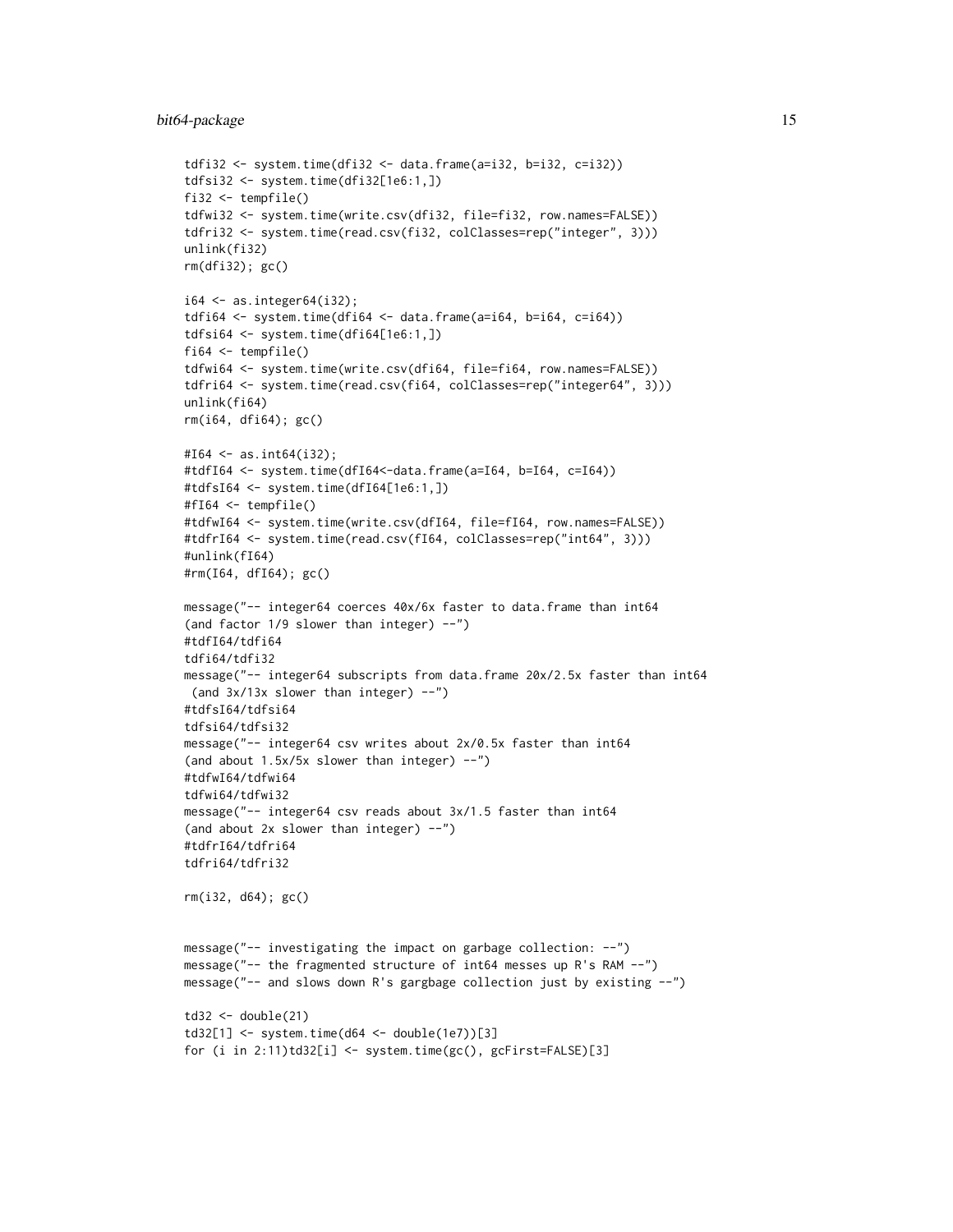```
rm(d64)
for (i in 12:21)td32[i] <- system.time(gc(), gcFirst=FALSE)[3]
t64 < - double(21)
t64[1] <- system.time(i64 <- integer64(1e7))[3]
for (i in 2:11)t64[i] <- system.time(gc(), gcFirst=FALSE)[3]
rm(i64)
for (i in 12:21)t64[i] <- system.time(gc(), gcFirst=FALSE)[3]
#T64 <- double(21)
#T64[1] <- system.time(I64 <- int64(1e7))[3]
#for (i in 2:11)T64[i] <- system.time(gc(), gcFirst=FALSE)[3]
#rm(I64)
#for (i in 12:21)T64[i] <- system.time(gc(), gcFirst=FALSE)[3]
#matplot(1:21, cbind(td32, t64, T64), pch=c("d","i","I"), log="y")
matplot(1:21, cbind(td32, t64), pch=c("d","i"), log="y")
## End(Not run)
```
<span id="page-15-1"></span>all.equal.integer64 *Test if two integer64 vectors are all.equal*

#### Description

A utility to compare integer64 objects 'x' and 'y' testing for 'near equality', see [all.equal](#page-0-0).

#### Usage

```
## S3 method for class 'integer64'
all.equal(
 target
, current
, tolerance = sqrt(.Machine$double.eps)
, scale = NULL
, countEQ = FALSE
, formatFUN = function(err, what) format(err)
, ...
, check.attributes = TRUE
)
```
#### Arguments

| target    | a vector of 'integer64' or an object that can be coerced with as, integer64                                      |
|-----------|------------------------------------------------------------------------------------------------------------------|
| current   | a vector of 'integer64' or an object that can be coerced with as, integer64                                      |
| tolerance | numeric $> 0$ . Differences smaller than tolerance are not reported. The default<br>value is close to $1.5e-8$ . |

<span id="page-15-0"></span>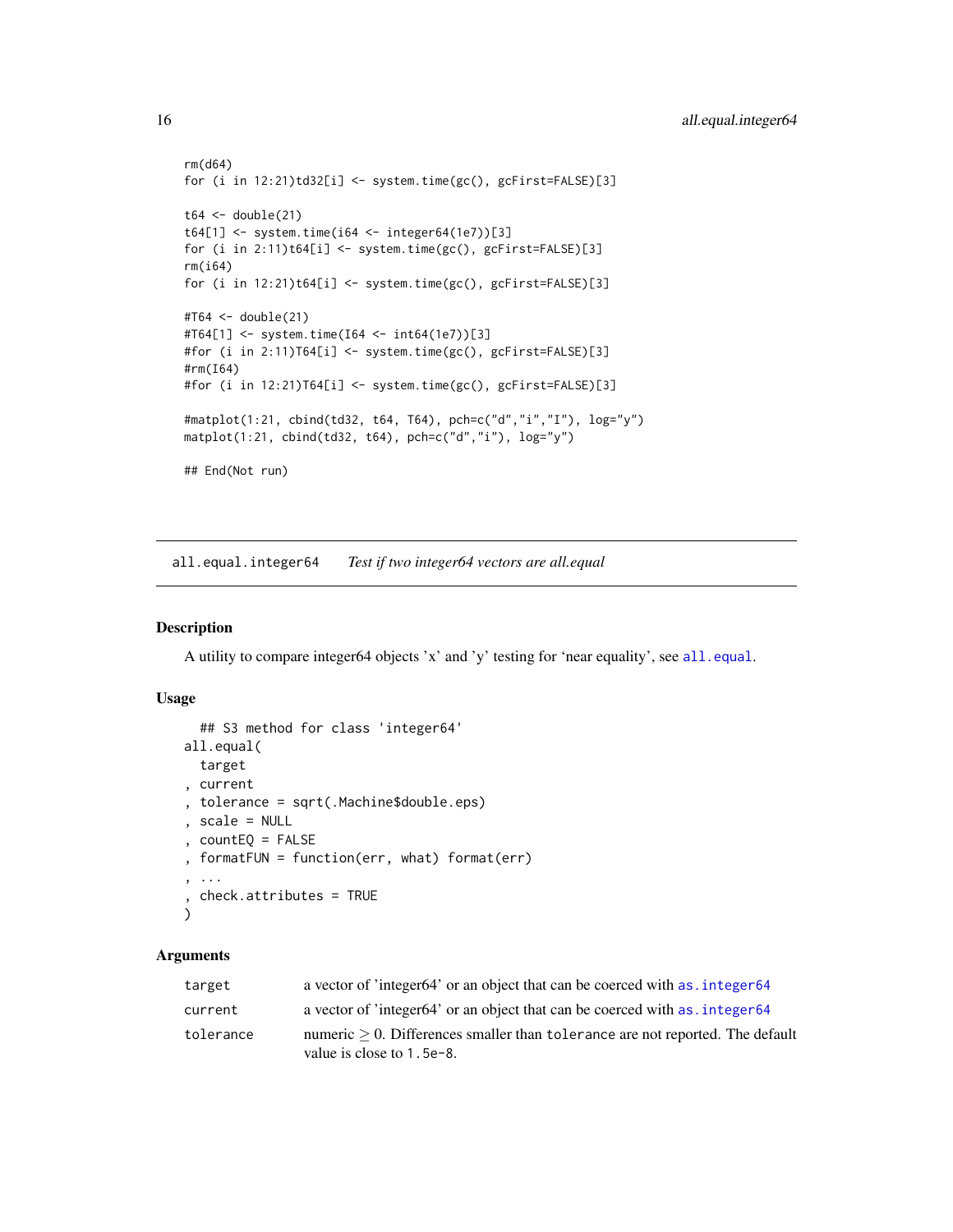| scale               | NULL or numeric $> 0$ , typically of length 1 or length (target). See 'Details'.                                                                                                                                                                                            |
|---------------------|-----------------------------------------------------------------------------------------------------------------------------------------------------------------------------------------------------------------------------------------------------------------------------|
| count <sub>E0</sub> | logical indicating if the target == current cases should be counted when com-<br>puting the mean (absolute or relative) differences. The default, FALSE may seem<br>misleading in cases where target and current only differ in a few places; see<br>the extensive example. |
| formatFUN           | a function of two arguments, err, the relative, absolute or scaled error, and<br>what, a character string indicating the <i>kind</i> of error; maybe used, e.g., to format<br>relative and absolute errors differently.                                                     |
| .                   | further arguments are ignored                                                                                                                                                                                                                                               |
| check.attributes    |                                                                                                                                                                                                                                                                             |
|                     | logical indicating if the attributes of target and current (other than the<br>names) should be compared.                                                                                                                                                                    |

# Details

In [all.equal.numeric](#page-0-0) the type integer is treated as a proper subset of double i.e. does not complain about comparing integer with double. Following this logic all.equal.integer64 treats integer as a proper subset of integer64 and does not complain about comparing integer with integer64. double also compares without warning as long as the values are within [lim.integer64](#page-59-1), if double are bigger all.equal.integer64 complains about the all.equal.integer64 overflow warning. For further details see [all.equal](#page-0-0).

# Value

Either 'TRUE' ('NULL' for 'attr.all.equal') or a vector of 'mode' '"character"' describing the differences between 'target' and 'current'.

#### Note

[all.equal](#page-0-0) only dispatches to this method if the first argument is integer64, calling [all.equal](#page-0-0) with a non-integer64 first and a integer64 second argument gives undefined behavior!

# Author(s)

Leonardo Silvestri (for package nanotime)

# See Also

[all.equal](#page-0-0)

# Examples

```
all.equal(as.integer64(1:10), as.integer64(0:9))
all.equal(as.integer64(1:10), as.integer(1:10))
all.equal(as.integer64(1:10), as.double(1:10))
all.equal(as.integer64(1), as.double(1e300))
```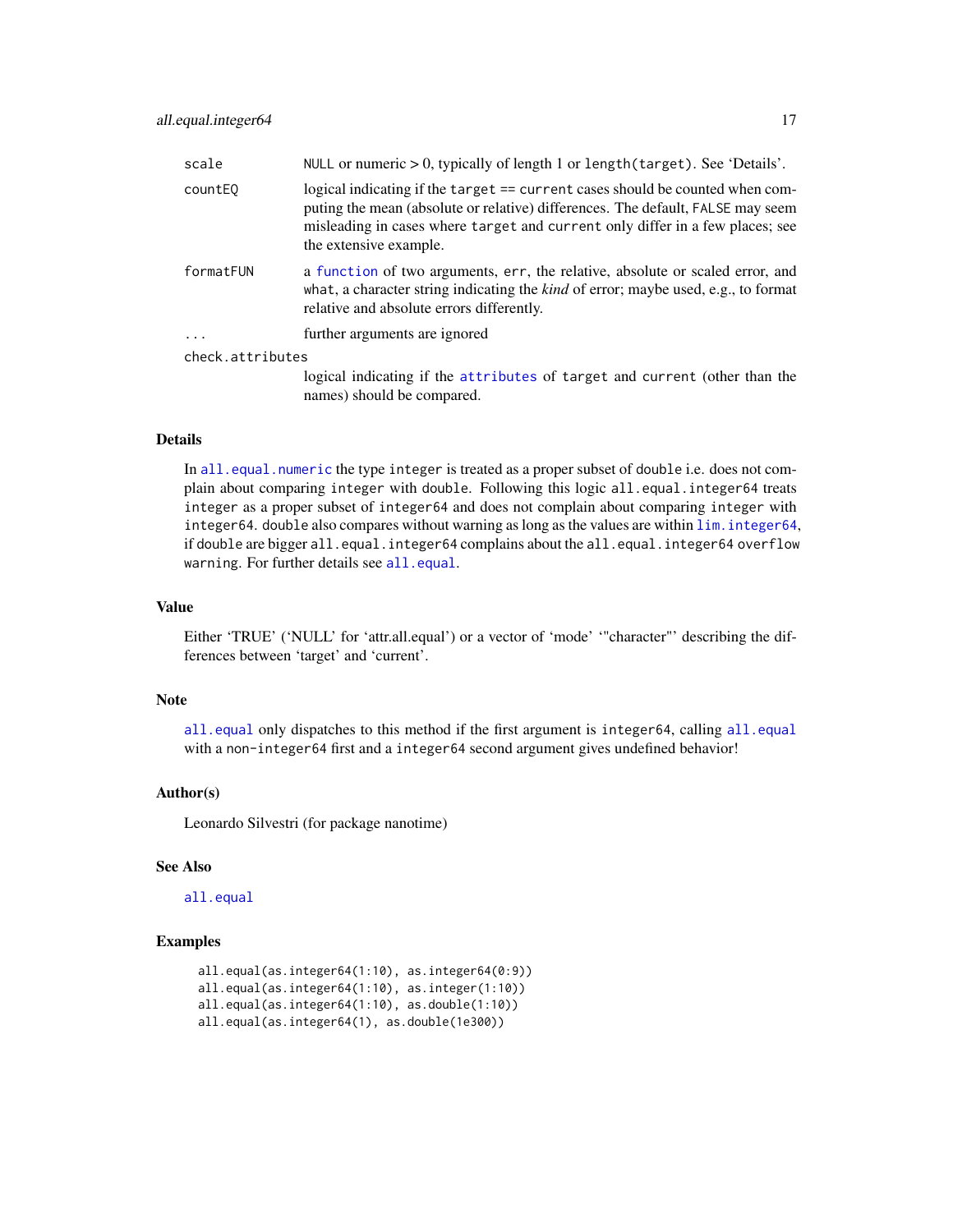<span id="page-17-2"></span><span id="page-17-0"></span>as.character.integer64

*Coerce from integer64*

#### <span id="page-17-1"></span>Description

Methods to coerce integer64 to other atomic types. 'as.bitstring' coerces to a human-readable bit representation (strings of zeroes and ones). The methods [format](#page-0-0), [as.character](#page-0-0), [as.double](#page-0-0), [as.logical](#page-0-0), [as.integer](#page-0-0) do what you would expect.

#### Usage

```
as.bitstring(x, ...)
## S3 method for class 'integer64'
as.bitstring(x, ...)
## S3 method for class 'bitstring'
print(x, \ldots)## S3 method for class 'integer64'
as.character(x, ...)
## S3 method for class 'integer64'
as.double(x, keep.names = FALSE, ...)## S3 method for class 'integer64'
as.integer(x, ...)
## S3 method for class 'integer64'
as.logical(x, \ldots)## S3 method for class 'integer64'
as.factor(x)
## S3 method for class 'integer64'
as.ordered(x)
```
# Arguments

| $\mathsf{x}$ | an integer64 vector                       |
|--------------|-------------------------------------------|
| keep.names   | FALSE, set to TRUE to keep a names vector |
| .            | further arguments to the NextMethod       |

# Value

as.bitstring returns a string of class 'bitstring'. The other methods return atomic vectors of the expected types

#### Author(s)

Jens Oehlschlägel <Jens.Oehlschlaegel@truecluster.com>

# See Also

[as.integer64.character](#page-19-2) [integer64](#page-2-1)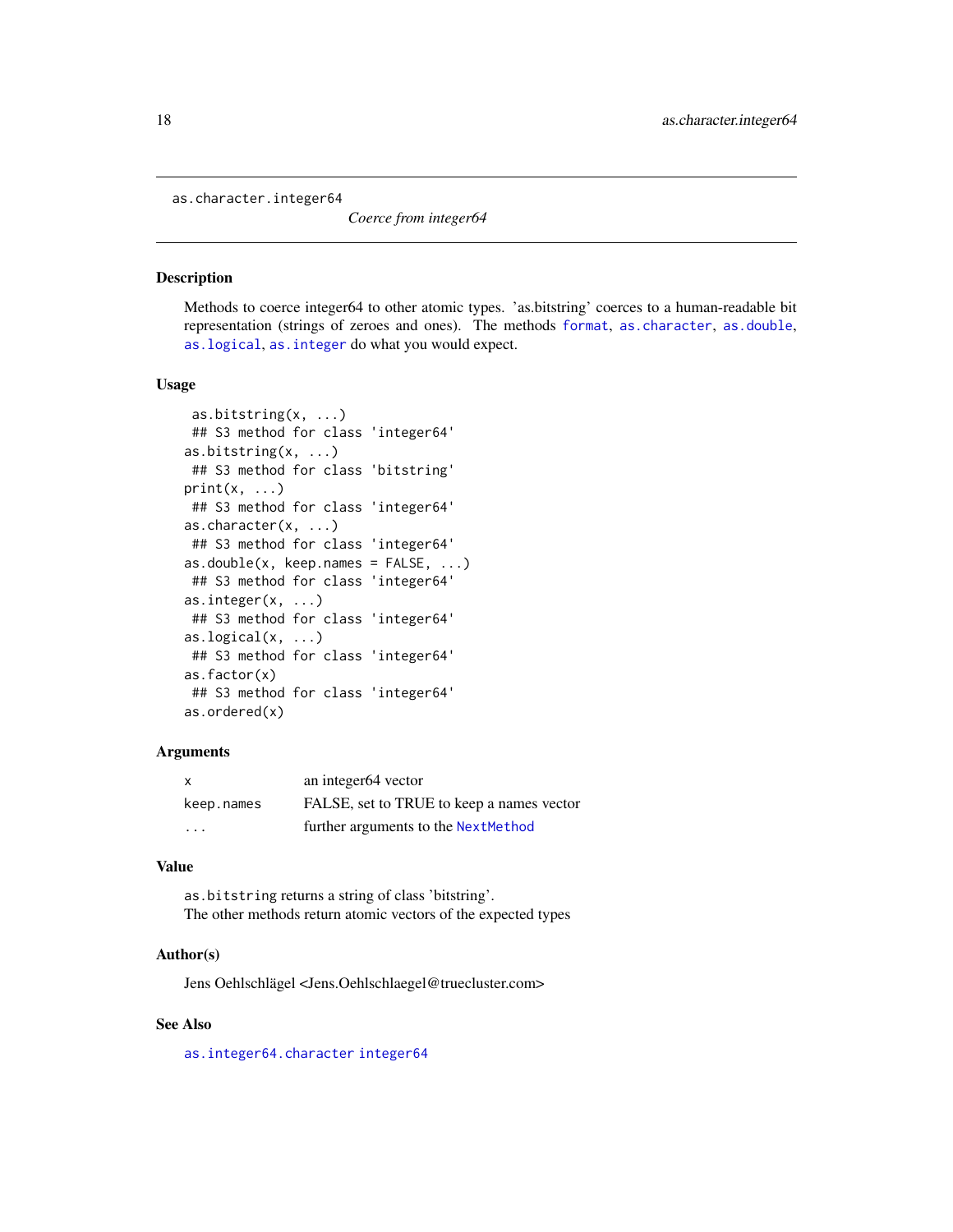<span id="page-18-0"></span>as.data.frame.integer64 19

# Examples

```
as.character(lim.integer64())
as.bitstring(lim.integer64())
as.bitstring(as.integer64(c(
-2, -1, NA, 0:2)))
```
<span id="page-18-1"></span>as.data.frame.integer64

*integer64: Coercing to data.frame column*

# Description

Coercing integer64 vector to data.frame.

### Usage

## S3 method for class 'integer64' as.data.frame(x, ...)

# Arguments

|          | an integer64 vector                                                                            |
|----------|------------------------------------------------------------------------------------------------|
| $\cdots$ | passed to NextMethod as data. frame after removing the 'integer64' class at-<br><i>tribute</i> |

# Details

'as.data.frame.integer64' is rather not intended to be called directly, but it is required to allow integer64 as data.frame columns.

# Value

a one-column data.frame containing an integer64 vector

# Note

This is currently very slow – any ideas for improvement?

# Author(s)

Jens Oehlschlägel <Jens.Oehlschlaegel@truecluster.com>

# See Also

[cbind.integer64](#page-26-2) [integer64](#page-2-1)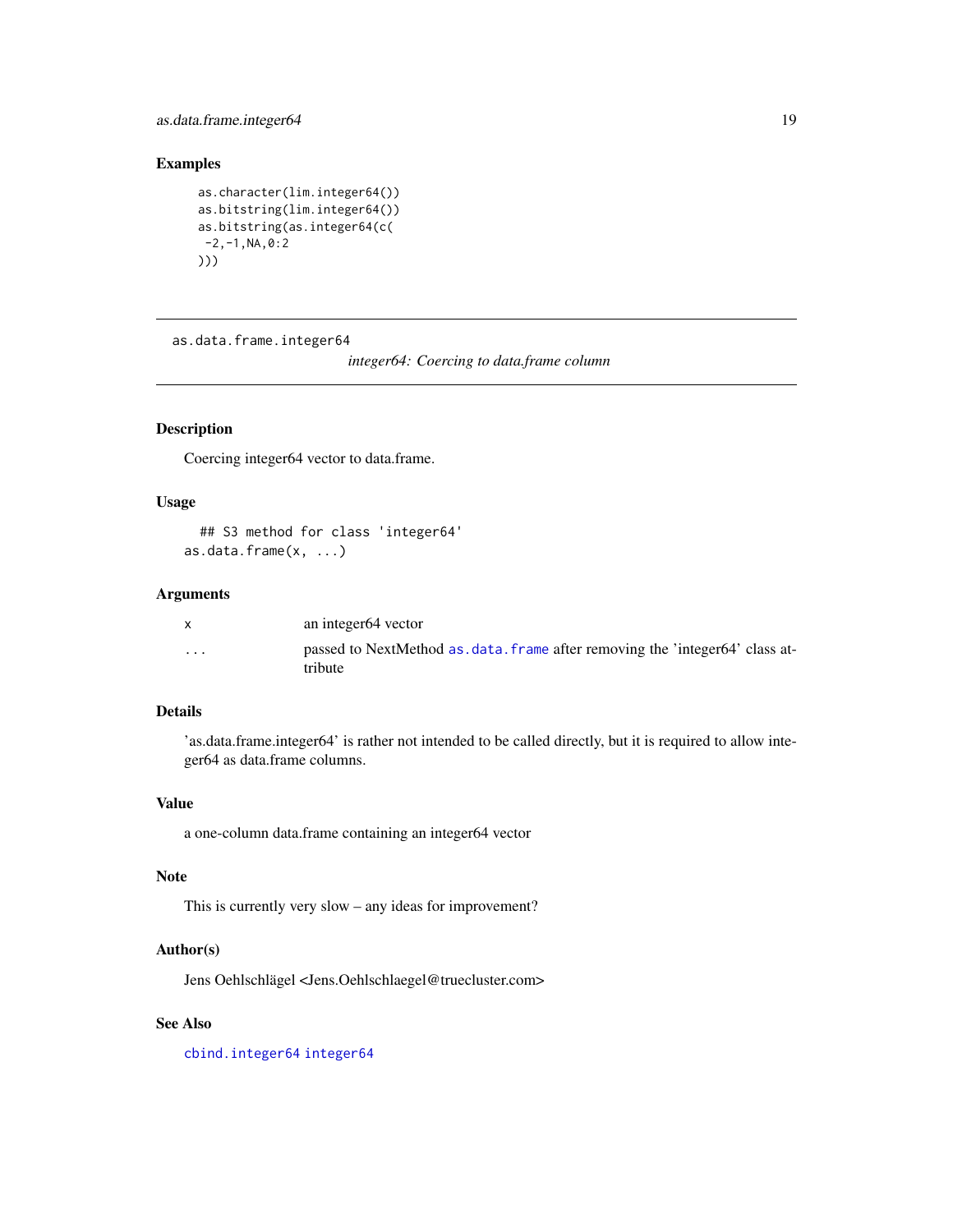# <span id="page-19-0"></span>Examples

```
as.data.frame.integer64(as.integer64(1:12))
data.frame(a=1:12, b=as.integer64(1:12))
```
<span id="page-19-2"></span>as.integer64.character

*Coerce to integer64*

#### <span id="page-19-1"></span>**Description**

Methods to coerce from other atomic types to integer64.

# Usage

```
NA_integer64_
as.integer64(x, \ldots)## S3 method for class 'integer64'
as.integer64(x, \ldots)## S3 method for class 'NULL'
as.integer64(x, \ldots)## S3 method for class 'character'
as.integer64(x, \ldots)## S3 method for class 'bitstring'
as.integer64(x, \ldots)## S3 method for class 'double'
as.integer64(x, \text{keep}.\text{names} = \text{FALSE}, \ldots)## S3 method for class 'integer'
as.integer64(x, \ldots)## S3 method for class 'logical'
as.integer64(x, \ldots)## S3 method for class 'factor'
as.integer64(x, ...)
```
#### Arguments

| <b>X</b>                | an atomic vector                          |
|-------------------------|-------------------------------------------|
| keep.names              | FALSE, set to TRUE to keep a names vector |
| $\cdot$ $\cdot$ $\cdot$ | further arguments to the NextMethod       |

# Details

as.integer64.character is realized using C function strtoll which does not support scientific notation. Instead of '1e6' use '1000000'. as.integer64.bitstring evaluates characters '0' anbd ' ' as zero-bit, all other one byte characters as one-bit, multi-byte characters are not allowed, strings shorter than 64 characters are treated as if they were left-padded with '0', strings longer than 64 bytes are mapped to NA\_INTEGER64 and a warning is emitted.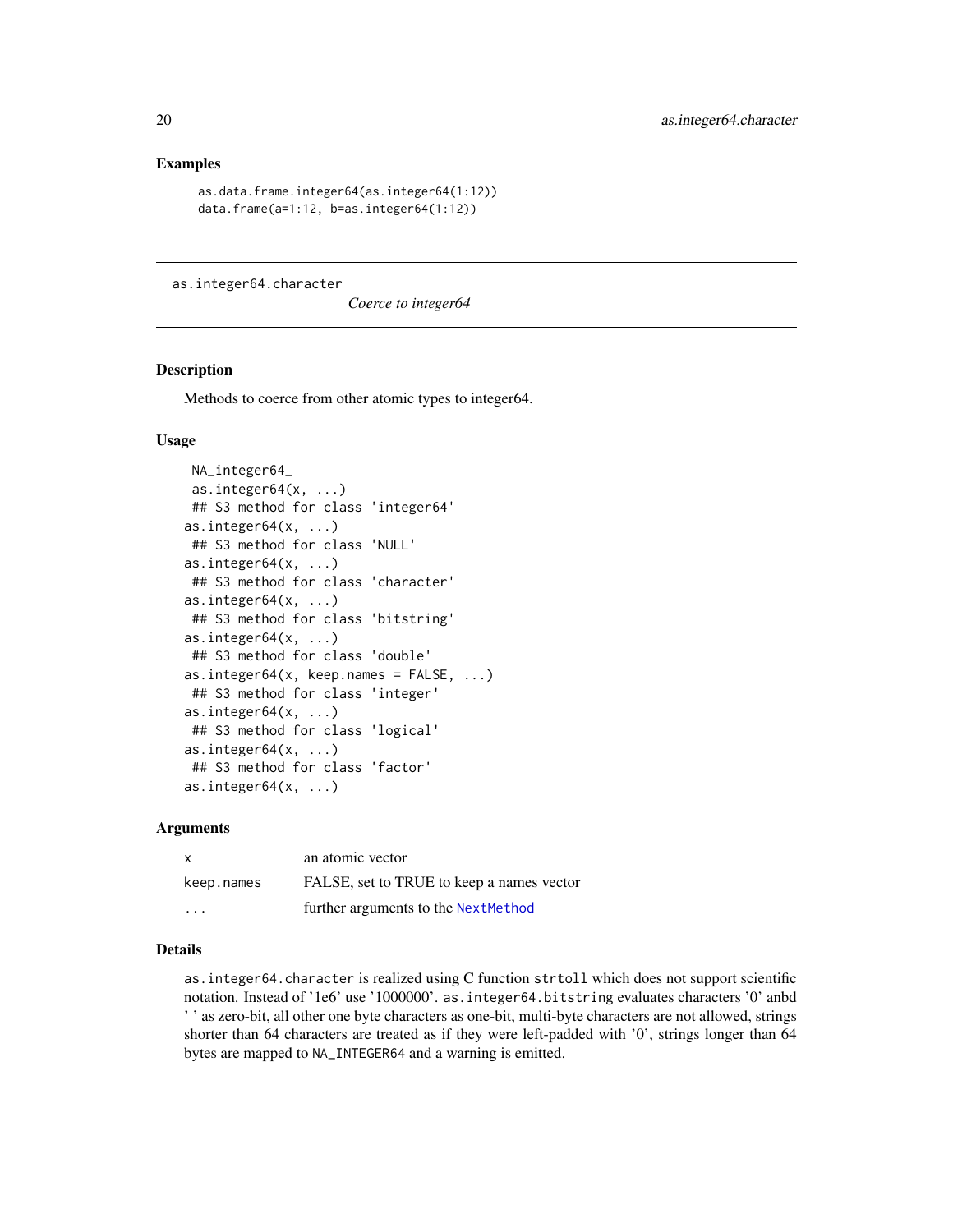#### <span id="page-20-0"></span>benchmark64 21

# Value

The other methods return atomic vectors of the expected types

# Author(s)

Jens Oehlschlägel <Jens.Oehlschlaegel@truecluster.com>

# See Also

[as.character.integer64](#page-17-2) [integer64](#page-2-1)

# Examples

```
as.integer64(as.character(lim.integer64()))
as.integer64(
  structure(c("1111111111111111111111111111111111111111111111111111111111111110",
                   "1111111111111111111111111111111111111111111111111111111111111111",
                  "1000000000000000000000000000000000000000000000000000000000000000",
                  "0000000000000000000000000000000000000000000000000000000000000000",
                  "0000000000000000000000000000000000000000000000000000000000000001",
                  "0000000000000000000000000000000000000000000000000000000000000010"
  ), class = "bitstring")
)
as.integer64(
 structure(c("............................................................... ",
                 "................................................................",
                 \mathbb{R}^n, \mathbb{R}^n, \mathbb{R}^n, \mathbb{R}^n, \mathbb{R}^n, \mathbb{R}^n, \mathbb{R}^n, \mathbb{R}^n, \mathbb{R}^n, \mathbb{R}^n, \mathbb{R}^n, \mathbb{R}^n, \mathbb{R}^n, \mathbb{R}^n, \mathbb{R}^n, \mathbb{R}^n, \mathbb{R}^n, \mathbb{R}^n, \mathbb{^{\prime\prime\prime\prime}\overline{m}, \overline{n}"10"
  ), class = "bitstring")
)
```
<span id="page-20-1"></span>benchmark64 *Function for measuring algorithmic performance of high-level and low-level integer64 functions*

#### Description

benchmark64 compares high-level integer64 functions against the integer functions from Base R optimizer64 compares for each high-level integer64 function the Base R integer function with several low-level integer64 functions with and without caching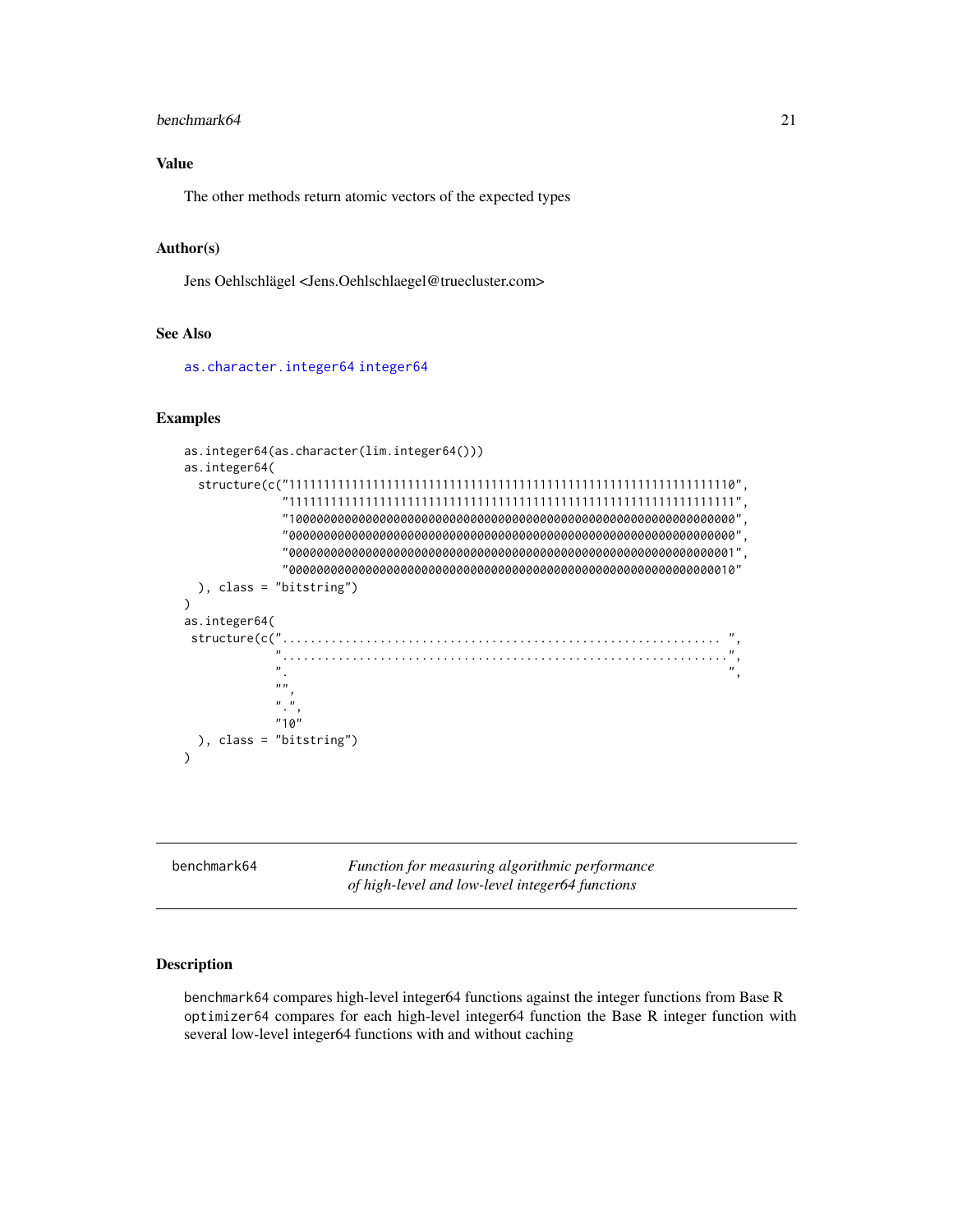# Usage

```
benchmark64(nsmall = 2^16, nbig = 2^225, timefun = repeat.time
)
optimizer64(nsmall = 2^16, nbig = 2^25, timefun = repeat.time
, what = c("match", "%in%", "duplicated", "unique", "unipos", "table", "rank", "quantile")
, uniorder = c("original", "values", "any")
, taborder = c("values", "counts")
, plot = TRUE
\mathcal{L}
```
# Arguments

| nsmall   | size of smaller vector                                                                    |
|----------|-------------------------------------------------------------------------------------------|
| nbig     | size of larger bigger vector                                                              |
| timefun  | a function for timing such as repeat. time or system. time                                |
| what     | a vector of names of high-level functions                                                 |
| uniorder | one of the order parameters that are allowed in unique, integer 64 and unipos, integer 64 |
| taborder | one of the order parameters that are allowed in table, integer64                          |
| plot     | set to FALSE to suppress plotting                                                         |

# Details

benchmark64 compares the following scenarios for the following use cases:

| scenario name | explanation                                                                      |
|---------------|----------------------------------------------------------------------------------|
| $32$ -bit     | applying Base R function to 32-bit integer data                                  |
| 64-bit        | applying bit64 function to 64-bit integer data (with no cache)                   |
| hashcache     | dito when cache contains hashmap, see hashcache                                  |
|               | sortordercache dito when cache contains sorting and ordering, see sortordercache |
| ordercache    | dito when cache contains ordering only, see order cache                          |
| allcache      | dito when cache contains sorting, ordering and hashing                           |
|               |                                                                                  |

| use case name        | explanation                             |
|----------------------|-----------------------------------------|
| cache                | filling the cache according to scenario |
| match(s,b)           | match small in big vector               |
| s %in% $\mathfrak b$ | small %in% big vector                   |
| match(b,s)           | match big in small vector               |
| $b \%$ in $\% s$     | big $\%$ in $\%$ small vector           |
| match(b,b)           | match big in (different) big vector     |
| b %in% b             | big %in% (different) big vector         |
| $d$ uplicated $(b)$  | duplicated of big vector                |
| unique(b)            | unique of big vector                    |
| table(b)             | table of big vector                     |
| sort(b)              | sorting of big vector                   |
| order(b)             | ordering of big vector                  |
|                      |                                         |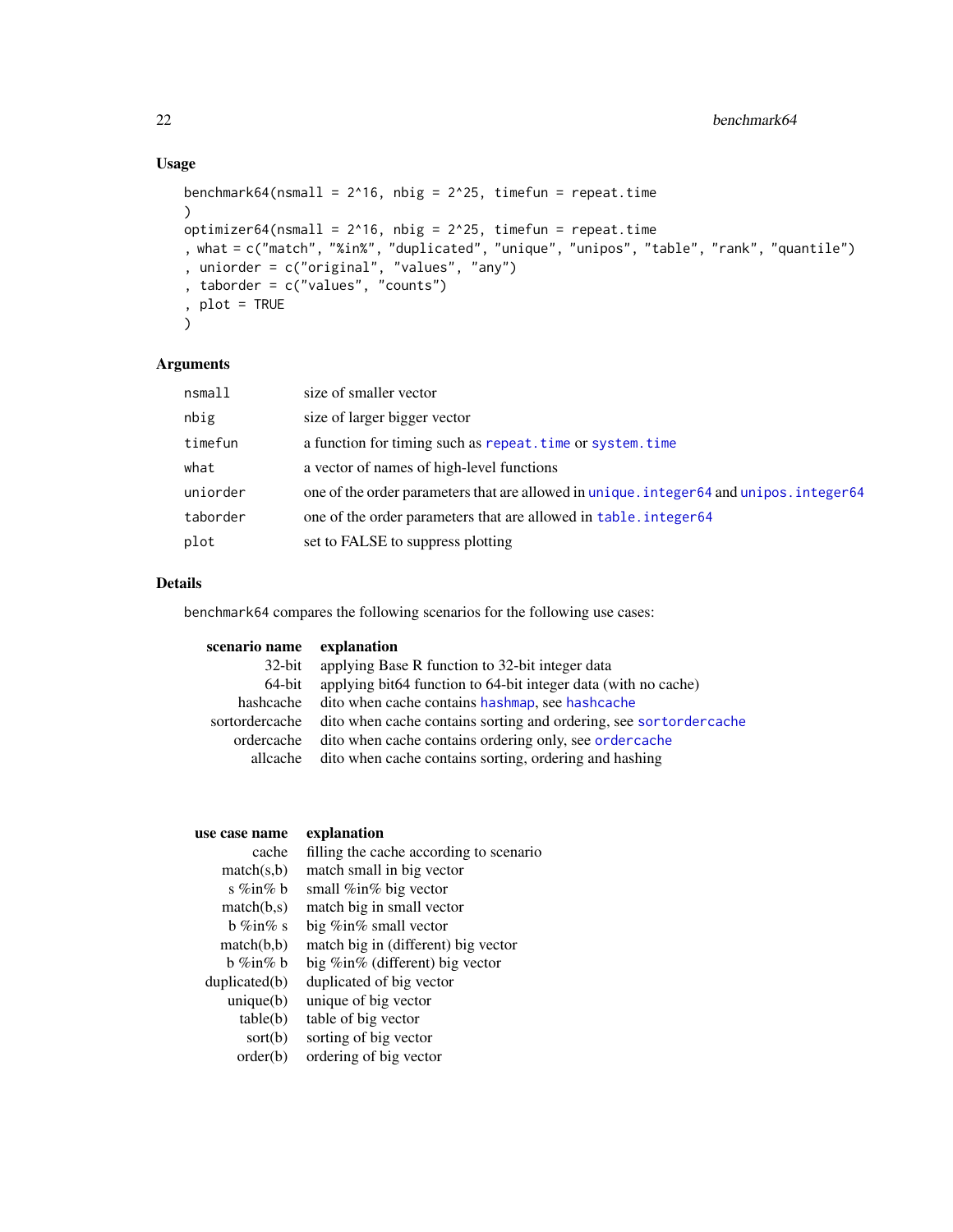#### benchmark64 23

|         | $rank(b)$ ranking of big vector                                            |
|---------|----------------------------------------------------------------------------|
|         | $quantile(b)$ quantiles of big vector                                      |
|         | summary(b) summary of of big vector                                        |
| SESSION | exemplary session involving multiple calls (including cache filling costs) |
|         |                                                                            |

Note that the timings for the cached variants do *not* contain the time costs of building the cache, except for the timing of the exemplary user session, where the cache costs are included in order to evaluate amortization.

# Value

benchmark64 returns a matrix with elapsed seconds, different high-level tasks in rows and different scenarios to solve the task in columns. The last row named 'SESSION' contains the elapsed seconds of the exemplary sesssion.

optimizer64 returns a dimensioned list with one row for each high-level function timed and two columns named after the values of the nsmall and nbig sample sizes. Each list cell contains a matrix with timings, low-level-methods in rows and three measurements c("prep","both","use") in columns. If it can be measured separately, prep contains the timing of preparatory work such as sorting and hashing, and use contains the timing of using the prepared work. If the function timed does both, preparation and use, the timing is in both.

#### Author(s)

Jens Oehlschlägel <Jens.Oehlschlaegel@truecluster.com>

#### See Also

#### [integer64](#page-2-1)

#### Examples

```
message("this small example using system.time does not give serious timings\n
this we do this only to run regression tests")
benchmark64(nsmall=2^7, nbig=2^13, timefun=function(expr)system.time(expr, gcFirst=FALSE))
optimizer64(nsmall=2^7, nbig=2^13, timefun=function(expr)system.time(expr, gcFirst=FALSE)
, plot=FALSE
)
## Not run:
message("for real measurement of sufficiently large datasets run this on your machine")
benchmark64()
optimizer64()
## End(Not run)
message("let's look at the performance results on Core i7 Lenovo T410 with 8 GB RAM")
data(benchmark64.data)
print(benchmark64.data)
matplot(log2(benchmark64.data[-1,1]/benchmark64.data[-1,])
, pch=c("3", "6", "h", "s", "o", "a")
, xlab="tasks [last=session]"
```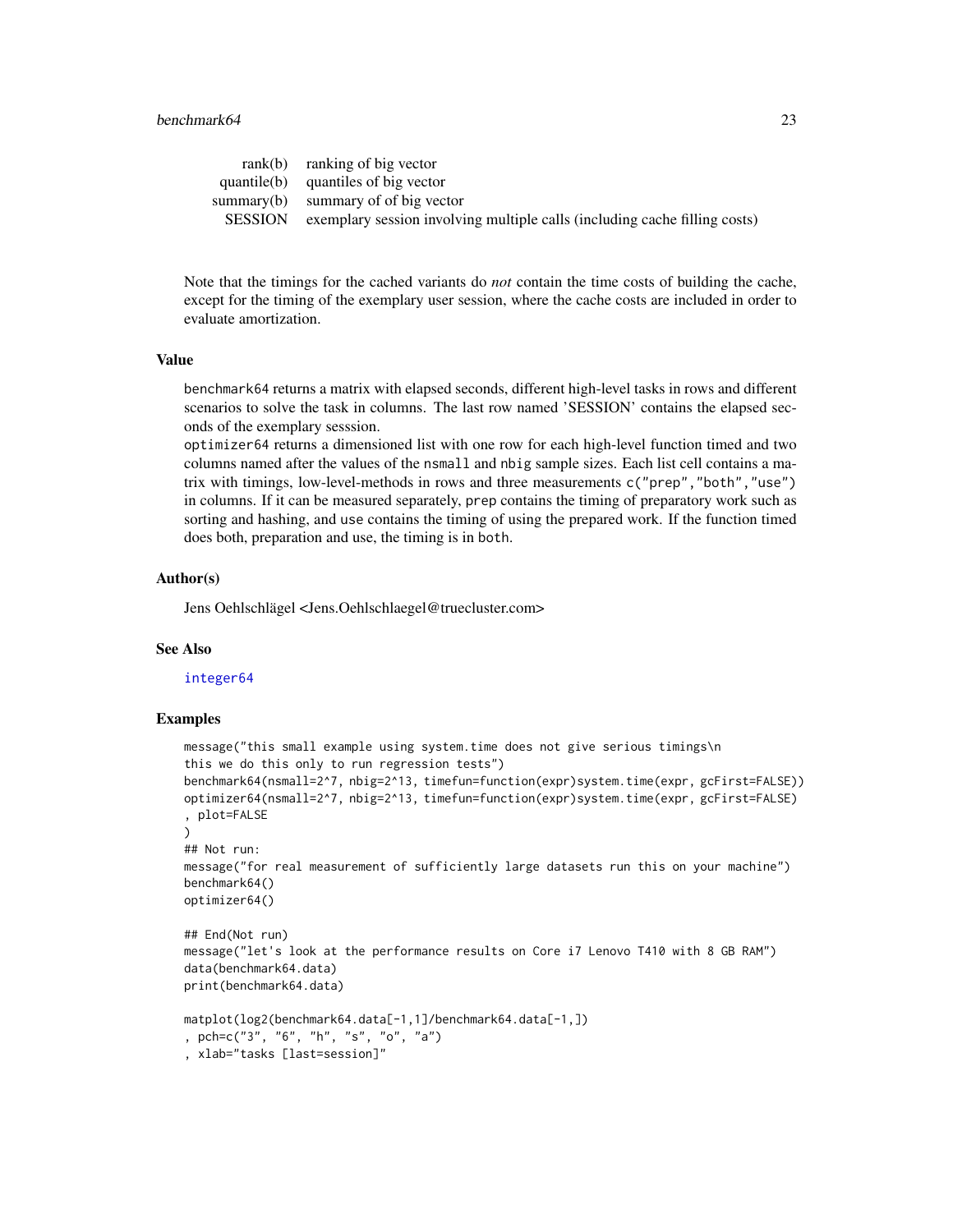```
, ylab="log2(relative speed) [bigger is better]"
)
matplot(t(log2(benchmark64.data[-1,1]/benchmark64.data[-1,]))
, type="b", axes=FALSE
, lwd=c(rep(1, 14), 3)
, xlab="context"
, ylab="log2(relative speed) [bigger is better]"
)
axis(1
, labels=c("32-bit", "64-bit", "hash", "sortorder", "order", "hash+sortorder")
, at=1:6
)
axis(2)
data(optimizer64.data)
print(optimizer64.data)
oldpar <- par(no.readonly = TRUE)
par(mfrow=c(2,1))
par(cex=0.7)
for (i in 1:nrow(optimizer64.data)){
 for (j in 1:2){
  tim <- optimizer64.data[[i,j]]
  barplot(t(tim))
  if (rownames(optimizer64.data)[i]=="match")
  title(paste("match", colnames(optimizer64.data)[j], "in", colnames(optimizer64.data)[3-j]))
  else if (rownames(optimizer64.data)[i]=="%in%")
  title(paste(colnames(optimizer64.data)[j], "%in%", colnames(optimizer64.data)[3-j]))
  else
   title(paste(rownames(optimizer64.data)[i], colnames(optimizer64.data)[j]))
 }
}
par(mfrow=c(1,1))
```

| benchmark64.data | Results of performance measurement on a Core i7 Lenovo T410 8 GB |
|------------------|------------------------------------------------------------------|
|                  | RAM under Windows 7 64bit                                        |

# Description

These are the results of calling [benchmark64](#page-20-1)

#### Usage

```
data(benchmark64.data)
```
# Format

The format is: num [1:16, 1:6] 2.55e-05 2.37 2.39 1.28 1.39 ... - attr(\*, "dimnames")=List of 2 ..\$ : chr [1:16] "cache" "match(s,b)" "s %in% b" "match(b,s)" ... ..\$ : chr [1:6] "32-bit" "64-bit" "hashcache" "sortordercache" ...

<span id="page-23-0"></span>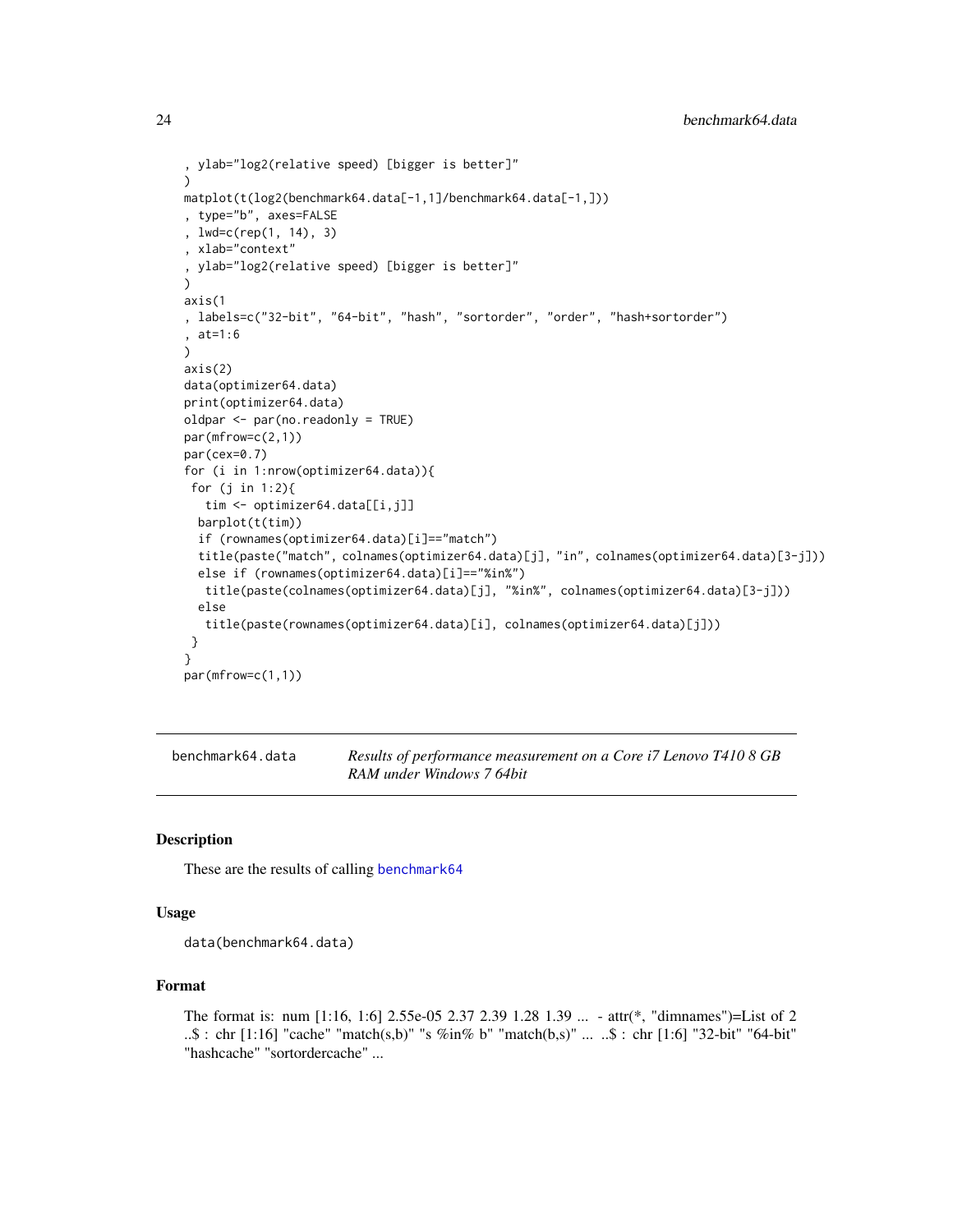#### <span id="page-24-0"></span>bit64S3 25

# Examples

```
data(benchmark64.data)
print(benchmark64.data)
matplot(log2(benchmark64.data[-1,1]/benchmark64.data[-1,])
, pch=c("3", "6", "h", "s", "o", "a")
, xlab="tasks [last=session]"
, ylab="log2(relative speed) [bigger is better]"
)
matplot(t(log2(benchmark64.data[-1,1]/benchmark64.data[-1,]))
, axes=FALSE
, type="b"
, lwd=c(rep(1, 14), 3)
, xlab="context"
, ylab="log2(relative speed) [bigger is better]"
\lambdaaxis(1
, labels=c("32-bit", "64-bit", "hash", "sortorder", "order", "hash+sortorder")
, at=1:6
\lambdaaxis(2)
```
bit64S3 *Turning base R functions into S3 generics for bit64*

# <span id="page-24-1"></span>Description

Turn those base functions S3 generic which are used in bit64

# Usage

```
from:to
#--as-cran complains about \method{:}{default}(from, to)
 #--as-cran complains about \method{:}{integer64}(from, to)
is.double(x)
 ## Default S3 method:
is.double(x)
## S3 method for class 'integer64'
is.double(x)
match(x, table, ...)
## Default S3 method:
match(x, table, ...)
x %in% table
## Default S3 method:
x %in% table
rank(x, \ldots)## Default S3 method:
rank(x, \ldots)
```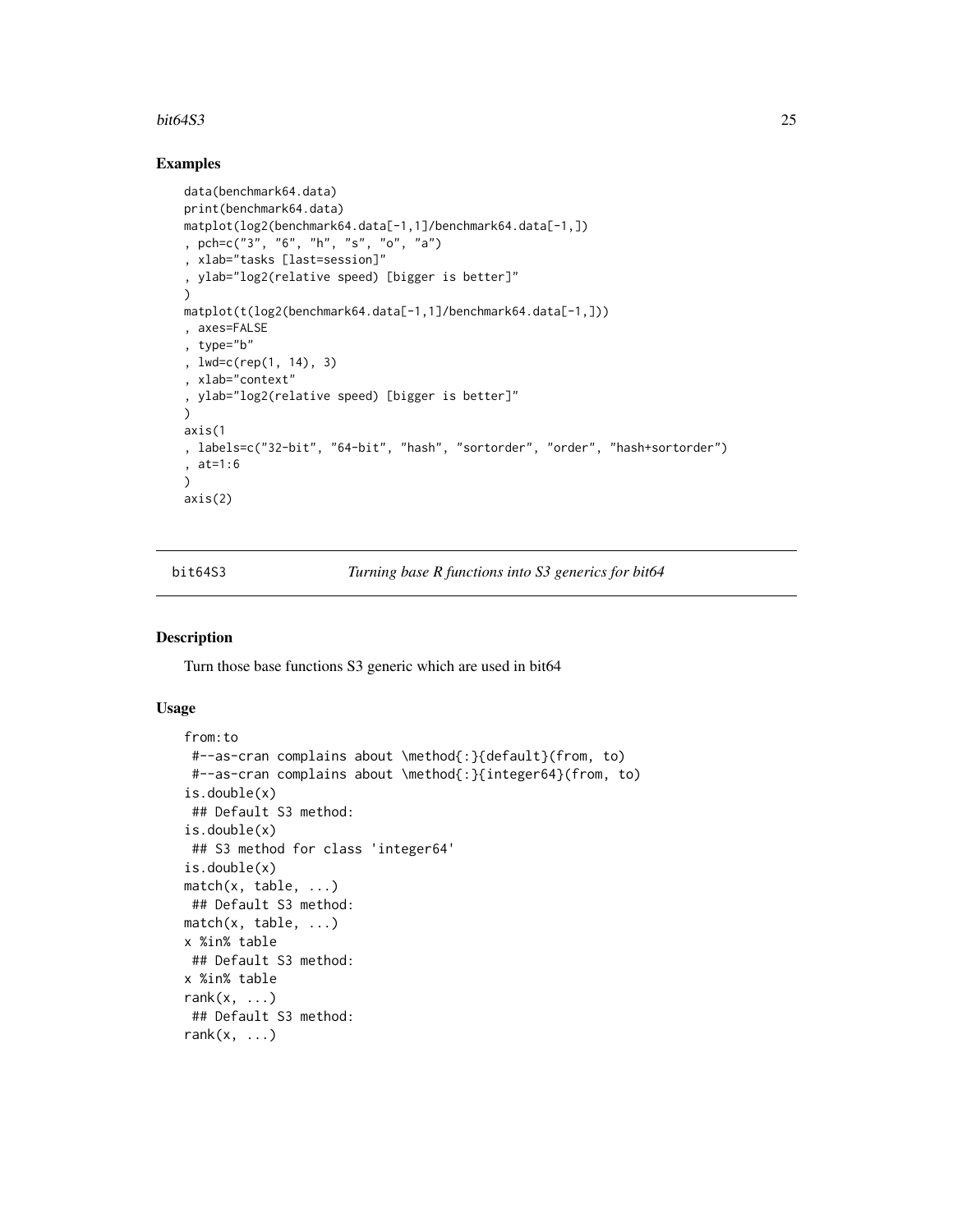```
order(...)
## Default S3 method:
order(...)
```
# Arguments

| $\mathsf{x}$ | integer64 vector: the values to be matched, optionally carrying a cache created<br>with hashcache                           |
|--------------|-----------------------------------------------------------------------------------------------------------------------------|
| table        | integer64 vector: the values to be matched against, optionally carrying a cache<br>created with hashcache or sortordercache |
| from         | scalar denoting first element of sequence                                                                                   |
| to           | scalar denoting last element of sequence                                                                                    |
|              | ignored                                                                                                                     |

# Details

The following functions are turned into S3 gernerics in order to dispatch methods for [integer64](#page-2-1):

```
\code{\link{:}}
\code{\link{is.double}}
\code{\link{match}}
\code{\link{%in%}}
\code{\link{rank}}
```
\code{\link{order}}

#### Value

[invisible](#page-0-0)

#### Note

```
is.double returns FALSE for integer64
```
[:](#page-24-1) currently only dispatches at its first argument, thus as.integer64(1):9 works but 1:as.integer64(9) doesn't [match](#page-24-1) currently only dispatches at its first argument and expects its second argument also to be integer64, otherwise throws an error. Beware of something like match(2, as. integer64(0:3)) [%in%](#page-24-1) currently only dispatches at its first argument and expects its second argument also to be integer64, otherwise throws an error. Beware of something like 2 %in% as.integer64(0:3) [order](#page-24-1) currently only orders a single argument, trying more than one raises an error

### Author(s)

Jens Oehlschlägel <Jens.Oehlschlaegel@truecluster.com>

# See Also

[bit64](#page-2-1), [S3](#page-0-0)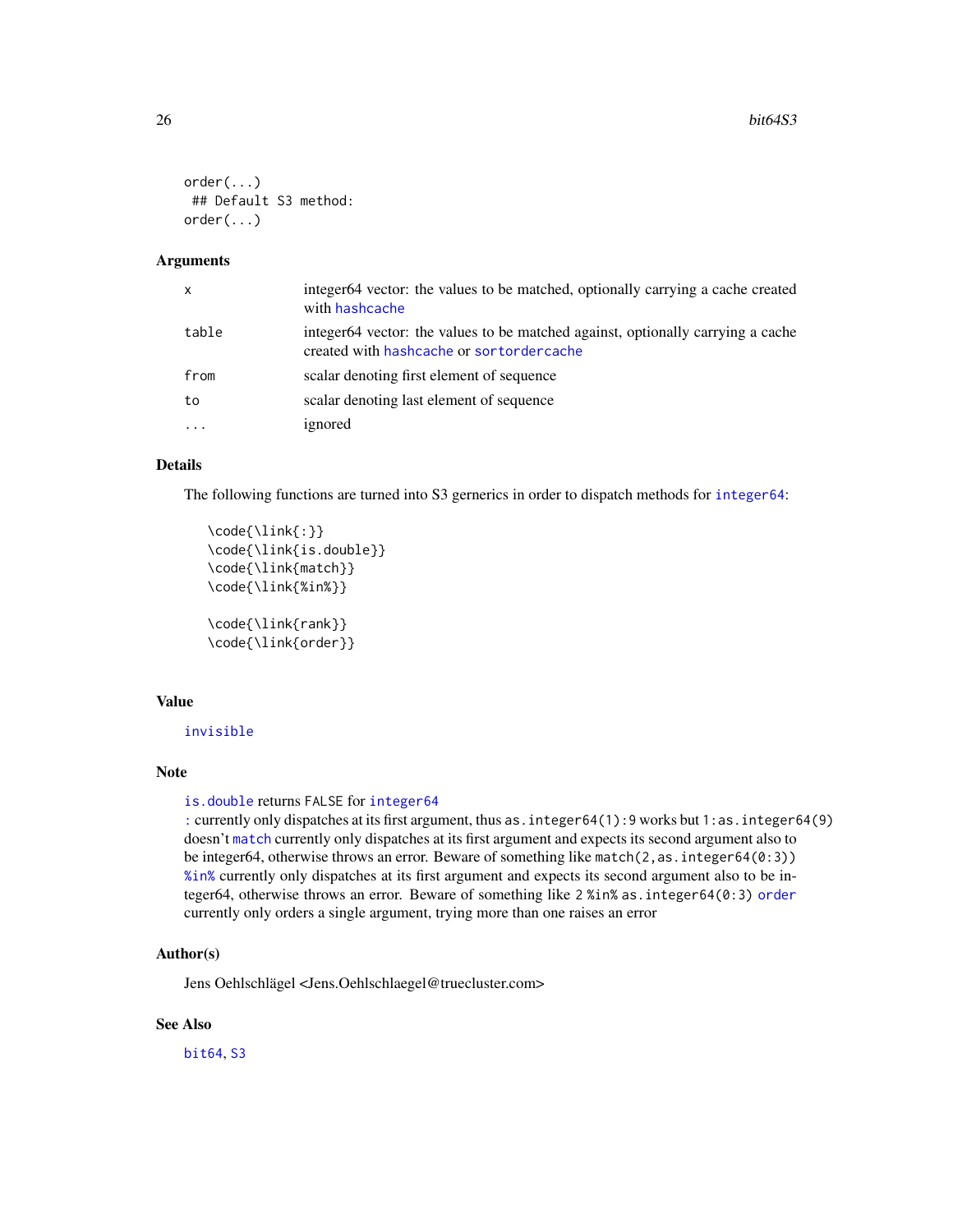# <span id="page-26-0"></span>c.integer64 27

# Examples

```
is.double(as.integer64(1))
as.integer64(1):9
match(as.integer64(2), as.integer64(0:3))
as.integer64(2) %in% as.integer64(0:3)
unique(as.integer64(c(1,1,2)))
rank(as.integer64(c(1,1,2)))
```
order(as.integer64(c(1,NA,2)))

### <span id="page-26-1"></span>c.integer64 *Concatenating integer64 vectors*

#### <span id="page-26-2"></span>Description

The ususal functions 'c', 'cbind' and 'rbind'

#### Usage

```
## S3 method for class 'integer64'
c(\ldots, recursive = FALSE)
## S3 method for class 'integer64'
cbind(...)
## S3 method for class 'integer64'
rbind(...)
```
# Arguments

| .         | two or more arguments coerced to 'integer64' and passed to Next Method        |
|-----------|-------------------------------------------------------------------------------|
| recursive | logical. If recursive = TRUE, the function recursively descends through lists |
|           | (and pairlists) combining all their elements into a vector.                   |

# Value

[c](#page-0-0) returns a integer64 vector of the total length of the input [cbind](#page-0-0) and [rbind](#page-0-0) return a integer64 matrix

# Note

R currently only dispatches generic 'c' to method 'c.integer64' if the first argument is 'integer64'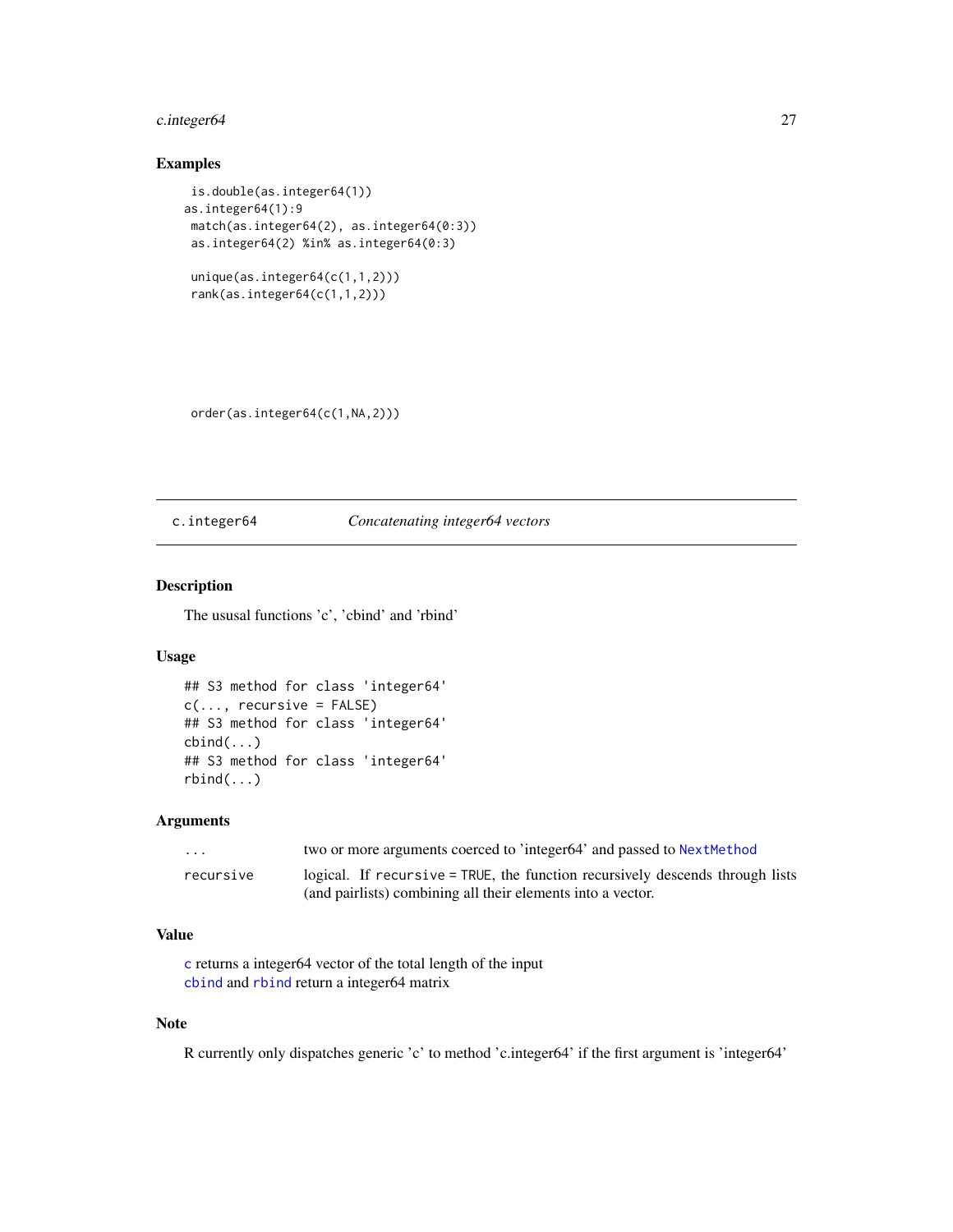# <span id="page-27-0"></span>Author(s)

Jens Oehlschlägel <Jens.Oehlschlaegel@truecluster.com>

# See Also

[rep.integer64](#page-51-1) [seq.integer64](#page-53-1) [as.data.frame.integer64](#page-18-1) [integer64](#page-2-1)

# Examples

```
c(as.integer64(1), 2:6)
cbind(1:6, as.integer(1:6))
rbind(1:6, as.integer(1:6))
```
<span id="page-27-1"></span>cache *Atomic Caching*

# Description

Functions for caching results attached to atomic objects

# Usage

```
newcache(x)
jamcache(x)
cache(x)
setcache(x, which, value)
getcache(x, which)
remcache(x)
## S3 method for class 'cache'
print(x, all.names = FALSE, pattern, ...)
```
# Arguments

| $\mathsf{x}$ | an integer64 vector (or a cache object in case of print.cache)                               |
|--------------|----------------------------------------------------------------------------------------------|
| which        | A character naming the object to be retrieved from the cache or to be stored in<br>the cache |
| value        | An object to be stored in the cache.                                                         |
| all.names    | passed to 1s when listing the cache content                                                  |
| pattern      | passed to 1s when listing the cache content                                                  |
| $\cdots$     | ignored                                                                                      |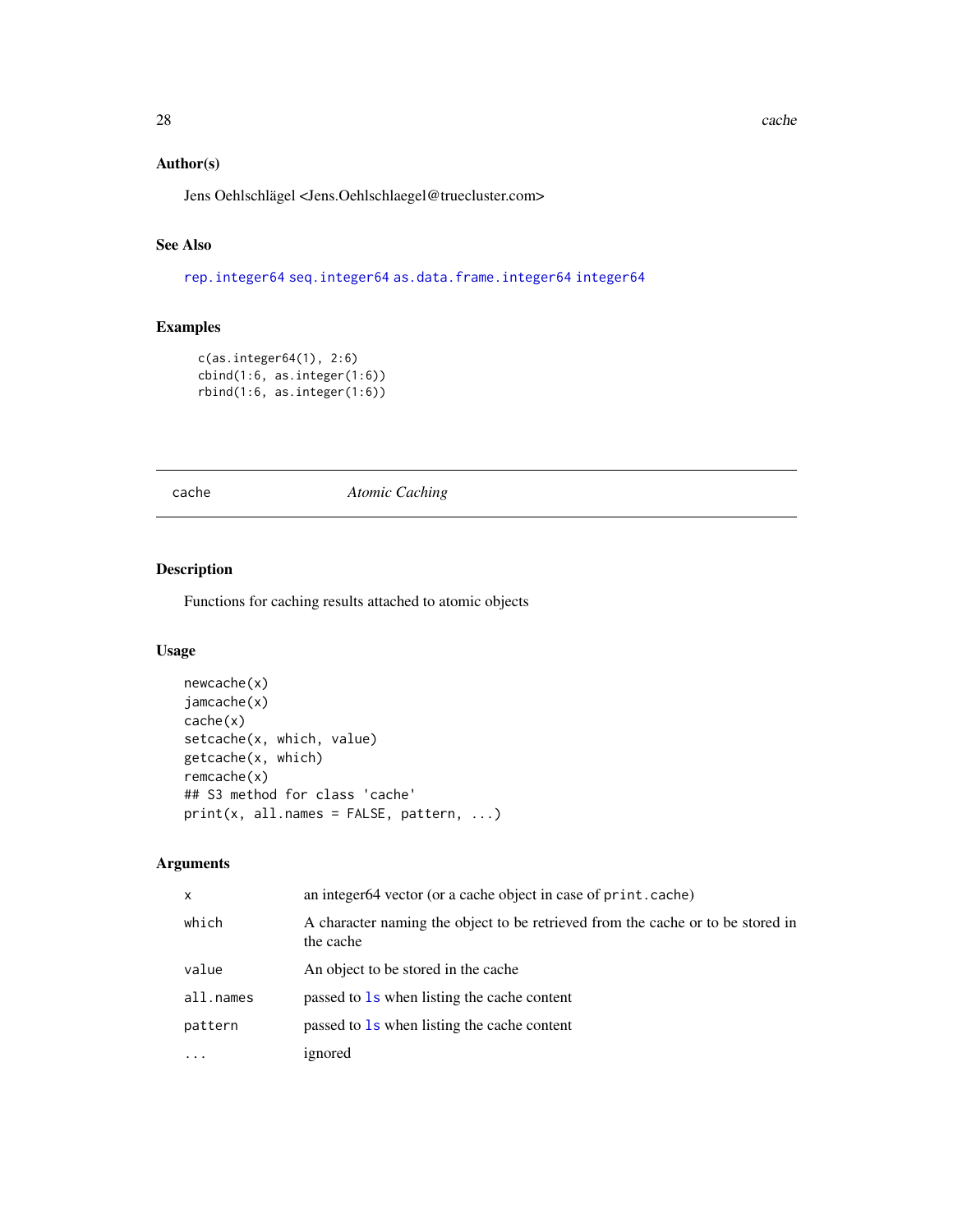#### cache 29

# Details

A cache is an link{environment} attached to an atomic object with the link{attrib} name 'cache'. It contains at least a reference to the atomic object that carries the cache. This is used when accessing the cache to detect whether the object carrying the cache has been modified meanwhile. Function newcache $(x)$  creates a new cache referencing  $x$ Function jamcache $(x)$  forces x to have a cache Function cache $(x)$  returns the cache attached to x if it is not found to be outdated Function setcache(x, which, value) assigns a value into the cache of x Function getcache(x,which) gets cache value 'which' from x Function remcache removes the cache from x

# Value

see details

# Author(s)

Jens Oehlschlägel <Jens.Oehlschlaegel@truecluster.com>

# See Also

[still.identical](#page-0-0) for testing whether to symbols point to the same RAM. Functions that get and set small cache-content automatically when a cache is present: [na.count](#page-0-0), [nvalid](#page-0-0), [is.sorted](#page-0-0), [nunique](#page-0-0) and [nties](#page-0-0) Setting big caches with a relevant memory footprint requires a conscious decision of the user: [hashcache](#page-34-1), [sortcache](#page-34-2), [ordercache](#page-34-2) and [sortordercache](#page-34-2) Functions that use big caches: [match.integer64](#page-42-1), [%in%.integer64](#page-42-2), [duplicated.integer64](#page-30-1), [unique.integer64](#page-64-1), [unipos](#page-63-2), [table.integer64](#page-60-1), [as.factor.integer64](#page-17-1), [as.ordered.integer64](#page-17-1), [keypos](#page-40-2), [tiepos](#page-62-2), [rank.integer64](#page-50-1), [prank](#page-45-1), [qtile](#page-46-2), [quantile.integer64](#page-46-1), [median.integer64](#page-46-1) and

```
summary.integer64
```
#### Examples

```
x \le - as.integer64(sample(c(rep(NA, 9), 1:9), 32, TRUE))
y \leq -xstill.identical(x,y)
y[1] <- NA
still.identical(x,y)
mycache \leq newcache(x)ls(mycache)
mycache
rm(mycache)
jamcache(x)
cache(x)
x[1] <- NA
cache(x)
getcache(x, "abc")
setcache(x, "abc", 1)
```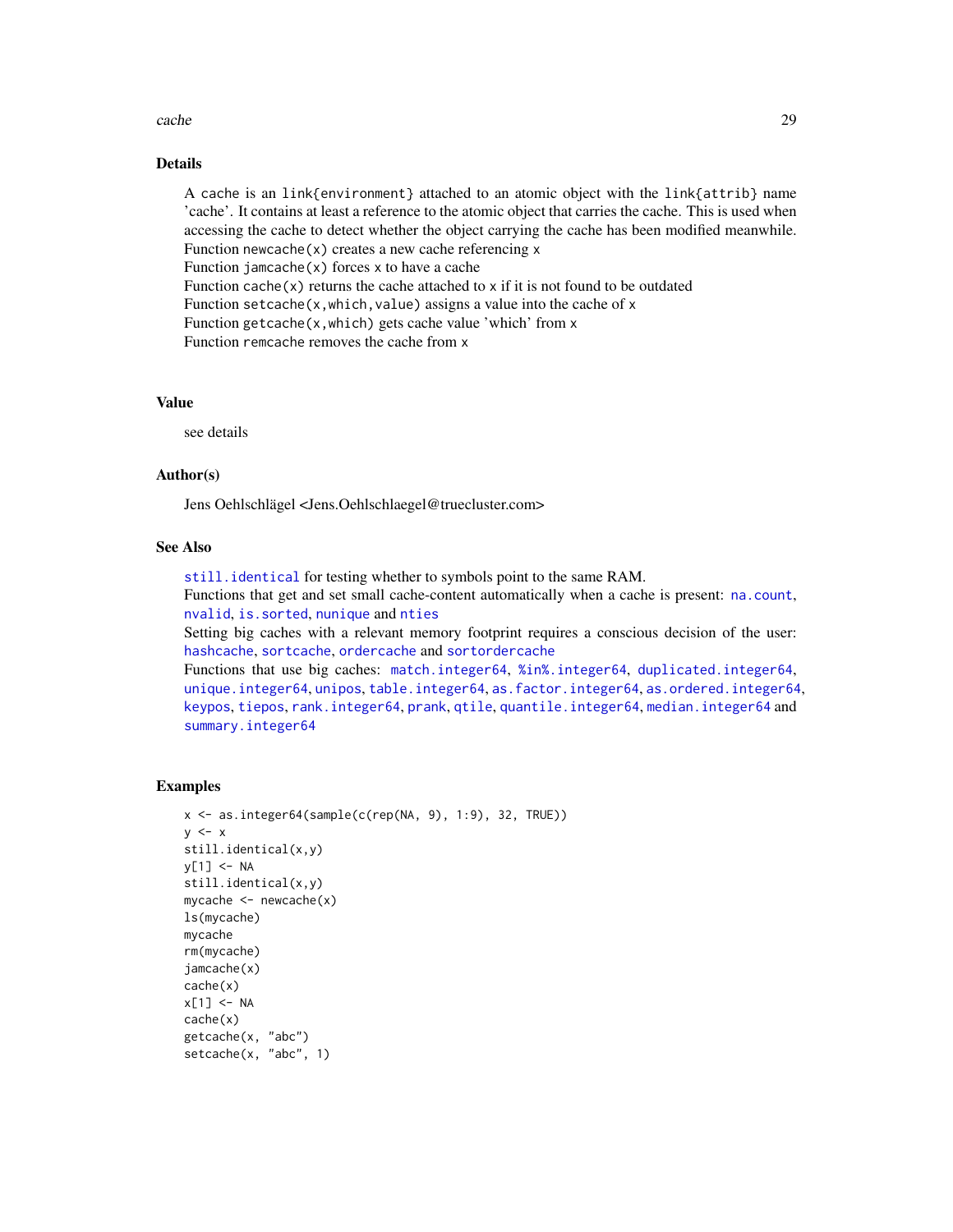```
getcache(x, "abc")
remcache(x)
cache(x)
```
<span id="page-29-2"></span>cumsum.integer64 *Cumulative Sums, Products, Extremes and lagged differences*

### <span id="page-29-1"></span>Description

Cumulative Sums, Products, Extremes and lagged differences

### Usage

```
## S3 method for class 'integer64'
cummin(x)
## S3 method for class 'integer64'
cummax(x)
## S3 method for class 'integer64'
cumsum(x)
## S3 method for class 'integer64'
cumprod(x)
## S3 method for class 'integer64'
diff(x, \text{lag} = 1L, differences = 1L, ...)
```
# Arguments

| $\mathsf{X}$ | an atomic vector of class 'integer64' |
|--------------|---------------------------------------|
| lag          | see diff                              |
| differences  | see diff                              |
|              | ignored                               |

# Value

[cummin](#page-0-0), [cummax](#page-0-0) , [cumsum](#page-0-0) and [cumprod](#page-0-0) return a integer64 vector of the same length as their input [diff](#page-0-0) returns a integer64 vector shorter by lag\*differences elements

# Author(s)

Jens Oehlschlägel <Jens.Oehlschlaegel@truecluster.com>

# See Also

[sum.integer64](#page-59-2) [integer64](#page-2-1)

<span id="page-29-0"></span>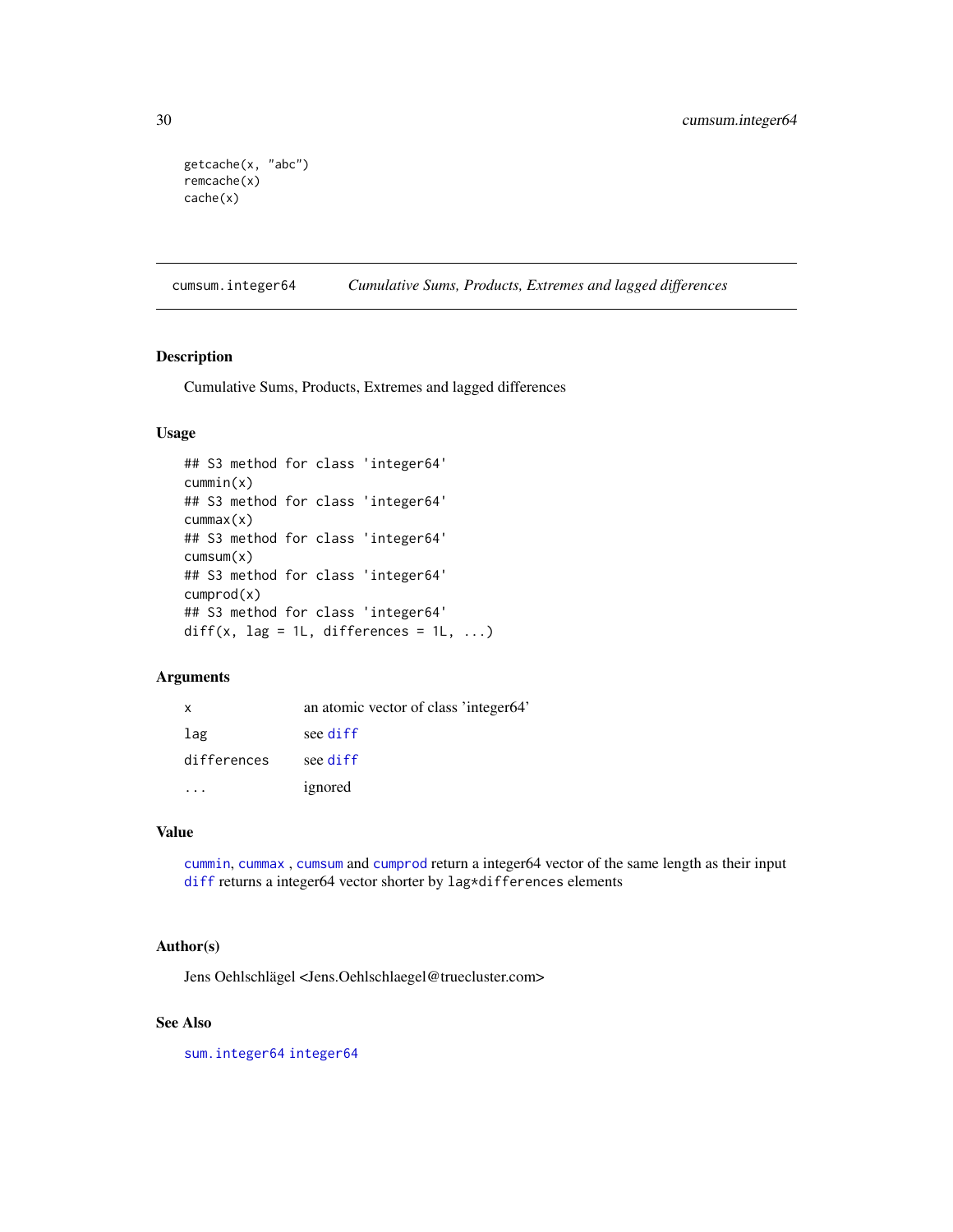# <span id="page-30-0"></span>duplicated.integer64 31

# Examples

```
cumsum(rep(as.integer64(1), 12))
diff(as.integer64(c(0,1:12)))
cumsum(as.integer64(c(0, 1:12)))
diff(cumsum(as.integer64(c(0,0,1:12))), differences=2)
```
<span id="page-30-1"></span>duplicated.integer64 *Determine Duplicate Elements of integer64*

#### Description

duplicated() determines which elements of a vector or data frame are duplicates of elements with smaller subscripts, and returns a logical vector indicating which elements (rows) are duplicates.

# Usage

```
## S3 method for class 'integer64'
duplicated(x, incomparables = FALSE, nunique = NULL, method = NULL, \dots)
```
# Arguments

| x             | a vector or a data frame or an array or NULL.                                                                                                                                                 |
|---------------|-----------------------------------------------------------------------------------------------------------------------------------------------------------------------------------------------|
| incomparables | ignored                                                                                                                                                                                       |
| nunique       | NULL or the number of unique values (including NA). Providing nunique can<br>speed-up matching when x has no cache. Note that a wrong nunique can cause<br>undefined behaviour up to a crash. |
| method        | NULL for automatic method selection or a suitable low-level method, see details                                                                                                               |
| .             | ignored                                                                                                                                                                                       |

# Details

This function automatically chooses from several low-level functions considering the size of x and the availability of a cache.

Suitable methods are [hashdup](#page-35-2) (hashing), [sortorderdup](#page-55-1) (fast ordering) and [orderdup](#page-55-1) (memory saving ordering).

#### Value

duplicated(): a logical vector of the same length as x.

### Author(s)

Jens Oehlschlägel <Jens.Oehlschlaegel@truecluster.com>

# See Also

[duplicated](#page-0-0), [unique.integer64](#page-64-1)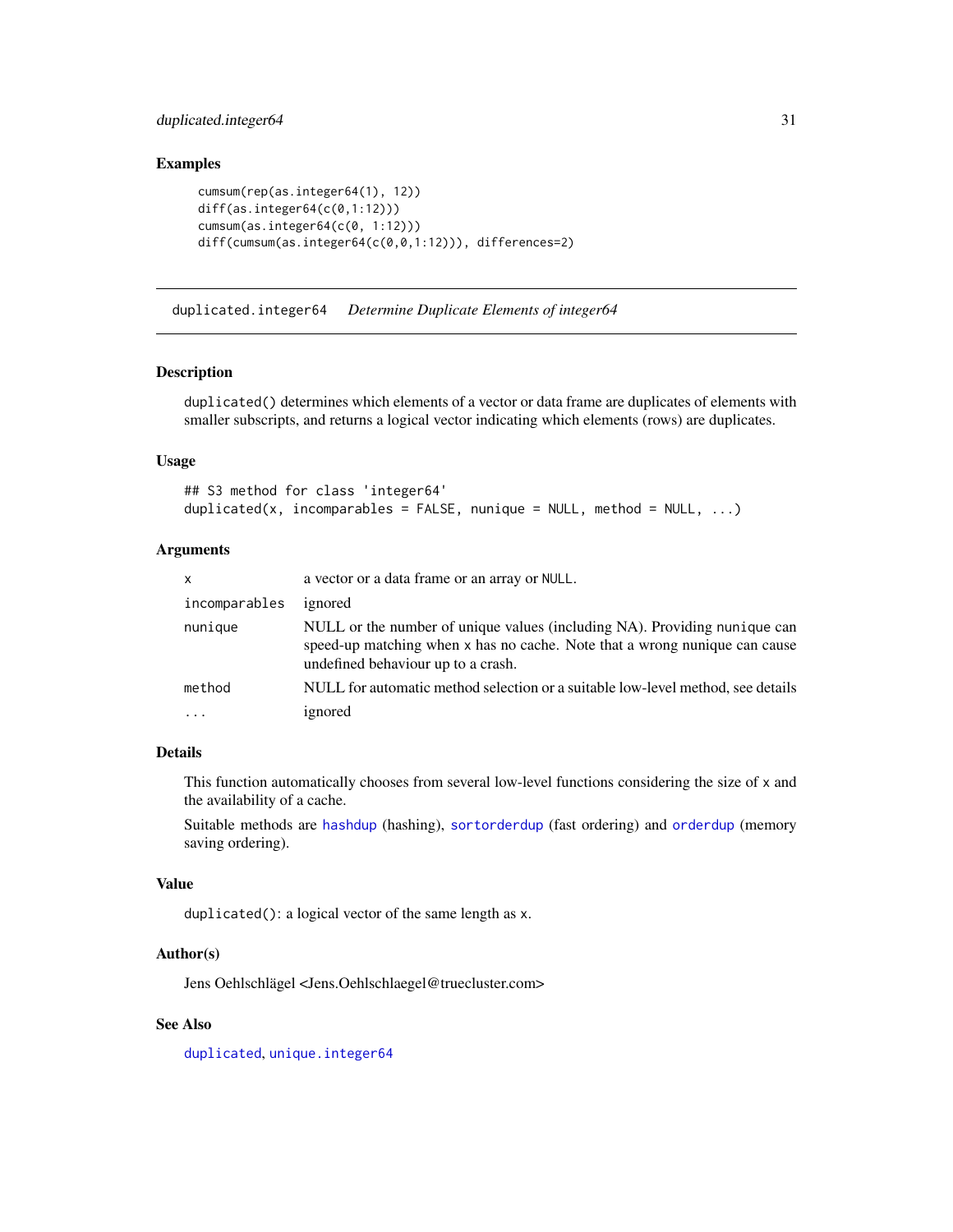#### <span id="page-31-0"></span>Examples

```
x <- as.integer64(sample(c(rep(NA, 9), 1:9), 32, TRUE))
duplicated(x)
```

```
stopifnot(identical(duplicated(x), duplicated(as.integer(x))))
```
extract.replace.integer64

*Extract or Replace Parts of an integer64 vector*

# <span id="page-31-1"></span>Description

Methods to extract and replace parts of an integer64 vector.

#### Usage

```
## S3 method for class 'integer64'
x[i, ...]
## S3 replacement method for class 'integer64'
x[\ldots] <- value
## S3 method for class 'integer64'
x[[...]]
## S3 replacement method for class 'integer64'
x[[...]] <- value
```
### Arguments

| X     | an atomic vector                            |
|-------|---------------------------------------------|
| j.    | indices specifying elements to extract      |
| value | an atomic vector with values to be assigned |
|       | further arguments to the Next Method        |

#### Value

A vector or scalar of class 'integer64'

# Note

You should not subscript non-existing elements and not use NAs as subscripts. The current implementation returns 9218868437227407266 instead of NA.

# Author(s)

Jens Oehlschlägel <Jens.Oehlschlaegel@truecluster.com>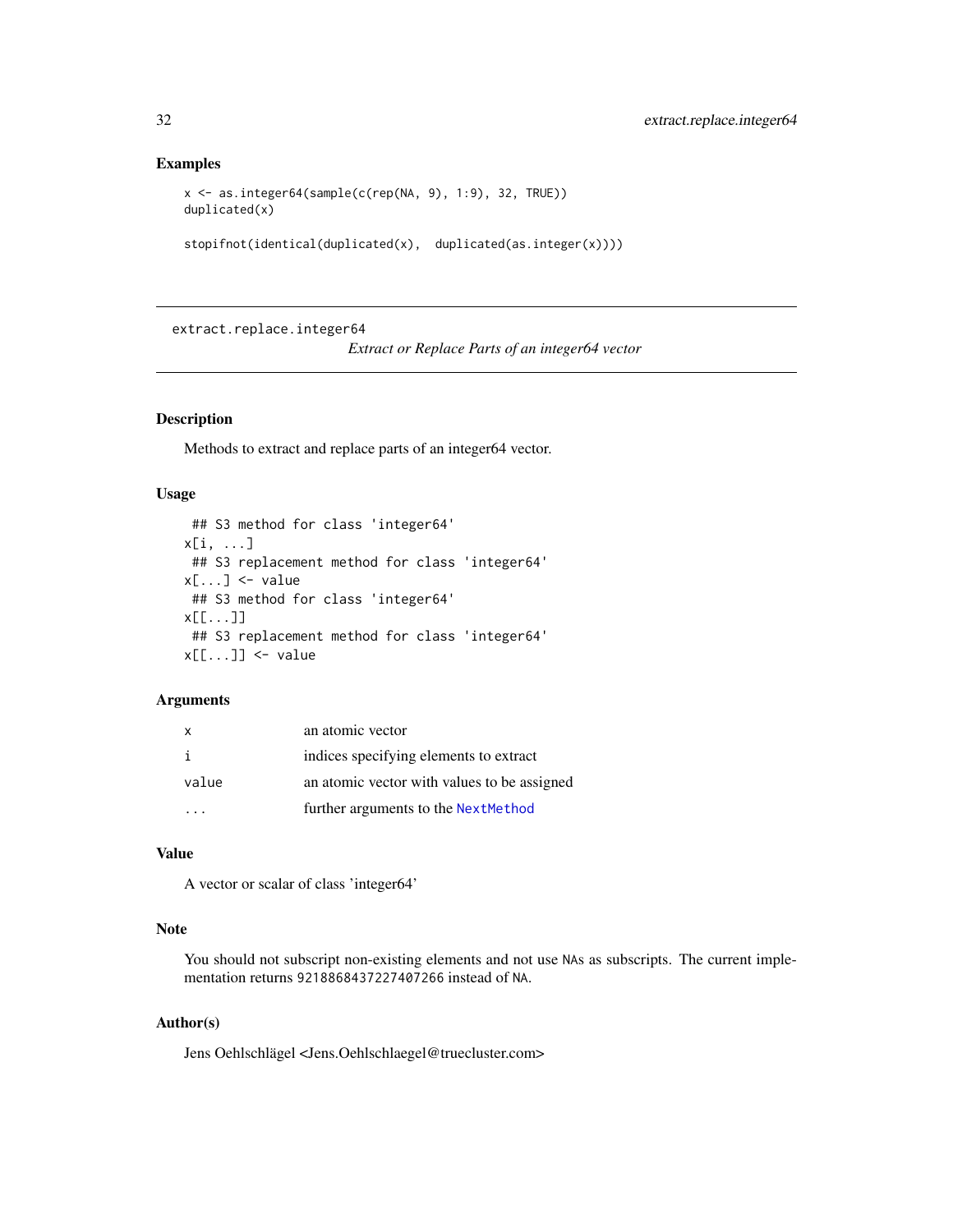# <span id="page-32-0"></span>format.integer64 33

# See Also

[\[](#page-0-0) [integer64](#page-2-1)

# Examples

```
as.integer64(1:12)[1:3]
x \leftarrow as.integer64(1:12)dim(x) <- c(3,4)x
x[]
x[,2:3]
```
<span id="page-32-2"></span>format.integer64 *Unary operators and functions for integer64 vectors*

# <span id="page-32-1"></span>Description

Unary operators and functions for integer64 vectors.

#### Usage

```
## S3 method for class 'integer64'
format(x, justify="right", ...)
## S3 method for class 'integer64'
is.na(x)
## S3 method for class 'integer64'
is.nan(x)
## S3 method for class 'integer64'
is.finite(x)
## S3 method for class 'integer64'
is.infinite(x)
## S3 method for class 'integer64'
!x
## S3 method for class 'integer64'
sign(x)
## S3 method for class 'integer64'
abs(x)## S3 method for class 'integer64'
sqrt(x)
## S3 method for class 'integer64'
log(x, base)
## S3 method for class 'integer64'
log2(x)## S3 method for class 'integer64'
log10(x)## S3 method for class 'integer64'
```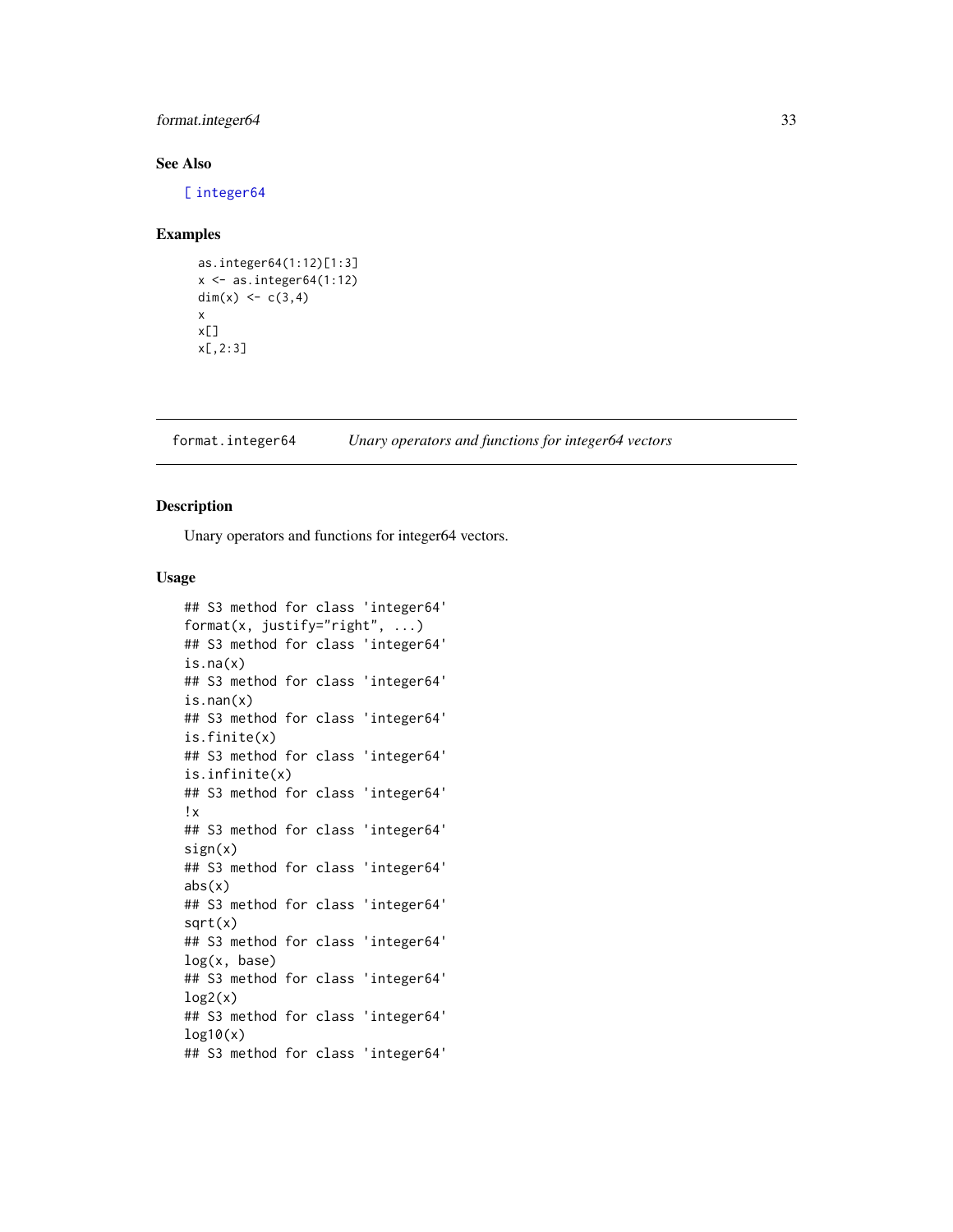```
floor(x)
## S3 method for class 'integer64'
ceiling(x)
## S3 method for class 'integer64'
trunc(x, \ldots)## S3 method for class 'integer64'
round(x, digits=0)
## S3 method for class 'integer64'
signif(x, digits=6)
## S3 method for class 'integer64'
scale(x, center = TRUE, scale = TRUE)
```
# Arguments

| $\mathsf{x}$ | an atomic vector of class 'integer64'                                                                                                           |
|--------------|-------------------------------------------------------------------------------------------------------------------------------------------------|
| base         | an atomic scalar (we save 50% log-calls by not allowing a vector base)                                                                          |
| digits       | integer indicating the number of decimal places (round) or significant digits (sig-<br>nif) to be used. Negative values are allowed (see round) |
| justify      | should it be right-justified (the default), left-justified, centred or left alone.                                                              |
| center       | see scale                                                                                                                                       |
| scale        | see scale                                                                                                                                       |
| $\cdots$     | further arguments to the NextMethod                                                                                                             |

# Value

[format](#page-0-0) returns a character vector [is.na](#page-0-0) and [!](#page-0-0) return a logical vector [sqrt](#page-0-0), [log](#page-0-0), [log2](#page-0-0) and [log10](#page-0-0) return a double vector [sign](#page-0-0), [abs](#page-0-0), [floor](#page-0-0), [ceiling](#page-0-0), [trunc](#page-0-0) and [round](#page-0-0) return a vector of class 'integer64' [signif](#page-0-0) is not implemented

# Author(s)

Jens Oehlschlägel <Jens.Oehlschlaegel@truecluster.com>

# See Also

[xor.integer64](#page-66-2) [integer64](#page-2-1)

# Examples

sqrt(as.integer64(1:12))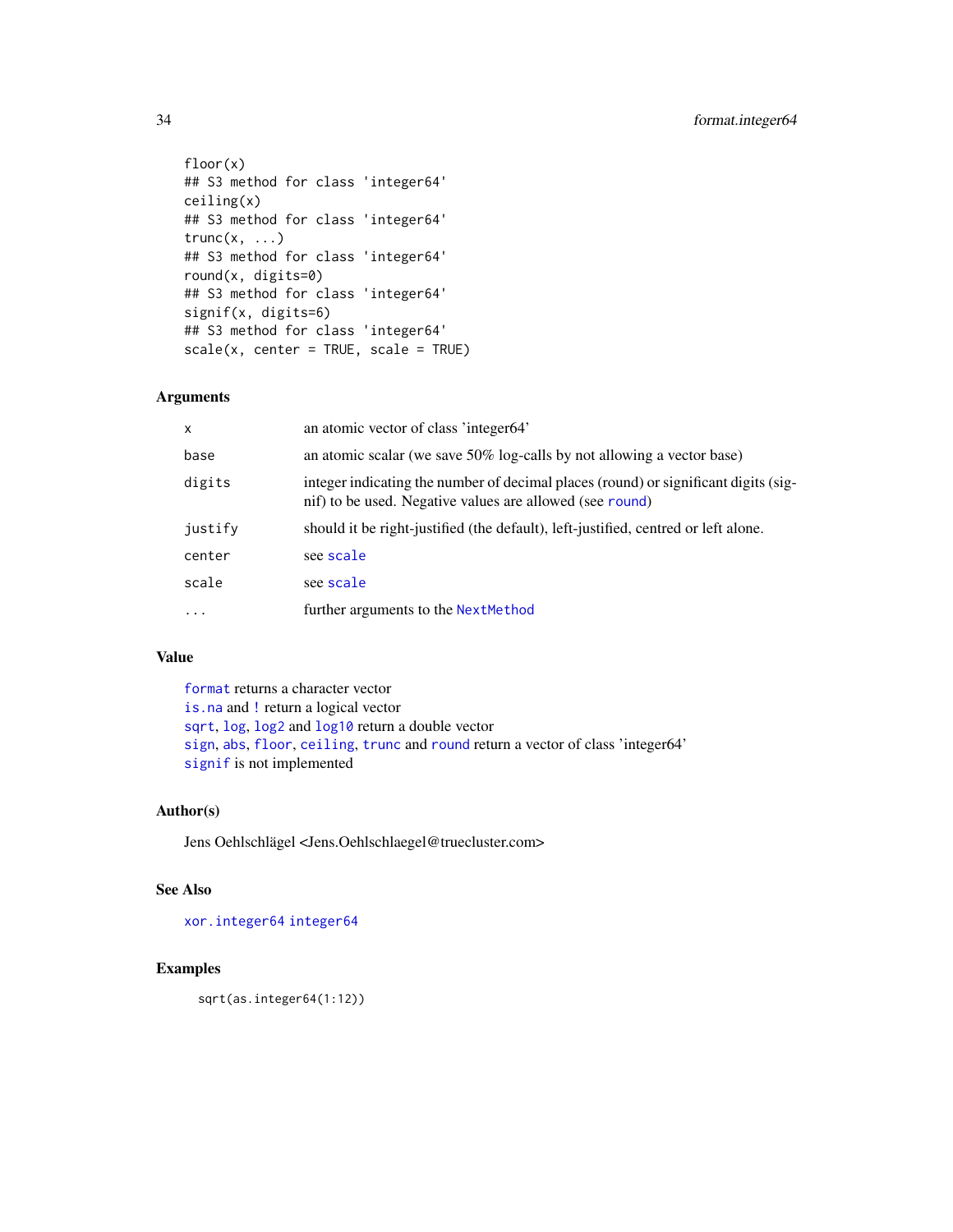<span id="page-34-1"></span><span id="page-34-0"></span>

#### <span id="page-34-2"></span>Description

Functions to create cache that accelerates many operations

# Usage

```
hashcache(x, nunique=NULL, ...)
sortcache(x, has.na = NULL)
sortordercache(x, has.na = NULL, stable = NULL)
ordercache(x, has.na = NULL, stable = NULL, optimize = "time")
```
#### **Arguments**

| $\mathsf{x}$ | an atomic vector (note that currently only integer64 is supported)                                                                                                                                           |
|--------------|--------------------------------------------------------------------------------------------------------------------------------------------------------------------------------------------------------------|
| nunique      | giving <i>correct</i> number of unique elements can help reducing the size of the<br>hashmap                                                                                                                 |
| has.na       | boolean scalar defining whether the input vector might contain NAS. If we know<br>we don't have NAs, this may speed-up. <i>Note</i> that you risk a crash if there are<br>unexpected NAs with has . na=FALSE |
| stable       | boolean scalar defining whether stable sorting is needed. Allowing non-stable<br>may speed-up.                                                                                                               |
| optimize     | by default ramsort optimizes for 'time' which requires more RAM, set to 'mem-<br>ory' to minimize RAM requirements and sacrifice speed                                                                       |
| $\cdot$      | passed to hashmap                                                                                                                                                                                            |

# Details

The result of relative expensive operations [hashmap](#page-35-1), [ramsort](#page-0-0), [ramsortorder](#page-0-0) and [ramorder](#page-0-0) can be stored in a cache in order to avoid multiple excutions. Unless in very specific situations, the recommended method is hashsortorder only.

# Value

x with a [cache](#page-27-1) that contains the result of the expensive operations, possible together with small derived information (such as [nunique.integer64](#page-39-1)) and previously cached results.

# Note

Note that we consider storing the big results from sorting and/or ordering as a relevant side-effect, and therefore storing them in the cache should require a conscious decision of the user.

# Author(s)

Jens Oehlschlägel <Jens.Oehlschlaegel@truecluster.com>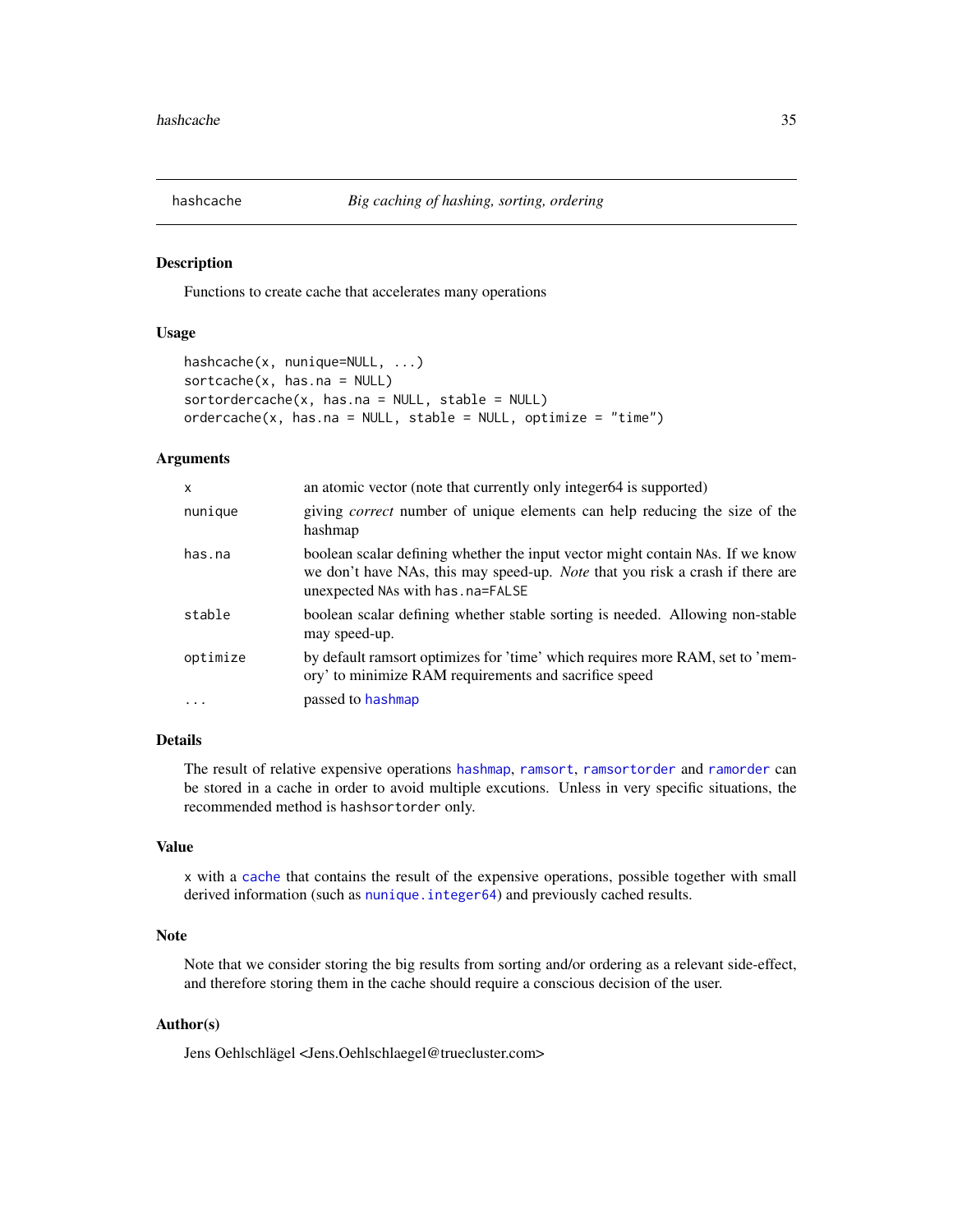#### See Also

[cache](#page-27-1) for caching functions and [nunique](#page-0-0) for methods bennefitting from small caches

#### Examples

```
x \le - as.integer64(sample(c(rep(NA, 9), 1:9), 32, TRUE))
sortordercache(x)
```
<span id="page-35-1"></span>hashmap *Hashing for 64bit integers*

### <span id="page-35-2"></span>Description

This is an explicit implementation of hash functionality that underlies matching and other functions in R. Explicit means that you can create, store and use hash functionality directly. One advantage is that you can re-use hashmaps, which avoid re-building hashmaps again and again.

## Usage

```
hashfun(x, \ldots)## S3 method for class 'integer64'
hashfun(x, minfac=1.41, hashbits=NULL, ...)
hashmap(x, \ldots)## S3 method for class 'integer64'
hashmap(x, nunique=NULL, minfac=1.41, hashbits=NULL, cache=NULL, ...)
hashpos(cache, ...)
## S3 method for class 'cache_integer64'
hashpos(cache, x, nomatch = NA\_integer_, ...)
hashrev(cache, ...)
## S3 method for class 'cache_integer64'
hashrev(cache, x, nomatch = NA_integer_, ...)
hashfin(cache, ...)
## S3 method for class 'cache_integer64'
hashfin(cache, x, ...)
hashrin(cache, ...)
## S3 method for class 'cache_integer64'
hashrin(cache, x, ...)
hashdup(cache, ...)
## S3 method for class 'cache_integer64'
hashdup(cache, ...)
hashuni(cache, ...)
## S3 method for class 'cache_integer64'
hashuni(cache, keep.order=FALSE, ...)
hashmapuni(x, ...)
## S3 method for class 'integer64'
hashmapuni(x, nunique=NULL, minfac=1.5, hashbits=NULL, ...)
hashupo(cache, ...)
```
<span id="page-35-0"></span>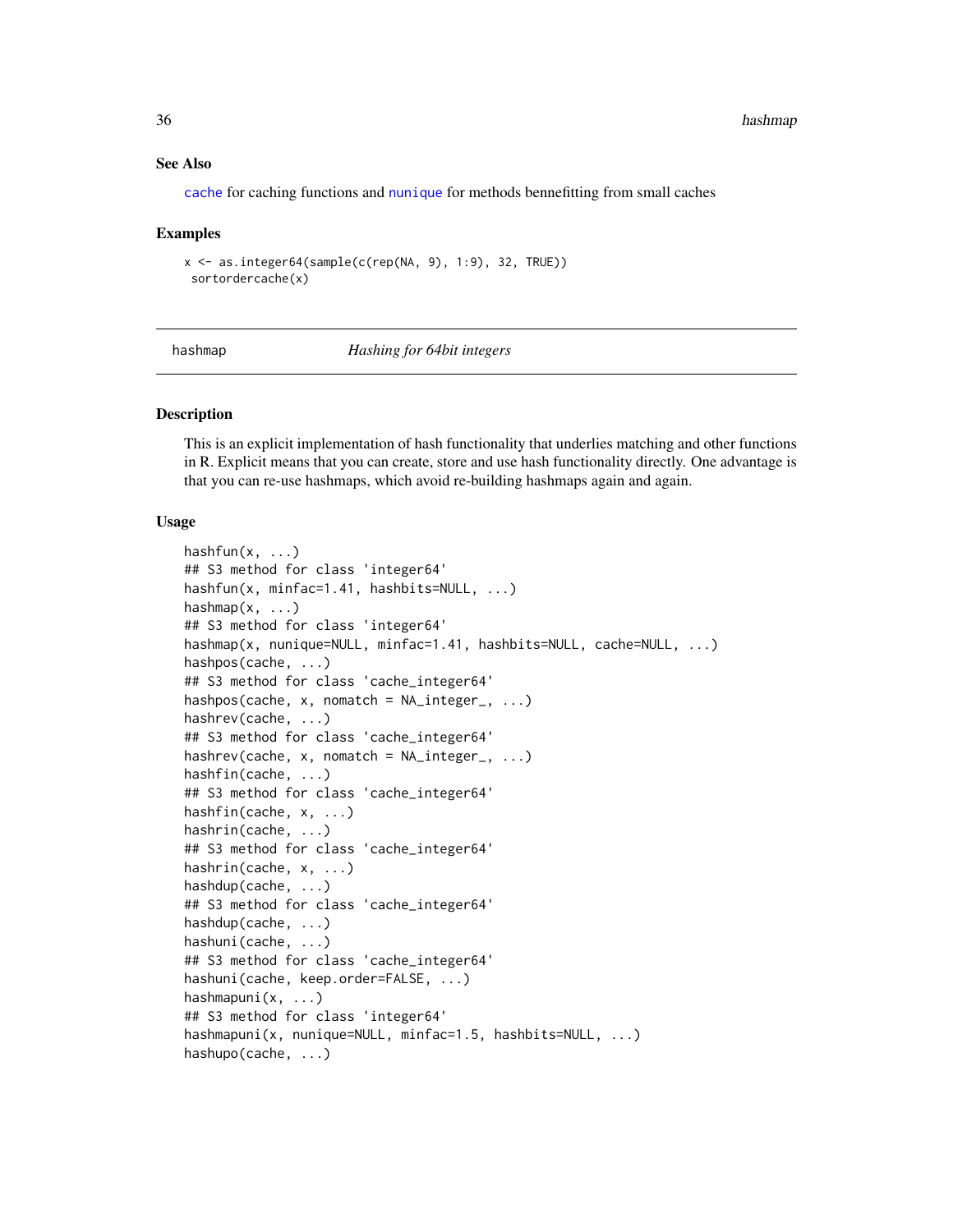#### <span id="page-36-0"></span>hashmap 37

```
## S3 method for class 'cache_integer64'
hashupo(cache, keep.order=FALSE, ...)
hashmapupo(x, ...)
## S3 method for class 'integer64'
hashmapupo(x, nunique=NULL, minfac=1.5, hashbits=NULL, ...)
hashtab(cache, ...)
## S3 method for class 'cache_integer64'
hashtab(cache, ...)
hashmaptab(x, ...)
## S3 method for class 'integer64'
hashmaptab(x, nunique=NULL, minfac=1.5, hashbits=NULL, ...)
```
# Arguments

| X          | an integer64 vector                                                                                                                                                                                                                       |
|------------|-------------------------------------------------------------------------------------------------------------------------------------------------------------------------------------------------------------------------------------------|
| hashmap    | an object of class 'hashmap' i.e. here 'cache_integer64'                                                                                                                                                                                  |
| minfac     | minimum factor by which the hasmap has more elements compared to the data<br>x, ignored if hashbits is given directly                                                                                                                     |
| hashbits   | length of hashmap is 2^hashbits                                                                                                                                                                                                           |
| cache      | an optional cache object into which to put the hashmap (by default a new cache<br>is created)                                                                                                                                             |
| nunique    | giving <i>correct</i> number of unique elements can help reducing the size of the<br>hashmap                                                                                                                                              |
| nomatch    | the value to be returned if an element is not found in the hashmap                                                                                                                                                                        |
| keep.order | determines order of results and speed: FALSE (the default) is faster and returns<br>in the (pseudo)random order of the hash function, TRUE returns in the order of<br>first appearance in the original data, but this requires extra work |
| $\cdots$   | further arguments, passed from generics, ignored in methods                                                                                                                                                                               |

# Details

| function   | see also       | description                                                          |
|------------|----------------|----------------------------------------------------------------------|
| hashfun    | digest         | export of the hash function used in hashmap                          |
| hashmap    | match          | return hashmap                                                       |
| hashpos    | match          | return positions of x in hashmap                                     |
| hashrev    | match          | return positions of hashmap in x                                     |
| hashfin    | %in%.integer64 | return logical whether x is in hashmap                               |
| hashrin    | %in%.integer64 | return logical whether hashmap is in x                               |
| hashdup    | duplicated     | return logical whether hashdat is duplicated using hashmap           |
| hashuni    | unique         | return unique values of hashmap                                      |
| hashmapuni | unique         | return unique values of x                                            |
| hashupo    | unique         | return positions of unique values in hashdat                         |
| hashmapupo | unique         | return positions of unique values in x                               |
| hashtab    | table          | tabulate values of hashdat using hashmap in keep.order=FALSE         |
| hashmaptab | table          | tabulate values of x building hasmap on the fly in keep. order=FALSE |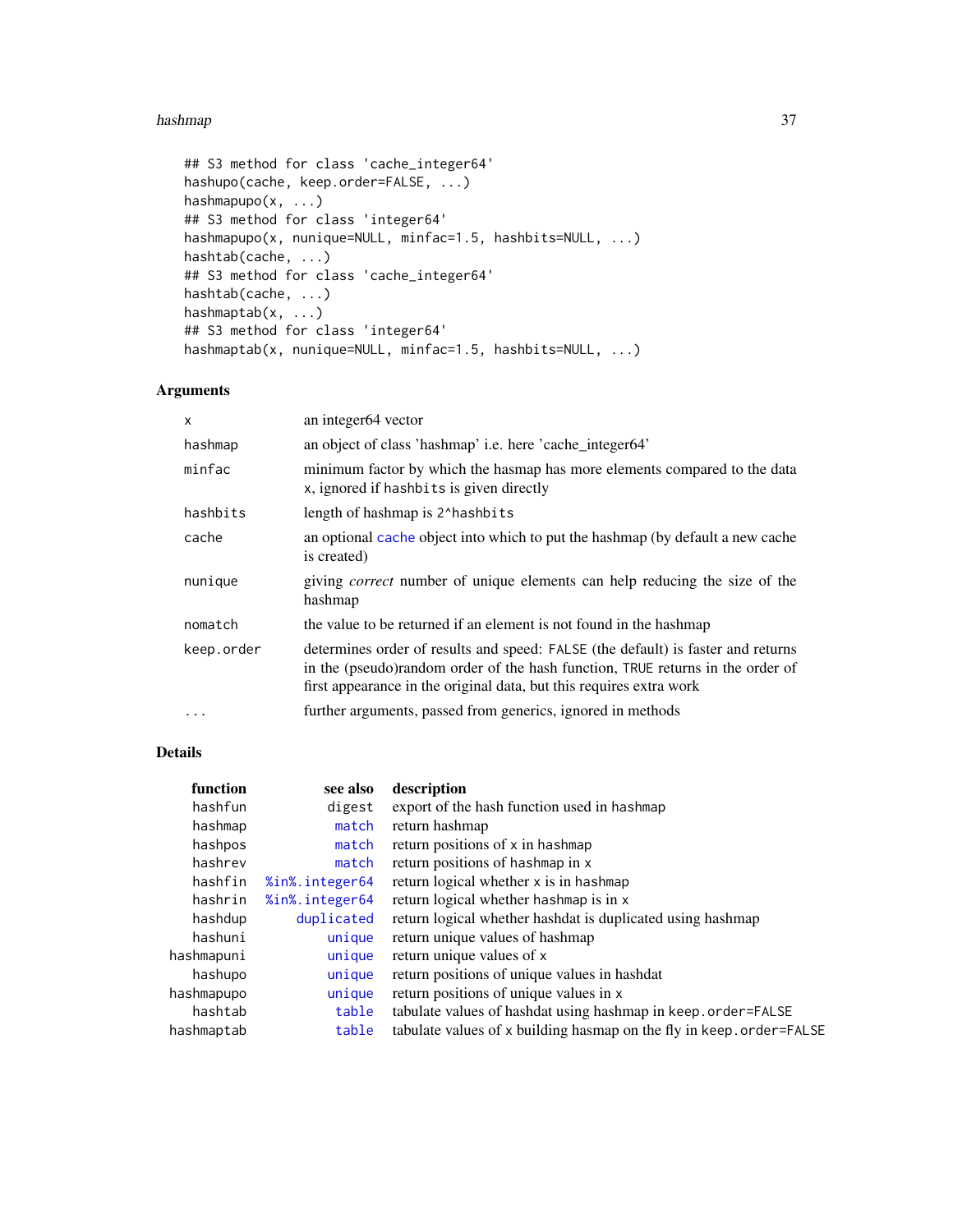## <span id="page-37-0"></span>Value

see details

# Author(s)

Jens Oehlschlägel <Jens.Oehlschlaegel@truecluster.com>

## See Also

[match](#page-42-0), [runif64](#page-52-0)

#### Examples

```
x <- as.integer64(sample(c(NA, 0:9)))
y <- as.integer64(sample(c(NA, 1:9), 10, TRUE))
hashfun(y)
hx \leftarrow hashmap(x)hy \leftarrow hashmap(y)
ls(hy)
hashpos(hy, x)
hashrev(hx, y)
hashfin(hy, x)
hashrin(hx, y)
hashdup(hy)
hashuni(hy)
hashuni(hy, keep.order=TRUE)
hashmapuni(y)
hashupo(hy)
hashupo(hy, keep.order=TRUE)
hashmapupo(y)
hashtab(hy)
hashmaptab(y)
stopifnot(identical(match(as.integer(x),as.integer(y)),hashpos(hy, x)))
stopifnot(identical(match(as.integer(x),as.integer(y)),hashrev(hx, y)))
stopifnot(identical(as.integer(x) %in% as.integer(y), hashfin(hy, x)))
stopifnot(identical(as.integer(x) %in% as.integer(y), hashrin(hx, y)))
stopifnot(identical(duplicated(as.integer(y)), hashdup(hy)))
stopifnot(identical(as.integer64(unique(as.integer(y))), hashuni(hy, keep.order=TRUE)))
stopifnot(identical(sort(hashuni(hy, keep.order=FALSE)), sort(hashuni(hy, keep.order=TRUE))))
stopifnot(identical(y[hashupo(hy, keep.order=FALSE)], hashuni(hy, keep.order=FALSE)))
stopifnot(identical(y[hashupo(hy, keep.order=TRUE)], hashuni(hy, keep.order=TRUE)))
stopifnot(identical(hashpos(hy, hashuni(hy, keep.order=TRUE)), hashupo(hy, keep.order=TRUE)))
stopifnot(identical(hashpos(hy, hashuni(hy, keep.order=FALSE)), hashupo(hy, keep.order=FALSE)))
stopifnot(identical(hashuni(hy, keep.order=FALSE), hashtab(hy)$values))
stopifnot(identical(as.vector(table(as.integer(y), useNA="ifany"))
, hashtab(hy)$counts[order.integer64(hashtab(hy)$values)]))
stopifnot(identical(hashuni(hy, keep.order=TRUE), hashmapuni(y)))
stopifnot(identical(hashupo(hy, keep.order=TRUE), hashmapupo(y)))
```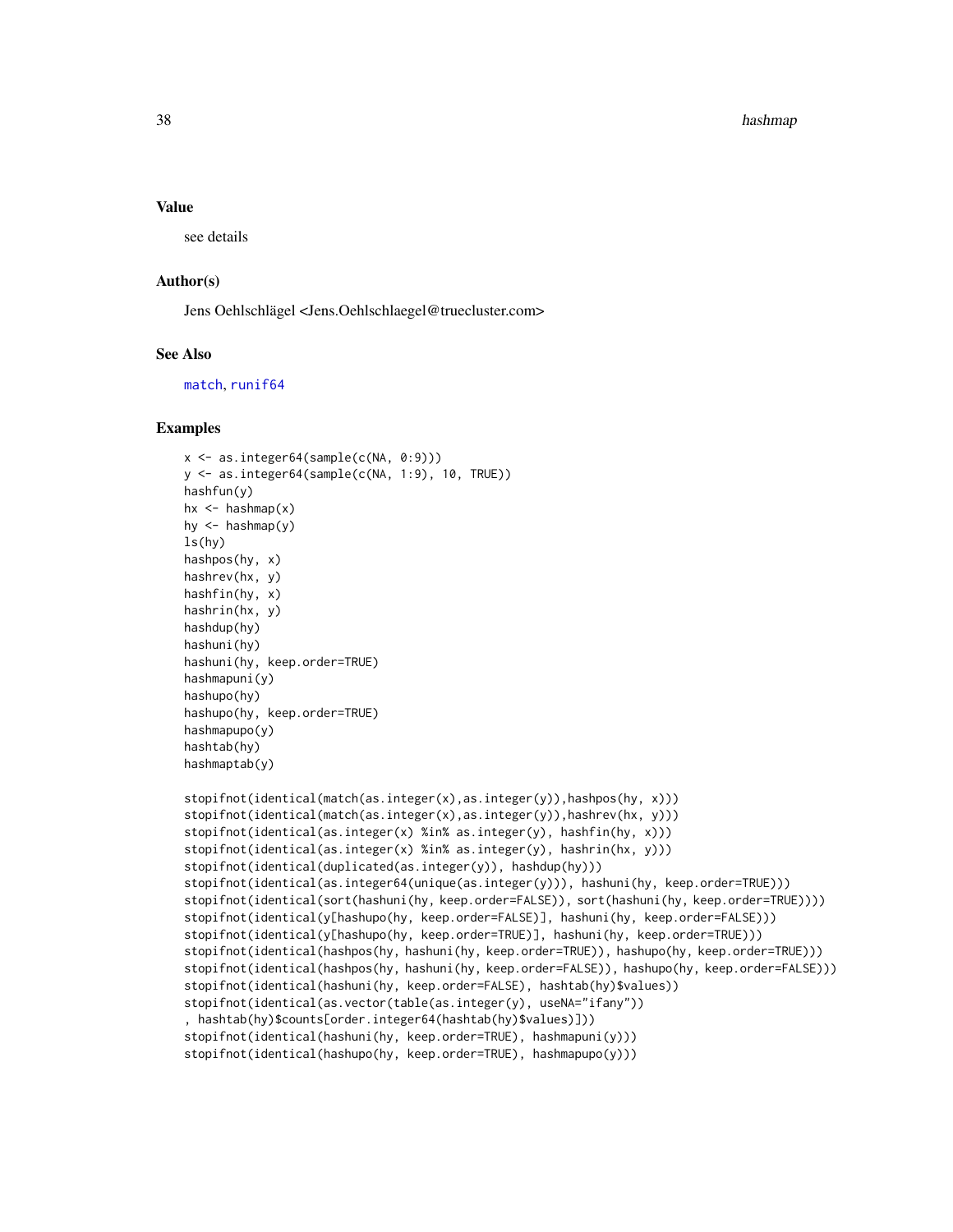```
stopifnot(identical(hashtab(hy), hashmaptab(y)))
## Not run:
message("explore speed given size of the hasmap in 2^hashbits and size of the data")
message("more hashbits means more random access and less collisions")
message("i.e. more data means less random access and more collisions")
bits <-24b \leq -\text{seq}(-1, 0, 0.1)tim <- matrix(NA, length(b), 2, dimnames=list(b, c("bits","bits+1")))
    for (i in 1:length(b)){
  n <- as.integer(2^(bits+b[i]))
  x <- as.integer64(sample(n))
  tim[i,1] <- repeat.time(hashmap(x, hashbits=bits))[3]
  tim[i,2] <- repeat.time(hashmap(x, hashbits=bits+1))[3]
  print(tim)
      matplot(b, tim)
}
message("we conclude that n*sqrt(2) is enough to avoid collisions")
## End(Not run)
```
identical.integer64 *Identity function for class 'integer64'*

## Description

This will discover any deviation between objects containing integer64 vectors.

## Usage

```
identical.integer64(x, y, num.eq = FALSE, single.NA = FALSE
, attrib.as.set = TRUE, ignore.bytecode = TRUE)
```
# **Arguments**

| $\mathsf{x}$                     | atomic vector of class 'integer64' |
|----------------------------------|------------------------------------|
|                                  | atomic vector of class 'integer64' |
| num.eq                           | see identical                      |
| single.NA                        | see identical                      |
| attrib.as.set<br>ignore.bytecode | see identical                      |
|                                  | see identical                      |

#### Details

This is simply a wrapper to [identical](#page-0-0) with default arguments num.eq =  $FALSE, single.NA = FALSE.$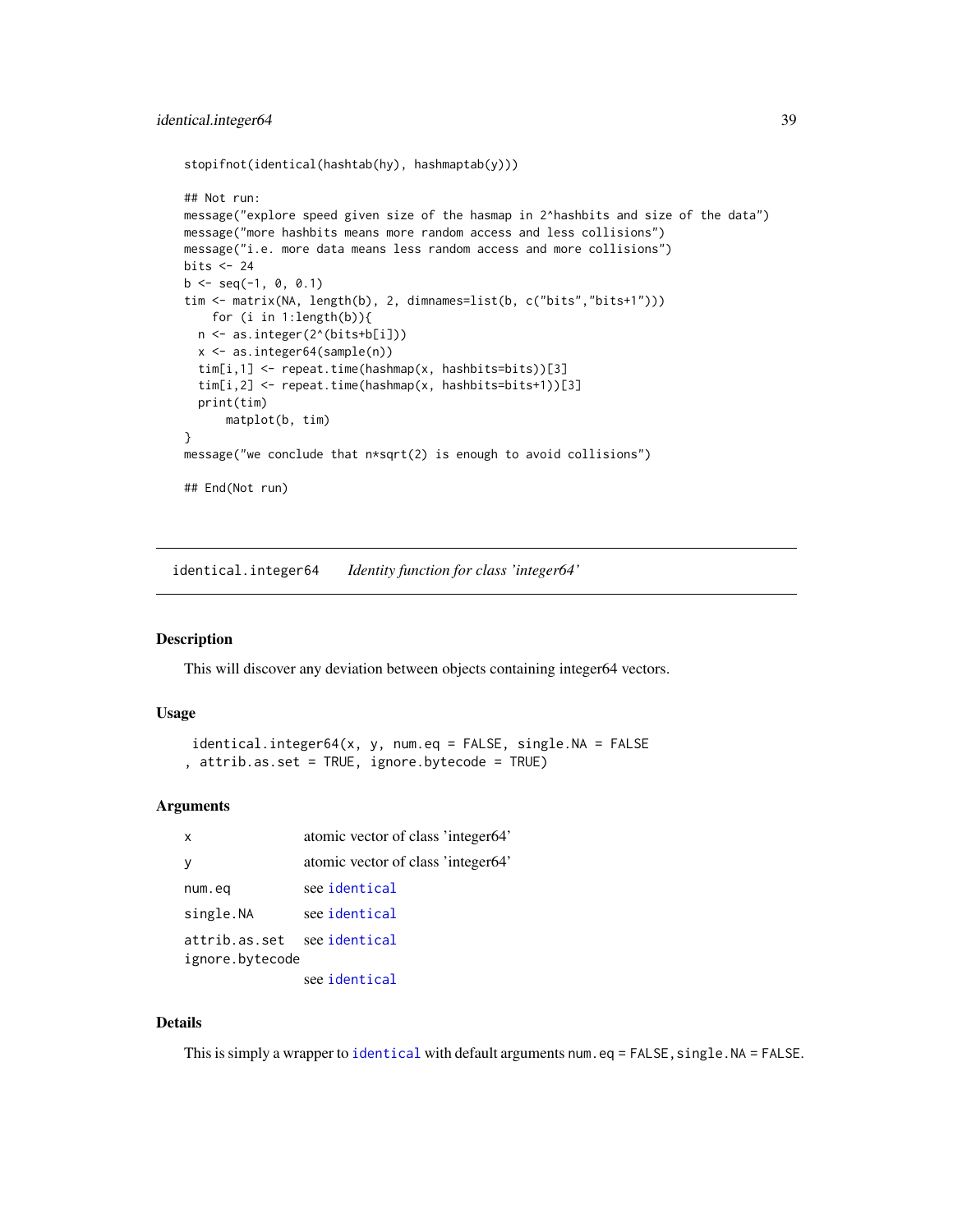# <span id="page-39-0"></span>Value

A single logical value, TRUE or FALSE, never NA and never anything other than a single value.

# Author(s)

Jens Oehlschlägel <Jens.Oehlschlaegel@truecluster.com>

# See Also

[==.integer64](#page-66-0) [identical](#page-0-0) [integer64](#page-2-0)

# Examples

```
i64 \leftarrow as.double(NA); class(i64) \leftarrow "integer64"
identical(i64-1, i64+1)
identical.integer64(i64-1, i64+1)
```
is.sorted.integer64 *Small cache access methods*

# Description

These methods are packaged here for methods in packages bit64 and ff.

# Usage

```
## S3 method for class 'integer64'
is.sorted(x, \ldots)## S3 method for class 'integer64'
na.count(x, ...)
## S3 method for class 'integer64'
nvalid(x, \ldots)## S3 method for class 'integer64'
nunique(x, \ldots)## S3 method for class 'integer64'
nties(x, ...)
```

|         | some object |
|---------|-------------|
| $\cdot$ | ignored     |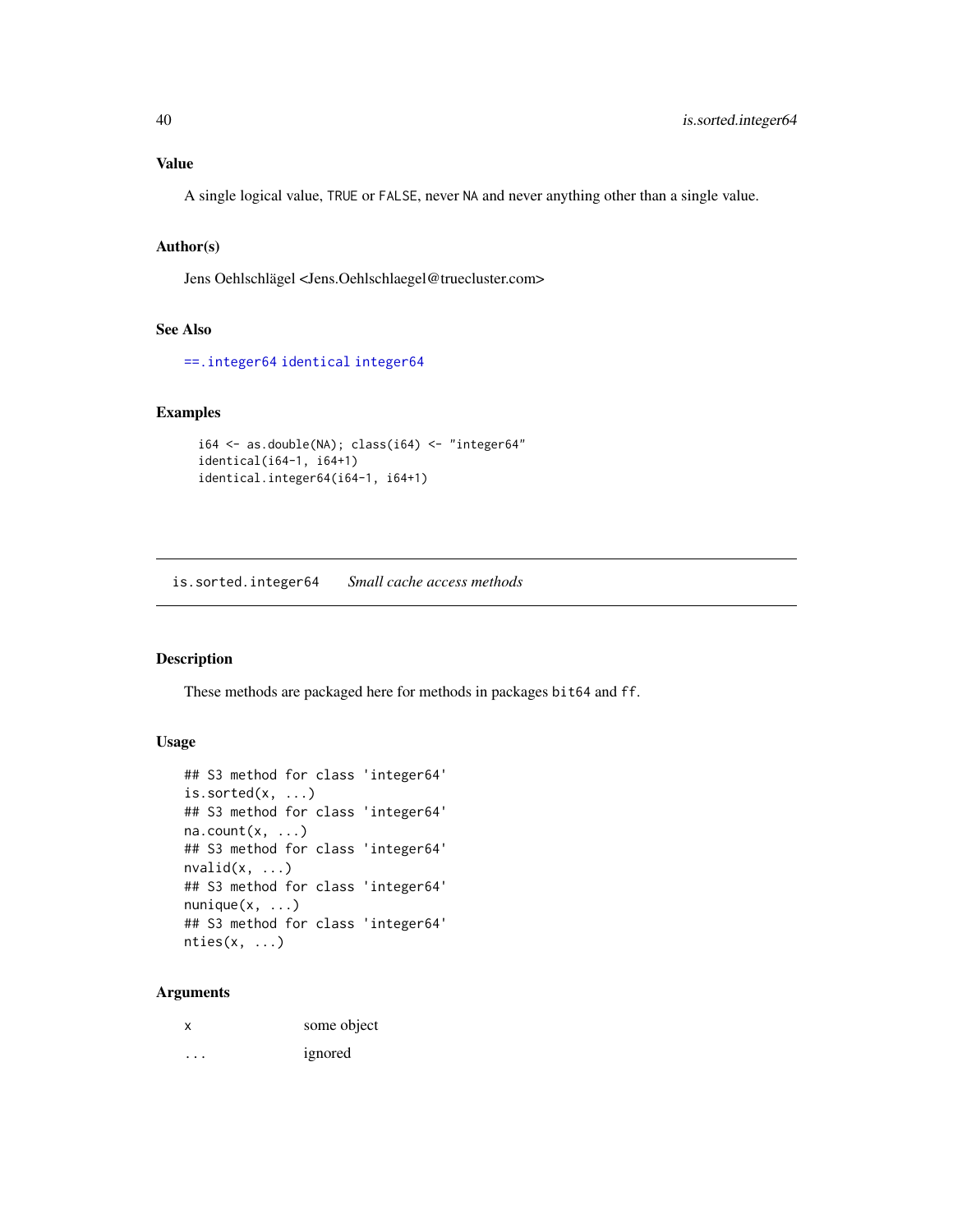#### <span id="page-40-0"></span>keypos 41

# Details

All these functions benefit from a [sortcache](#page-34-0), [ordercache](#page-34-0) or [sortordercache](#page-34-0). na.count, nvalid and nunique also benefit from a [hashcache](#page-34-1). is.sorted checks for sortedness of x (NAs sorted first) na.count returns the number of NAs nvalid returns the number of valid data points, usually [length](#page-0-0) minus na.count. nunique returns the number of unique values nties returns the number of tied values.

# Value

is.sorted returns a logical scalar, the other methods return an integer scalar.

# Note

If a [cache](#page-27-0) exists but the desired value is not cached, then these functions will store their result in the cache. We do not consider this a relevant side-effect, since these small cache results do not have a relevant memory footprint.

## Author(s)

Jens Oehlschlägel <Jens.Oehlschlaegel@truecluster.com>

#### See Also

[cache](#page-27-0) for caching functions and [sortordercache](#page-34-0) for functions creating big caches

## Examples

```
x <- as.integer64(sample(c(rep(NA, 9), 1:9), 32, TRUE))
length(x)
na.count(x)
nvalid(x)
nunique(x)
nties(x)
table.integer64(x)
 x
```
keypos *Extract Positions in redundant dimension table*

## Description

keypos returns the positions of the (fact table) elements that participate in their sorted unique subset (dimension table)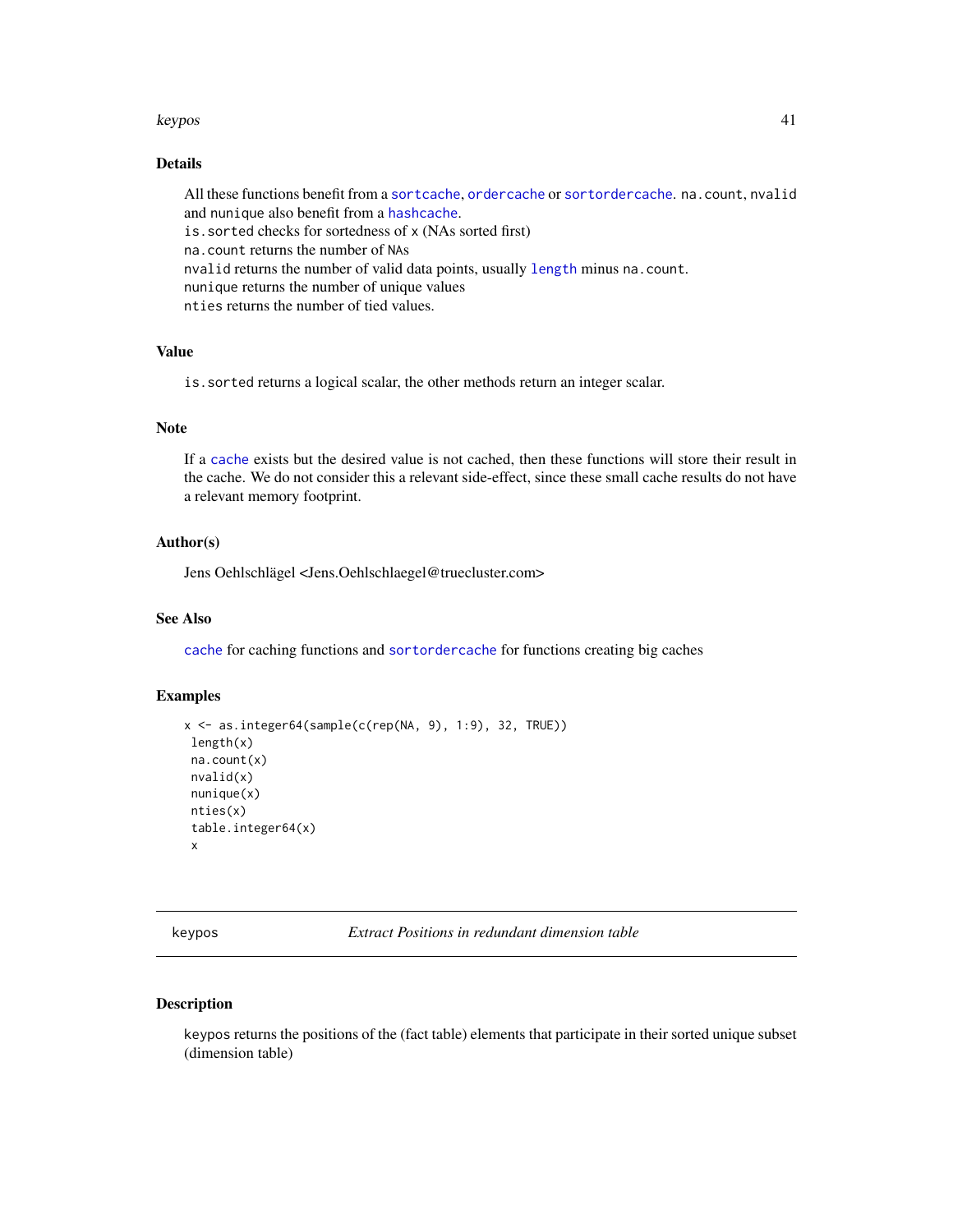# Usage

```
keypos(x, ...)
## S3 method for class 'integer64'
keypos(x, method = NULL, ...)
```
# Arguments

|                         | a vector or a data frame or an array or NULL.                                   |
|-------------------------|---------------------------------------------------------------------------------|
| method                  | NULL for automatic method selection or a suitable low-level method, see details |
| $\cdot$ $\cdot$ $\cdot$ | ignored                                                                         |

# Details

NAs are sorted first in the dimension table, see [ramorder.integer64](#page-48-0). This function automatically chooses from several low-level functions considering the size of x and the availability of a cache. Suitable methods are [sortorderkey](#page-55-0) (fast ordering) and [orderkey](#page-55-0) (memory saving ordering).

## Value

an integer vector of the same length as codex containing positions relativ to codesort(unique $(x)$ , na.last=FALSE)

# Author(s)

Jens Oehlschlägel <Jens.Oehlschlaegel@truecluster.com>

# See Also

[unique.integer64](#page-64-0) for the unique subset and [match.integer64](#page-42-0) for finding positions in a different vector.

# Examples

```
x <- as.integer64(sample(c(rep(NA, 9), 1:9), 32, TRUE))
keypos(x)
```
stopifnot(identical(keypos(x), match.integer64(x, sort(unique(x), na.last=FALSE))))

<span id="page-41-0"></span>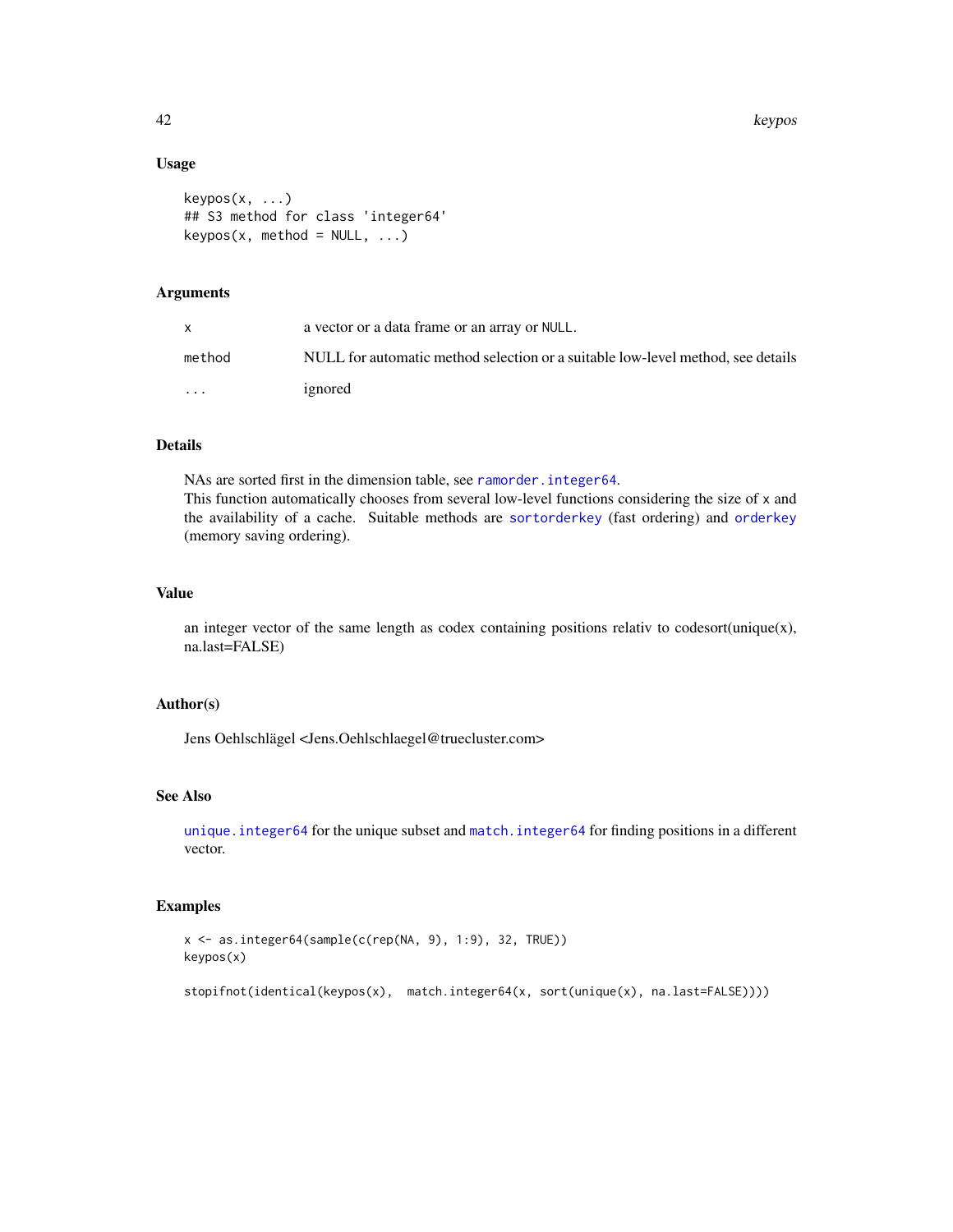<span id="page-42-2"></span><span id="page-42-0"></span>match.integer64 *64-bit integer matching*

#### <span id="page-42-1"></span>Description

match returns a vector of the positions of (first) matches of its first argument in its second.

%in% is a more intuitive interface as a binary operator, which returns a logical vector indicating if there is a match or not for its left operand.

## Usage

```
## S3 method for class 'integer64'
match(x, table, momenth = NA_interest_, nunique = NULL, method = NULL, ...)
## S3 method for class 'integer64'
x %in% table, ...
```
#### Arguments

| $\mathsf{x}$ | integer64 vector: the values to be matched, optionally carrying a cache created<br>with hashcache                                                                                                          |
|--------------|------------------------------------------------------------------------------------------------------------------------------------------------------------------------------------------------------------|
| table        | integer64 vector: the values to be matched against, optionally carrying a cache<br>created with hashcache or sortordercache                                                                                |
| nomatch      | the value to be returned in the case when no match is found. Note that it is<br>coerced to integer.                                                                                                        |
| nunique      | NULL or the number of unique values of table (including NA). Providing nunique<br>can speed-up matching when table has no cache. Note that a wrong nunique<br>can cause undefined behaviour up to a crash. |
| method       | NULL for automatic method selection or a suitable low-level method, see details                                                                                                                            |
|              | ignored                                                                                                                                                                                                    |

## Details

These functions automatically choose from several low-level functions considering the size of x and table and the availability of caches.

Suitable methods for %in%.integer64 are [hashpos](#page-35-0) (hash table lookup), [hashrev](#page-35-0) (reverse lookup), [sortorderpos](#page-55-0) (fast ordering) and [orderpos](#page-55-0) (memory saving ordering). Suitable methods for match.integer64 are [hashfin](#page-35-0) (hash table lookup), [hashrin](#page-35-0) (reverse lookup), [sortfin](#page-55-0) (fast sorting) and [orderfin](#page-55-0) (memory saving ordering).

# Value

A vector of the same length as x.

match: An integer vector giving the position in table of the first match if there is a match, otherwise nomatch.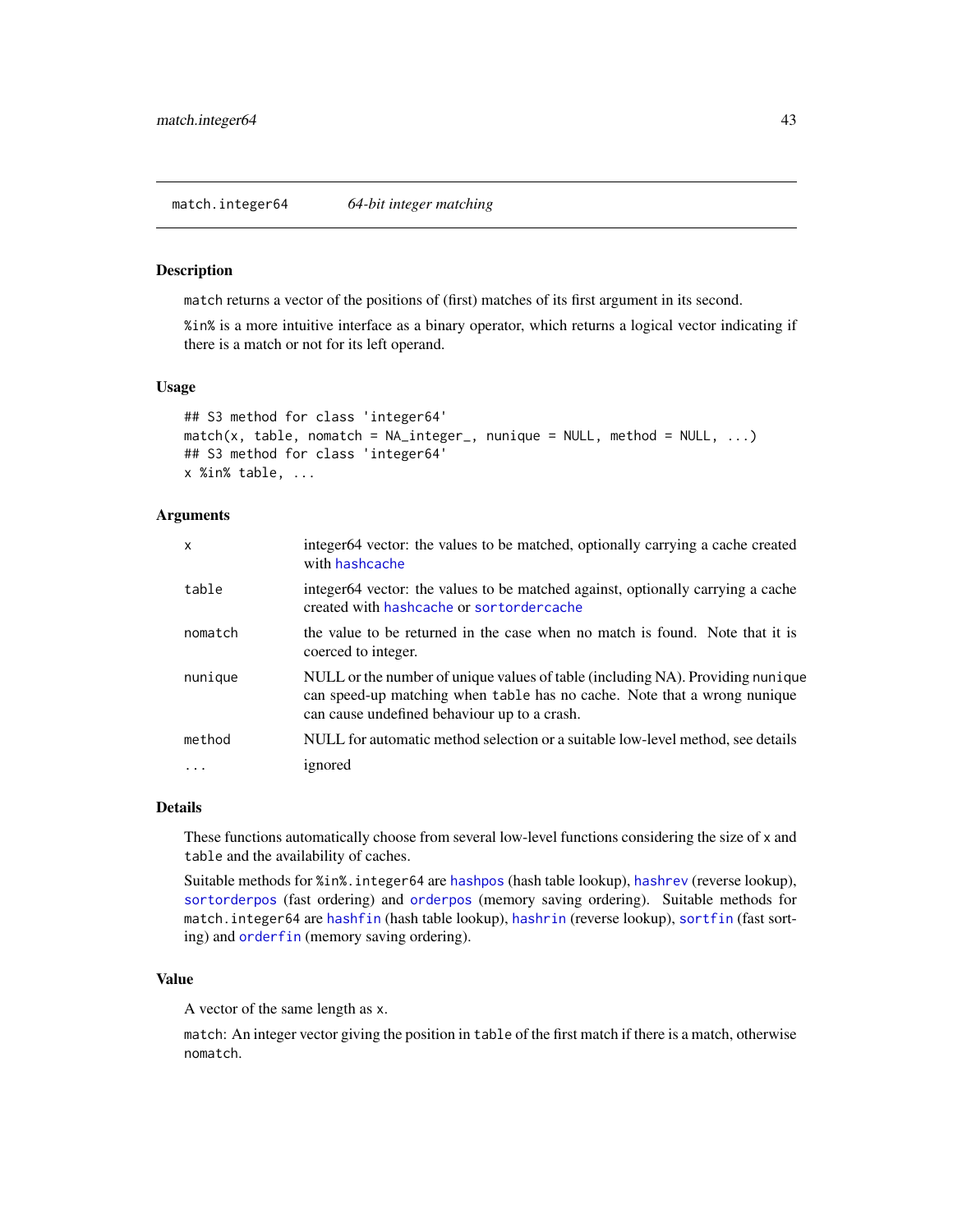<span id="page-43-0"></span>If  $x[i]$  is found to equal table[j] then the value returned in the i-th position of the return value is j, for the smallest possible j. If no match is found, the value is nomatch.

%in%: A logical vector, indicating if a match was located for each element of x: thus the values are TRUE or FALSE and never NA.

#### Author(s)

Jens Oehlschlägel <Jens.Oehlschlaegel@truecluster.com>

#### See Also

[match](#page-24-0)

#### Examples

```
x <- as.integer64(c(NA, 0:9), 32)
table \leq as. integer64(c(1:9, NA))
match.integer64(x, table)
"%in%.integer64"(x, table)
x \le - as.integer64(sample(c(rep(NA, 9), 0:9), 32, TRUE))
table <- as.integer64(sample(c(rep(NA, 9), 1:9), 32, TRUE))
stopifnot(identical(match.integer64(x, table), match(as.integer(x), as.integer(table))))
stopifnot(identical("%in%.integer64"(x, table), as.integer(x) %in% as.integer(table)))
## Not run:
message("check when reverse hash-lookup beats standard hash-lookup")
e <- 4:24
timx <- timy <- matrix(NA, length(e), length(e), dimnames=list(e,e))
for (iy in seq_along(e))
for (ix in 1:iy){
nx < -2^e[ix]ny \leftarrow 2^e[iy]x <- as.integer64(sample(ny, nx, FALSE))
y <- as.integer64(sample(ny, ny, FALSE))
#hashfun(x, bits=as.integer(5))
timx[ix,iy] <- repeat.time({
hx \leftarrow hashmap(x)py <- hashrev(hx, y)
})[3]
timy[ix,iy] <- repeat.time({
hy \left\langle -\right\rangle hashmap(y)px <- hashpos(hy, x)
})[3]
#identical(px, py)
print(round(timx[1:iy,1:iy]/timy[1:iy,1:iy], 2), na.print="")
}
message("explore best low-level method given size of x and table")
B1 < -1:27B2 < -1:27tim <- array(NA, dim=c(length(B1), length(B2), 5)
```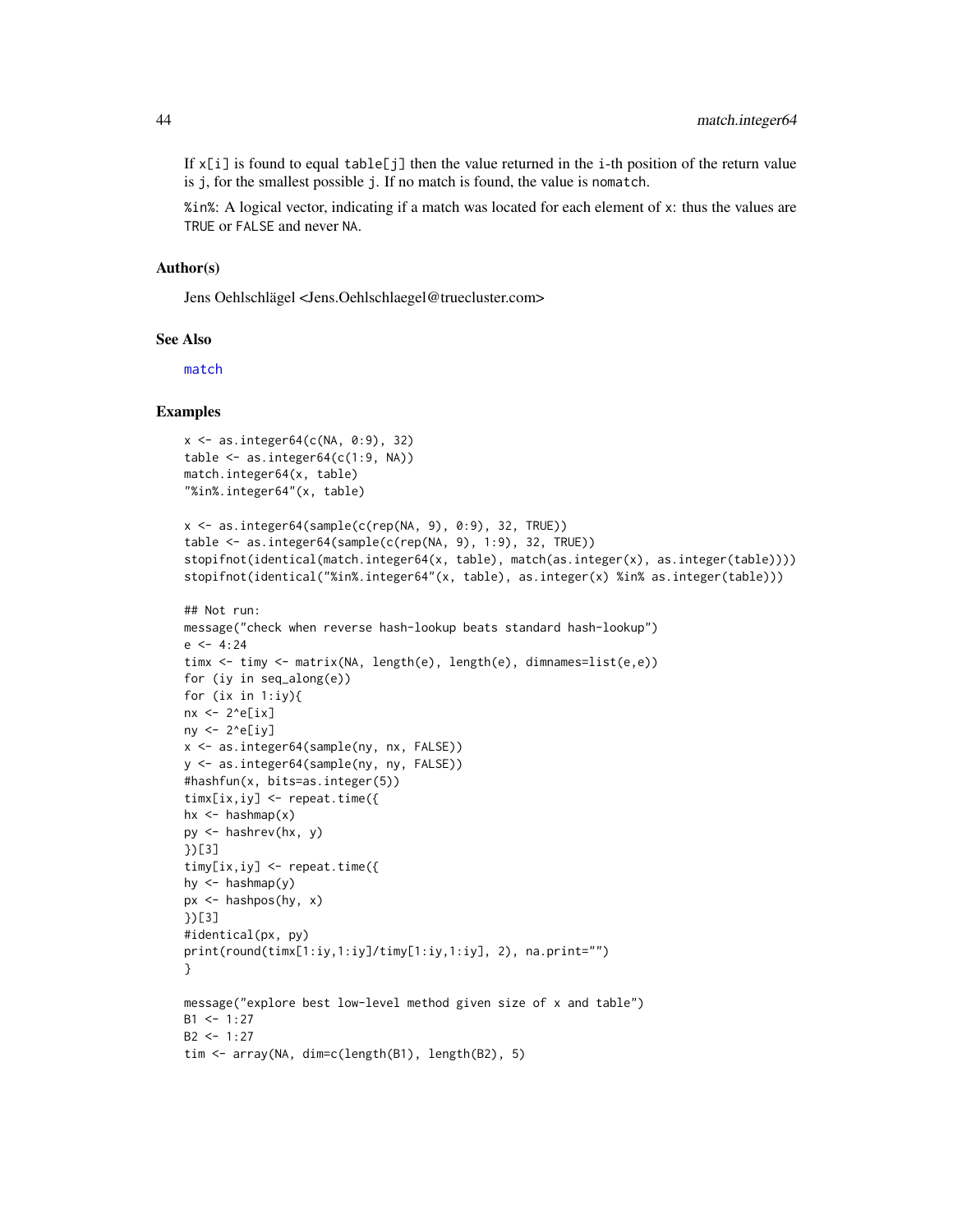```
, dimnames=list(B1, B2, c("hashpos","hashrev","sortpos1","sortpos2","sortpos3")))
for (i1 in B1)
for (i2 in B2)
{
  b1 <- B1[i1]
  b2 <- B1[i2]
  n1 < -2<sup>^</sup>b1
  n2 <- 2^b2
  x1 <- as.integer64(c(sample(n2, n1-1, TRUE), NA))
  x2 <- as.integer64(c(sample(n2, n2-1, TRUE), NA))
  \text{tim}[i1,i2,1] \leftarrow \text{repeat.time}(\{h \leftarrow \text{hashmap}(x2);\text{hashpos}(h, x1);\text{rm}(h)\})[3]tim[i1,i2,2] \leq repeat.time({h \leq hashmap(x1);hashrev(h, x2);rm(h)})[3]
  s \leq clone(x2); o \leq sc=seq\_along(s); ramsortorder(s, o)
  tim[i1,i2,3] <- repeat.time(sortorderpos(s, o, x1, method=1))[3]
  tim[i1,i2,4] <- repeat.time(sortorderpos(s, o, x1, method=2))[3]
  tim[i1,i2,5] <- repeat.time(sortorderpos(s, o, x1, method=3))[3]
  rm(s,o)
  print(apply(tim, 1:2, function(ti)if(any(is.na(ti)))NA else which.min(ti)))
}
```
## End(Not run)

| optimizer64.data | Results of performance measurement on a Core i7 Lenovo T410 8 GB |
|------------------|------------------------------------------------------------------|
|                  | RAM under Windows 7 64bit                                        |

#### **Description**

These are the results of calling [optimizer64](#page-20-0)

#### Usage

data(optimizer64.data)

## Format

The format is: List of 16 \$ : num [1:9, 1:3] 0 0 1.63 0.00114 2.44 ... ..- attr(\*, "dimnames")=List of 2 .. ..\$ : chr [1:9] "match" "match.64" "hashpos" "hashrev" ... .. ..\$ : chr [1:3] "prep" "both" "use" \$ : num [1:10, 1:3] 0 0 0 1.62 0.00114 ... ..- attr(\*, "dimnames")=List of 2 .. ..\$ : chr [1:10] "%in%" "match.64" "%in%.64" "hashfin" ... .. ..\$ : chr [1:3] "prep" "both" "use" \$ : num  $[1:10, 1:3]$  0 0 0.00105 0.00313 0.00313 ... ... attr(\*, "dimnames")=List of 2 ... \$ : chr  $[1:10]$ "duplicated" "duplicated.64" "hashdup" "sortorderdup1" ... .. ..\$ : chr [1:3] "prep" "both" "use"  $$ : num [1:15, 1:3] 0 0 0 0.00104 0.00104 ... ...$  attr(\*, "dimnames")=List of 2...\$ : chr [1:15] "unique" "unique.64" "hashmapuni" "hashuni" ... .. ..\$ : chr [1:3] "prep" "both" "use" \$ : num  $[1:14, 1:3]$  0 0 0 0.000992 0.000992 ... ..- attr(\*, "dimnames")=List of 2 ... \$ : chr [1:14] "unique" "unipos.64" "hashmapupo" "hashupo" ...  $\ldots$   $\ddots$ \$ : chr [1:3] "prep" "both" "use" \$ : num [1:13, 1:3] 0" 0 0 0 0.000419 ... ..- attr(\*, "dimnames")=List of 2 .. ..\$ : chr [1:13] "tabulate" "table" "table.64" "hashmaptab" ... .. ..\$ : chr [1:3] "prep" "both" "use" \$ : num [1:7, 1:3] 0 0 0 0.00236 0.00714 ... ..- attr(\*, "dimnames")=List of 2 ...  $\mathcal{S}$  : chr [1:7] "rank" "rank.keep" "rank.64" "sortorderrnk"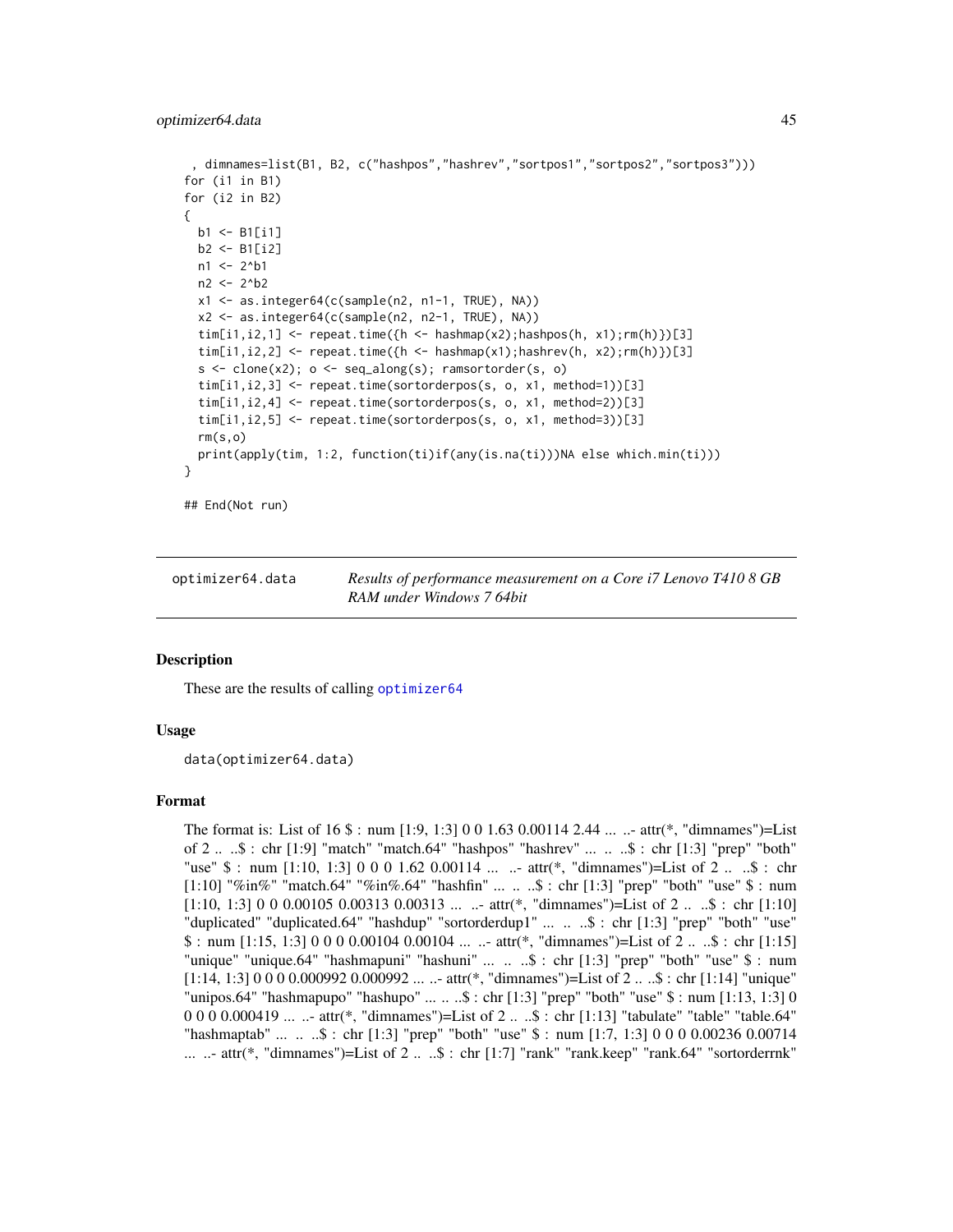<span id="page-45-2"></span>... ...  $\therefore$  : chr [1:3] "prep" "both" "use"  $\frac{1}{2}$  : num [1:6, 1:3] 0 0 0.00189 0.00714 0 ... ... attr(\*, "dimnames")=List of 2 .. ..\$ : chr [1:6] "quantile" "quantile.64" "sortqtl" "orderqtl" ... .. ..\$ : chr [1:3] "prep" "both" "use"  $\$\:$ : num [1:9, 1:3] 0 0 0.00105 1.17 0 ... ..- attr( $*$ , "dimnames")=List of 2 .. ..\$ : chr [1:9] "match" "match.64" "hashpos" "hashrev" ... .. ..\$ : chr [1:3] "prep" "both" "use" \$ : num [1:10, 1:3] 0 0 0 0.00104 1.18 ... ..- attr(\*, "dimnames")=List of 2 .. ..\$ : chr [1:10] "%in%" "match.64" "%in%.64" "hashfin" ... .. ..\$ : chr [1:3] "prep" "both" "use" \$ : num [1:10, 1:3] 0 0 1.64 2.48 2.48 ... ..- attr(\*, "dimnames")=List of 2 .. ..\$ : chr [1:10] "duplicated" "duplicated.64" "hashdup" "sortorderdup1" ... .. ..\$ : chr [1:3] "prep" "both" "use" \$ : num [1:15, 1:3] 0 0 0 1.64 1.64 ... ..- attr(\*, "dimnames")=List of 2 .. ..\$ : chr [1:15] "unique" "unique.64" "hashmapuni" "hashuni" ...  $\ldots$   $\therefore$   $\hat{s}$  : chr [1:3] "prep" "both" "use"  $\hat{s}$  : num [1:14, 1:3] 0 0 0 1.62 1.62 ...  $\ldots$ - attr(\*, "dimnames")=List of  $2 \ldots$ \$: chr [1:14] "unique" "unipos.64" "hashmapupo" "hashupo" ...  $\ldots$  ...\$ : chr [1:3] "prep" "both" "use" \$ : num [1:13, 1:3] 0 0 0 0 0.32 ... ..- attr(\*, "dimnames")=List of 2 .. ..\$ : chr [1:13] "tabulate" "table" "table.64" "hashmaptab" ... .. ..\$ : chr [1:3] "prep" "both" "use" \$ : num [1:7, 1:3] 0 0 0 2.96 10.69 ... ..- attr(\*, "dimnames")=List of 2 .. ..\$ : chr [1:7] "rank" "rank.keep" "rank.64" "sortorderrnk" ... .. ..\$ : chr [1:3] "prep" "both" "use" \$ : num [1:6, 1:3] 0 0 1.62 10.61 0 ... ..- attr(\*, "dimnames")=List of 2 .. ..\$ : chr [1:6] "quantile" "quantile.64" "sortqtl" "orderqtl" ... .. ..\$ : chr [1:3] "prep" "both" "use" - attr(\*, "dim")= int [1:2] 8 2 - attr(\*, "dimnames")=List of  $2 \dots$ \$ : chr [1:8] "match" "%in%" "duplicated" "unique" ...  $\therefore$ \$ : chr [1:2] "65536" "33554432"

#### Examples

```
data(optimizer64.data)
print(optimizer64.data)
oldpar <- par(no.readonly = TRUE)
par(mfrow=c(2,1))
par(cex=0.7)
for (i in 1:nrow(optimizer64.data)){
 for (j in 1:2){
  tim <- optimizer64.data[[i,j]]
 barplot(t(tim))
 if (rownames(optimizer64.data)[i]=="match")
 title(paste("match", colnames(optimizer64.data)[j], "in", colnames(optimizer64.data)[3-j]))
 else if (rownames(optimizer64.data)[i]=="%in%")
  title(paste(colnames(optimizer64.data)[j], "%in%", colnames(optimizer64.data)[3-j]))
 else
   title(paste(rownames(optimizer64.data)[i], colnames(optimizer64.data)[j]))
}
}
par(mfrow=c(1,1))
```
<span id="page-45-1"></span>

prank *(P)ercent (Rank)s*

#### <span id="page-45-0"></span>**Description**

Function prank.integer64 projects the values [min..max] via ranks [1..n] to [0..1]. [qtile.integer64](#page-46-0) is the inverse function of 'prank.integer64' and projects [0..1] to [min..max].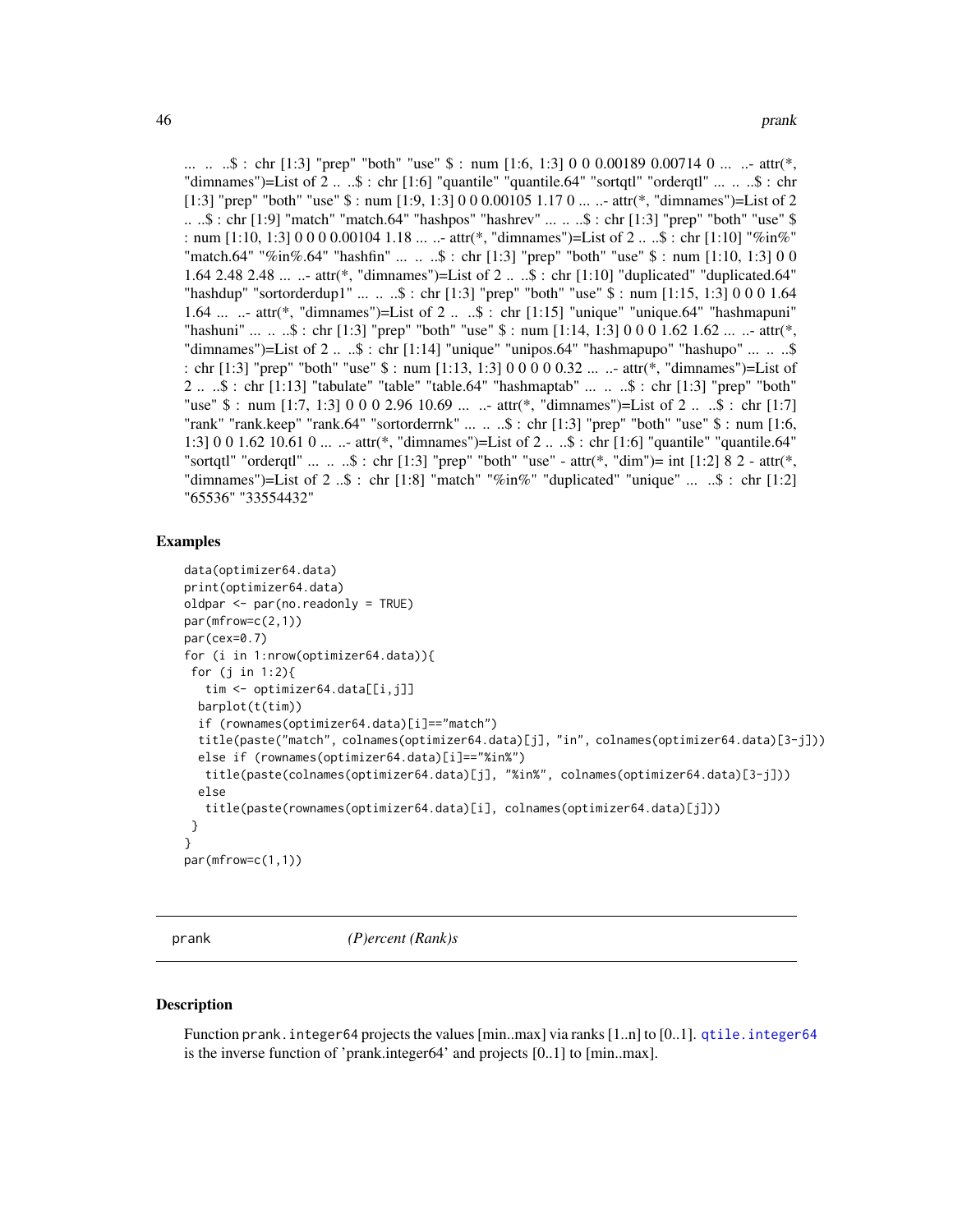#### <span id="page-46-2"></span>qtile the contract of the contract of the contract of the contract of the contract of the contract of the contract of the contract of the contract of the contract of the contract of the contract of the contract of the cont

## Usage

```
prank(x, \ldots)## S3 method for class 'integer64'
prank(x, method = NULL, ...)
```
# Arguments

|                         | a integer <sub>64</sub> vector                                                  |
|-------------------------|---------------------------------------------------------------------------------|
| method                  | NULL for automatic method selection or a suitable low-level method, see details |
| $\cdot$ $\cdot$ $\cdot$ | ignored                                                                         |

## Details

Function prank. integer64 is based on rank. integer64.

# Value

prank returns a numeric vector of the same length as x.

## Author(s)

Jens Oehlschlägel <Jens.Oehlschlaegel@truecluster.com>

# See Also

[rank.integer64](#page-50-0) for simple ranks and [qtile](#page-46-1) for the inverse function quantiles.

# Examples

```
x <- as.integer64(sample(c(rep(NA, 9), 1:9), 32, TRUE))
prank(x)
x \leftarrow x[:is.na(x)]stopifnot(identical(x, unname(qtile(x, probs=prank(x)))))
```
<span id="page-46-1"></span>qtile *(Q)uan(Tile)s*

# <span id="page-46-0"></span>Description

Function prank. integer64 projects the values [min..max] via ranks [1..n] to [0..1]. qtile. ineger64 is the inverse function of 'prank.integer64' and projects [0..1] to [min..max].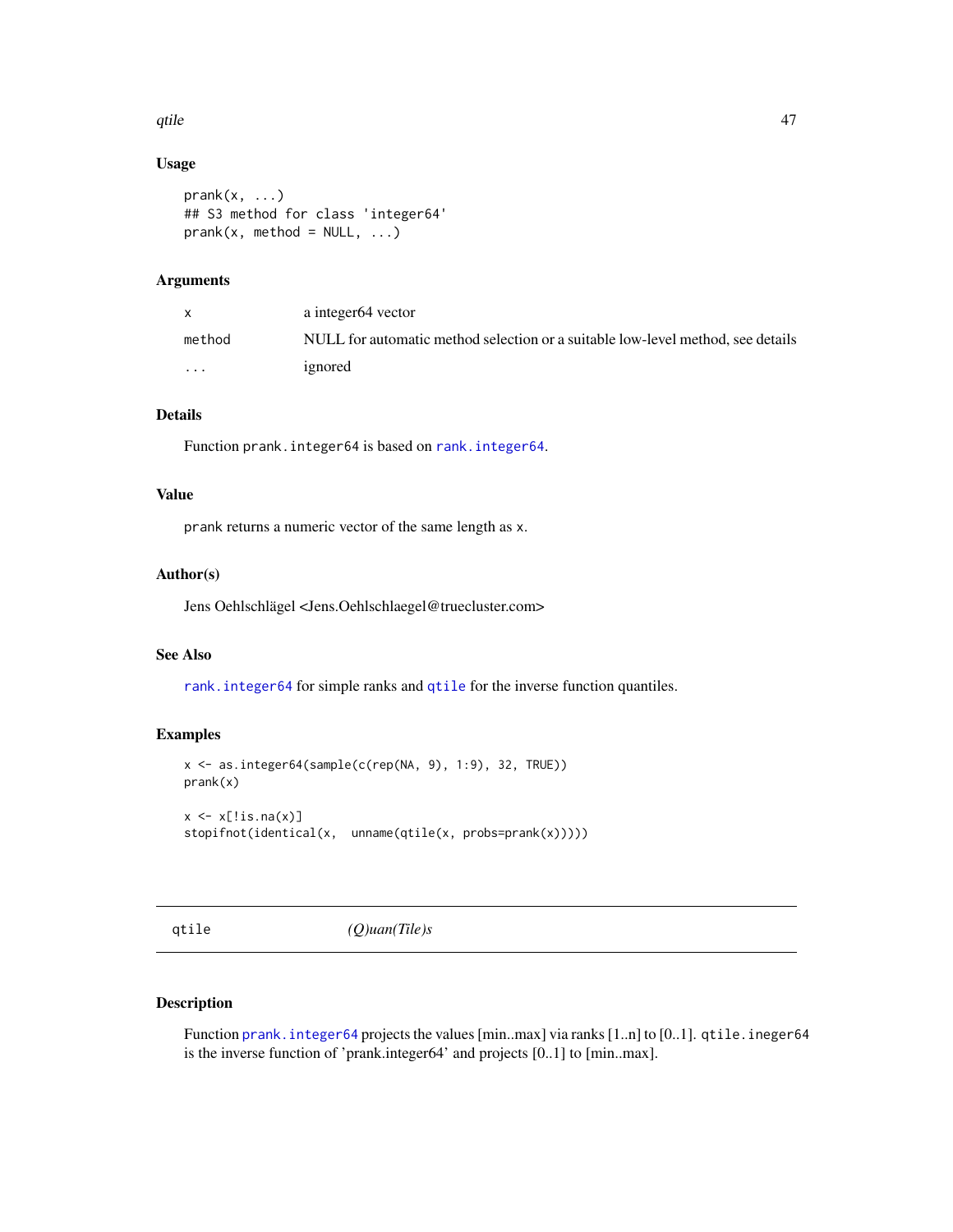# Usage

```
qtile(x, probs=seq(0, 1, 0.25), ...)
## S3 method for class 'integer64'
qtile(x, probs = seq(0, 1, 0.25), names = TRUE, method = NULL, ...)## S3 method for class 'integer64'
quantile(x, probs = seq(0, 1, 0.25), na.rm = FALSE, names = TRUE, type=0L, \dots)
## S3 method for class 'integer64'
median(x, na.rm = FALSE, ...)## S3 method for class 'integer64'
mean(x, na.rm = FALSE, ...)## S3 method for class 'integer64'
summary(object, ...)
## mean(x, na.rm = FALSE, ...)
## or
## mean(x, na.rm = FALSE)
```
# Arguments

| $\mathsf{x}$ | a integer <sub>64</sub> vector                                                                   |
|--------------|--------------------------------------------------------------------------------------------------|
| object       | a integer64 vector                                                                               |
| probs        | numeric vector of probabilities with values in $[0,1]$ - possibly containing NAs                 |
| names        | logical; if TRUE, the result has a names attribute. Set to FALSE for speedup with<br>many probs. |
| type         | an integer selecting the quantile algorithm, currently only 0 is supported, see<br>details       |
| method       | NULL for automatic method selection or a suitable low-level method, see details                  |
| na.rm        | logical; if TRUE, any NA and NaN's are removed from x before the quantiles are<br>computed.      |
| $\cdots$     | ignored                                                                                          |

## Details

Functions quantile.integer64 with type=0 and median.integer64 are convenience wrappers to qtile.

Function qtile behaves very similar to quantile.default with type=1 in that it only returns existing values, it is mostly symetric but it is using 'round' rather than 'floor'.

Note that this implies that median.integer64 does not interpolate for even number of values (interpolation would create values that could not be represented as 64-bit integers).

This function automatically chooses from several low-level functions considering the size of x and the availability of a cache. Suitable methods are [sortqtl](#page-55-0) (fast sorting) and [orderqtl](#page-55-0) (memory saving ordering).

#### Value

prank returns a numeric vector of the same length as x. qtile returns a vector with elements from x at the relative positions specified by probs.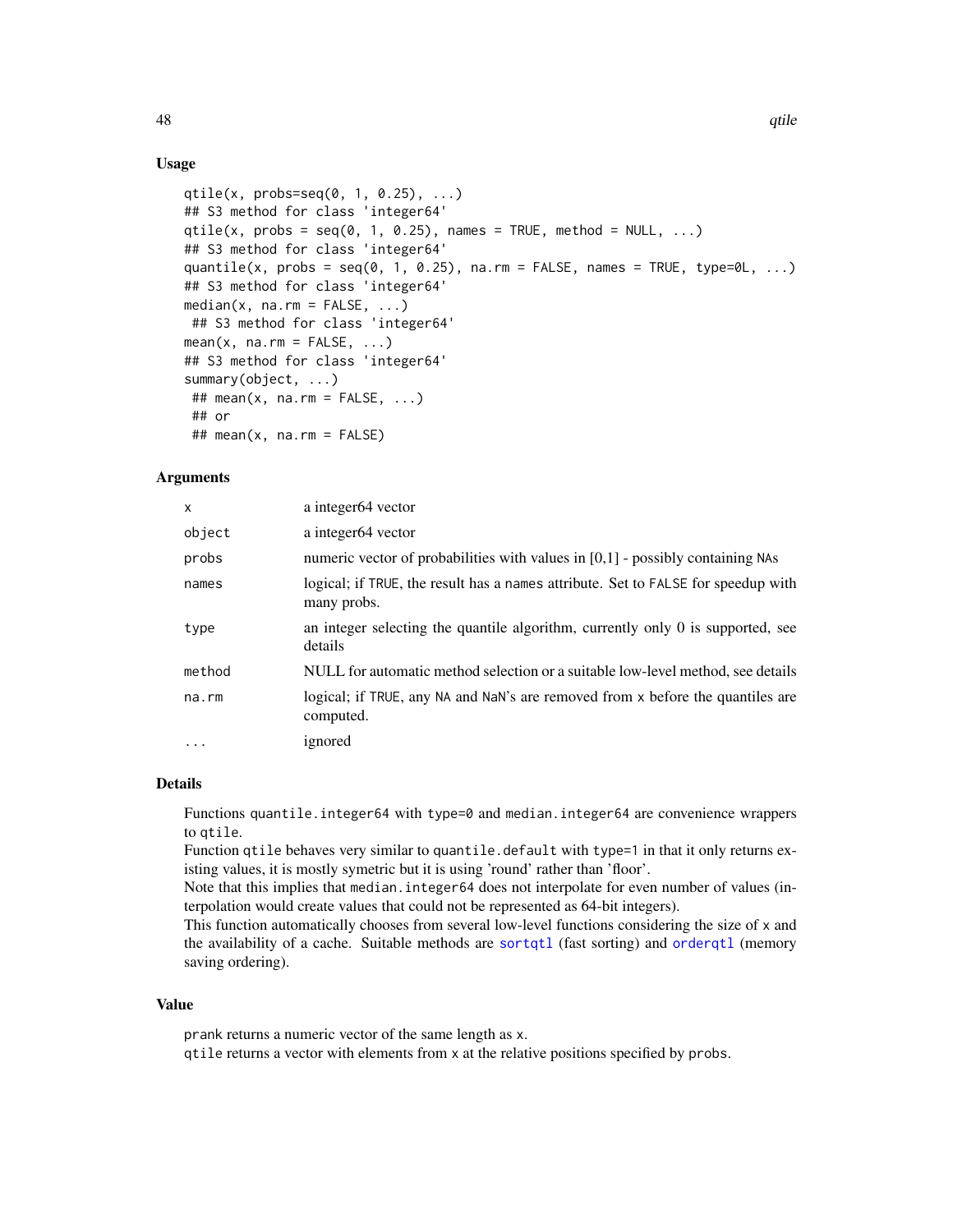#### <span id="page-48-1"></span>Author(s)

Jens Oehlschlägel <Jens.Oehlschlaegel@truecluster.com>

## See Also

[rank.integer64](#page-50-0) for simple ranks and [quantile](#page-0-0) for quantiles.

## Examples

```
x \le - as.integer64(sample(c(rep(NA, 9), 1:9), 32, TRUE))
qtile(x, probs=seq(0, 1, 0.25))
quantile(x, probs=seq(0, 1, 0.25), na.rm=TRUE)
median(x, na.rm=TRUE)
summary(x)
x \leftarrow x[:is.na(x)]stopifnot(identical(x, unname(qtile(x, probs=prank(x)))))
```
ramsort.integer64 *Low-level intger64 methods for in-RAM sorting and ordering*

## <span id="page-48-0"></span>Description

Fast low-level methods for sorting and ordering. The ..sortorder methods do sorting and ordering at once, which requires more RAM than ordering but is (almost) as fast as as sorting.

#### Usage

```
## S3 method for class 'integer64'
shellsort(x, has.na=TRUE, na.last=FALSE, decreasing=FALSE, ...)
## S3 method for class 'integer64'
shellsortorder(x, i, has.na=TRUE, na.last=FALSE, decreasing=FALSE, ...)
## S3 method for class 'integer64'
shellorder(x, i, has.na=TRUE, na.last=FALSE, decreasing=FALSE, ...)
## S3 method for class 'integer64'
mergesort(x, has.na=TRUE, na.last=FALSE, decreasing=FALSE, ...)
## S3 method for class 'integer64'
mergeorder(x, i, has.na=TRUE, na.last=FALSE, decreasing=FALSE, ...)
## S3 method for class 'integer64'
mergesortorder(x, i, has.na=TRUE, na.last=FALSE, decreasing=FALSE, ...)
## S3 method for class 'integer64'
quicksort(x, has.na=TRUE, na.last=FALSE, decreasing=FALSE
, restlevel=floor(1.5*log2(length(x))), ...)
## S3 method for class 'integer64'
quicksortorder(x, i, has.na=TRUE, na.last=FALSE, decreasing=FALSE
, restlevel=floor(1.5*log2(length(x))), ...)
## S3 method for class 'integer64'
```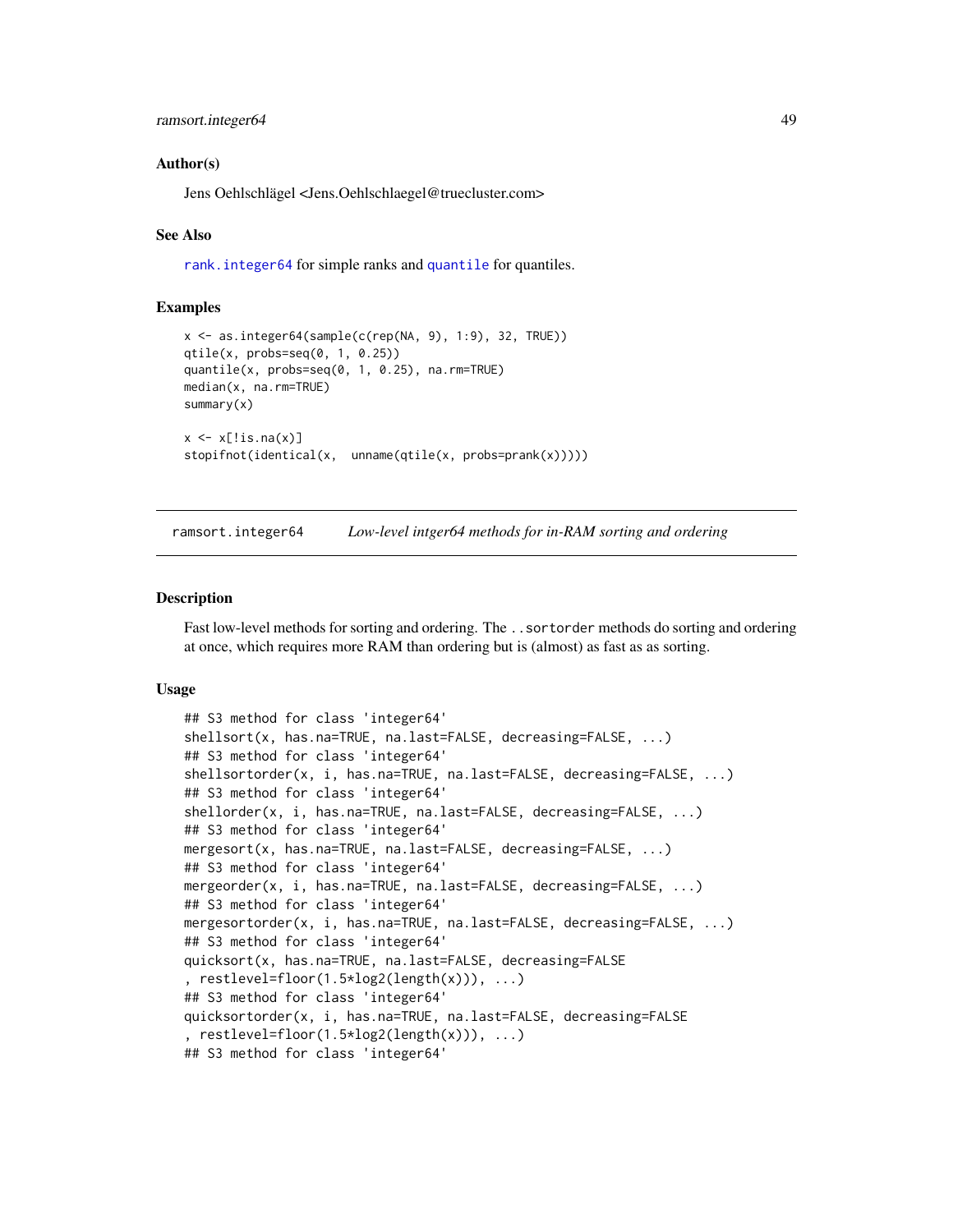```
quickorder(x, i, has.na=TRUE, na.last=FALSE, decreasing=FALSE
, restlevel=floor(1.5*log2(length(x))), ...)
## S3 method for class 'integer64'
radixsort(x, has.na=TRUE, na.last=FALSE, decreasing=FALSE, radixbits=8L, ...)
## S3 method for class 'integer64'
radixsortorder(x, i, has.na=TRUE, na.last=FALSE, decreasing=FALSE, radixbits=8L, ...)
## S3 method for class 'integer64'
radixorder(x, i, has.na=TRUE, na.last=FALSE, decreasing=FALSE, radixbits=8L, ...)
## S3 method for class 'integer64'
ramsort(x, has.na = TRUE, na.last=FALSE, decreasing = FALSE, stable = TRUE
, optimize = c("time", "memory"), VERBOSE = FALSE, ...)## S3 method for class 'integer64'
ramsortorder(x, i, has.na = TRUE, na.last=FALSE, decreasing = FALSE, stable = TRUE
, optimize = c("time", "memory"), VERBOSE = FALSE, ...)
## S3 method for class 'integer64'
ramorder(x, i, has.na = TRUE, na.last=FALSE, decreasing = FALSE, stable = TRUE
, optimize = c("time", "memory"), VERBOSE = FALSE, ...)
```
## Arguments

| $\times$       | a vector to be sorted by ramsort and ramsortorder, i.e. the output of sort                                                                                                                            |
|----------------|-------------------------------------------------------------------------------------------------------------------------------------------------------------------------------------------------------|
| $\mathbf{i}$   | integer positions to be modified by ramorder and ramsortorder, default is 1:n,<br>in this case the output is similar to order                                                                         |
| has.na         | boolean scalar defining whether the input vector might contain NAs. If we know<br>we don't have NAs, this may speed-up. Note that you risk a crash if there are<br>unexpected NAs with has . na=FALSE |
| na.last        | boolean scalar telling ramsort whether to sort NAs last or first. Note that 'boolean'<br>means that there is no third option NA as in sort                                                            |
| decreasing     | boolean scalar telling ramsort whether to sort increasing or decreasing                                                                                                                               |
| stable         | boolean scalar defining whether stable sorting is needed. Allowing non-stable<br>may speed-up.                                                                                                        |
| optimize       | by default ramsort optimizes for 'time' which requires more RAM, set to 'mem-<br>ory' to minimize RAM requirements and sacrifice speed                                                                |
| restlevel      | number of remaining recursion levels before quicks or t switches from recursing<br>to shellsort                                                                                                       |
| radixbits      | size of radix in bits                                                                                                                                                                                 |
| <b>VERBOSE</b> | cat some info about chosen method                                                                                                                                                                     |
| .              | further arguments, passed from generics, ignored in methods                                                                                                                                           |
|                |                                                                                                                                                                                                       |

## Details

see [ramsort](#page-0-0)

#### Value

These functions return the number of NAs found or assumed during sorting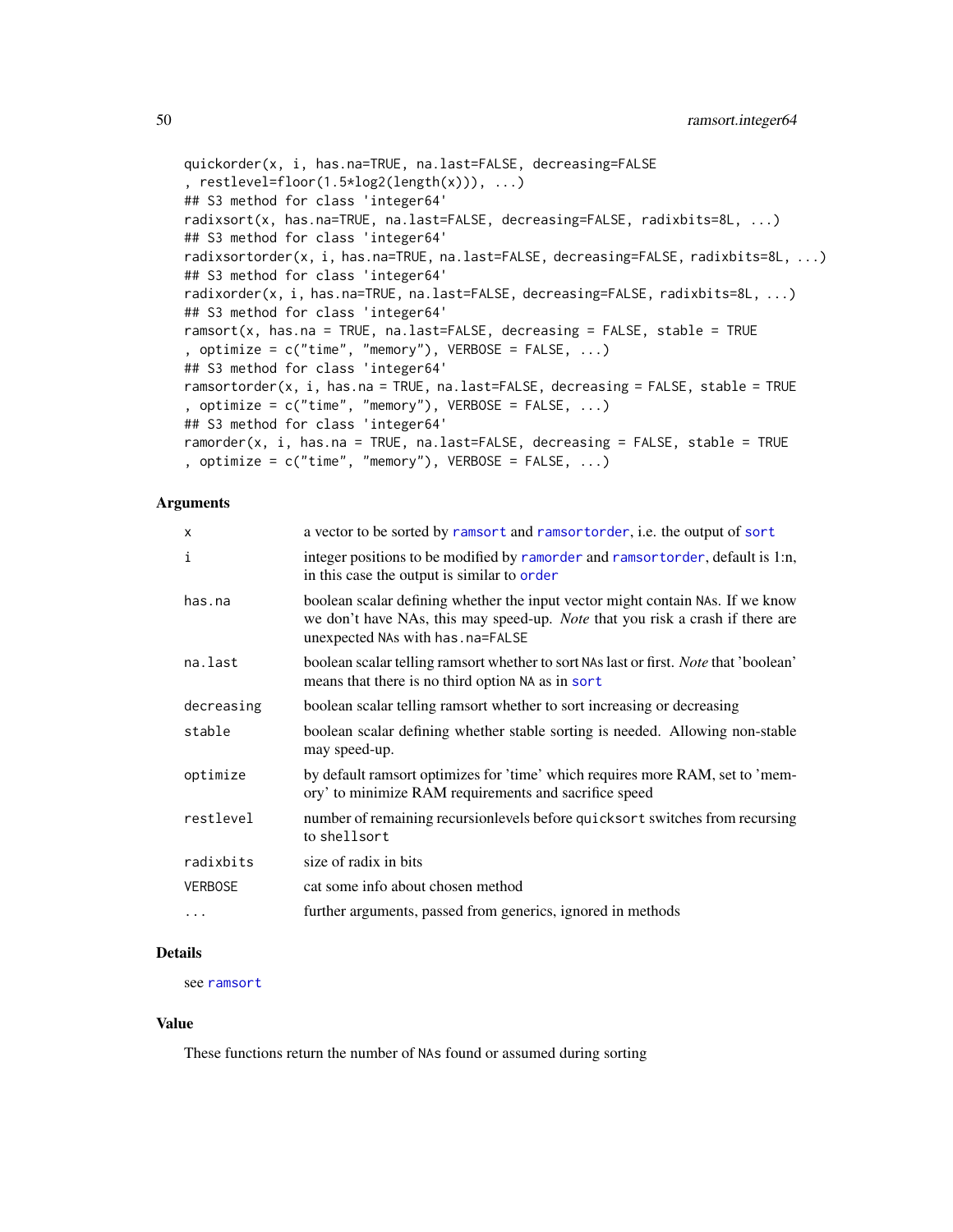## <span id="page-50-1"></span>rank.integer64 51

## Note

Note that these methods purposely violate the functional programming paradigm: they are called for the side-effect of changing some of their arguments. The sort-methods change x, the ordermethods change i, and the sortoder-methods change both x and i

#### Author(s)

Jens Oehlschlägel <Jens.Oehlschlaegel@truecluster.com>

# See Also

[ramsort](#page-0-0) for the generic, ramsort.default for the methods provided by package ff, [sort.integer64](#page-54-0) for the sort interface and [sortcache](#page-34-0) for caching the work of sorting

# Examples

```
x <- as.integer64(sample(c(rep(NA, 9), 1:9), 32, TRUE))
x
message("ramsort example")
s < - \text{clone}(x)ramsort(s)
message("s has been changed in-place - whether or not ramsort uses an in-place algorithm")
 s
message("ramorder example")
s < - \text{clone}(x)o \leftarrow seq_along(s)ramorder(s, o)
message("o has been changed in-place - s remains unchanged")
s
o
s[o]
message("ramsortorder example")
o \leftarrow seq_along(s)ramsortorder(s, o)
message("s and o have both been changed in-place - this is much faster")
s
o
```
<span id="page-50-0"></span>rank.integer64 *Sample Ranks from integer64*

#### Description

Returns the sample ranks of the values in a vector. Ties (i.e., equal values) are averaged and missing values propagated.

#### Usage

```
## S3 method for class 'integer64'
rank(x, method = NULL, ...)
```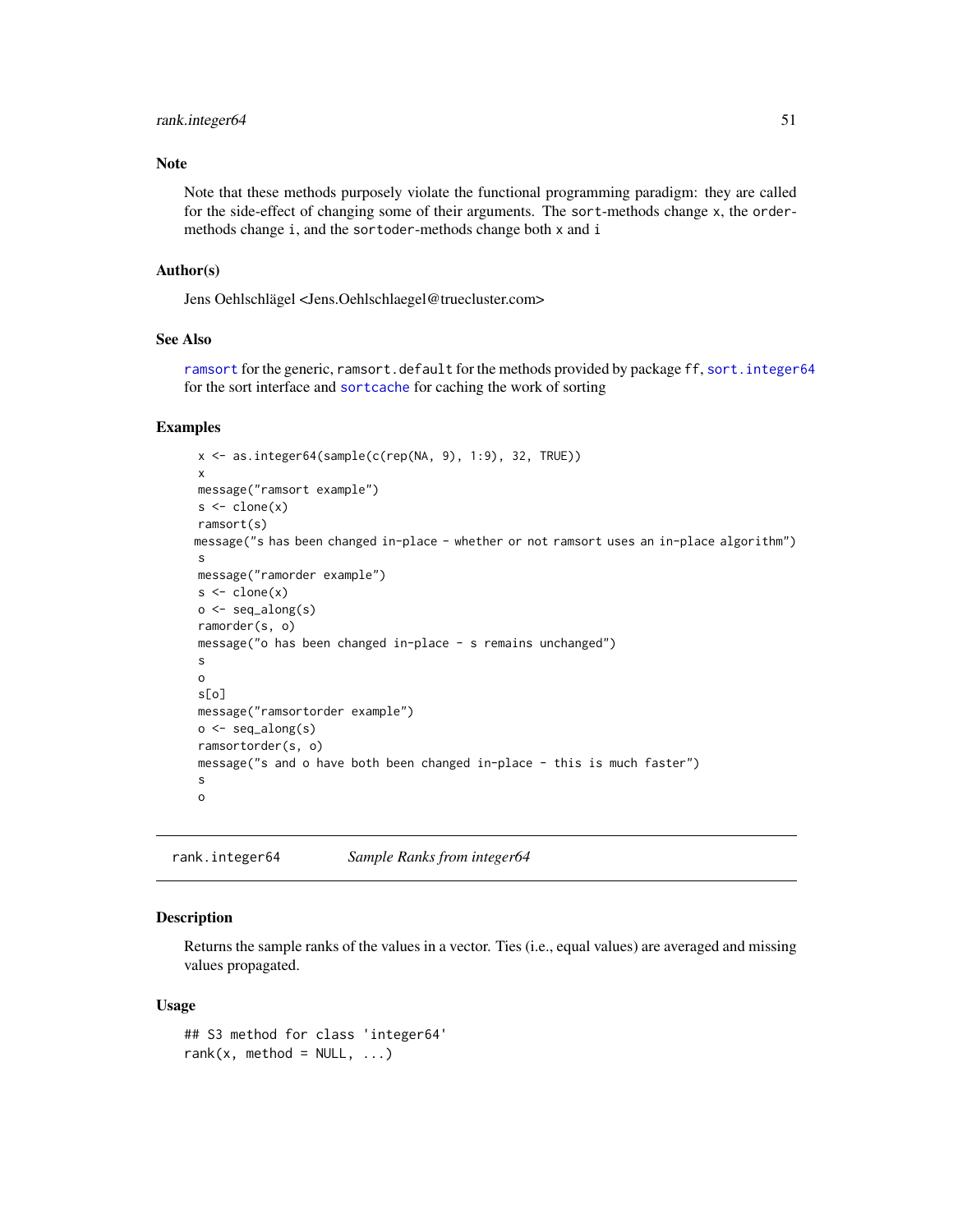<span id="page-51-1"></span>52 rep.integer64

#### Arguments

|          | a integer <sub>64</sub> vector                                                  |
|----------|---------------------------------------------------------------------------------|
| method   | NULL for automatic method selection or a suitable low-level method, see details |
| $\cdots$ | ignored                                                                         |

# Details

This function automatically chooses from several low-level functions considering the size of x and the availability of a cache. Suitable methods are [sortorderrnk](#page-55-0) (fast ordering) and [orderrnk](#page-55-0) (memory saving ordering).

# Value

A numeric vector of the same length as x.

#### Author(s)

Jens Oehlschlägel <Jens.Oehlschlaegel@truecluster.com>

# See Also

[order.integer64](#page-54-1), [rank](#page-24-0) and [prank](#page-45-1) for percent rank.

#### Examples

```
x <- as.integer64(sample(c(rep(NA, 9), 1:9), 32, TRUE))
rank.integer64(x)
stopifnot(identical(rank.integer64(x), rank(as.integer(x)
```

```
, na.last="keep", ties.method = "average")))
```
<span id="page-51-0"></span>rep.integer64 *Replicate elements of integer64 vectors*

# Description

Replicate elements of integer64 vectors

#### Usage

## S3 method for class 'integer64'  $rep(x, \ldots)$ 

| X        | a vector of 'integer64' to be replicated |
|----------|------------------------------------------|
| $\cdots$ | further arguments passed to NextMethod   |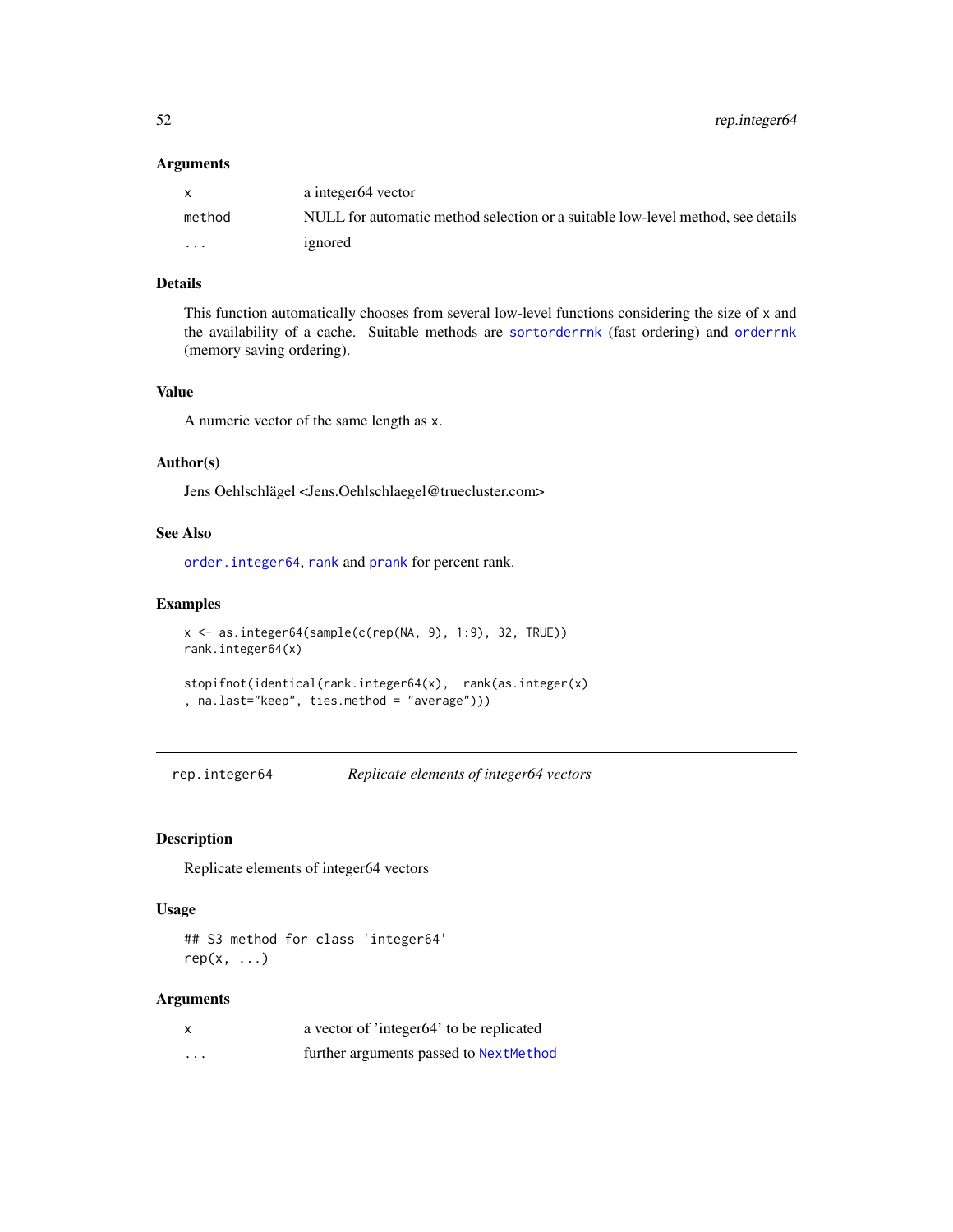#### <span id="page-52-1"></span> $runif64$  53

# Value

[rep](#page-0-0) returns a integer64 vector

## Author(s)

Jens Oehlschlägel <Jens.Oehlschlaegel@truecluster.com>

# See Also

[c.integer64](#page-26-0) [rep.integer64](#page-51-0) [as.data.frame.integer64](#page-18-0) [integer64](#page-2-0)

## Examples

```
rep(as.integer64(1:2), 6)
rep(as.integer64(1:2), c(6,6))
rep(as.integer64(1:2), length.out=6)
```
<span id="page-52-0"></span>runif64 *integer64: random numbers*

# Description

Create uniform random 64-bit integers within defined range

## Usage

```
runif64(n, min = lim.integer64()[1], max = lim.integer64()[2], replace=TRUE)
```
## Arguments

| n,      | length of return vector                                   |
|---------|-----------------------------------------------------------|
| min     | lower inclusive bound for random numbers                  |
| max     | upper inclusive bound for random numbers                  |
| replace | set to FALSE for sampleing from a finite pool, see sample |

# Details

For each random integer we call R's internal C interface unif\_rand() twice. Each call is mapped to 2^32 unsigned integers. The two 32-bit patterns are concatenated to form the new integer64. This process is repeated until the result is not a NA\_INTEGER64.

# Value

a integer64 vector

# Author(s)

Jens Oehlschlägel <Jens.Oehlschlaegel@truecluster.com>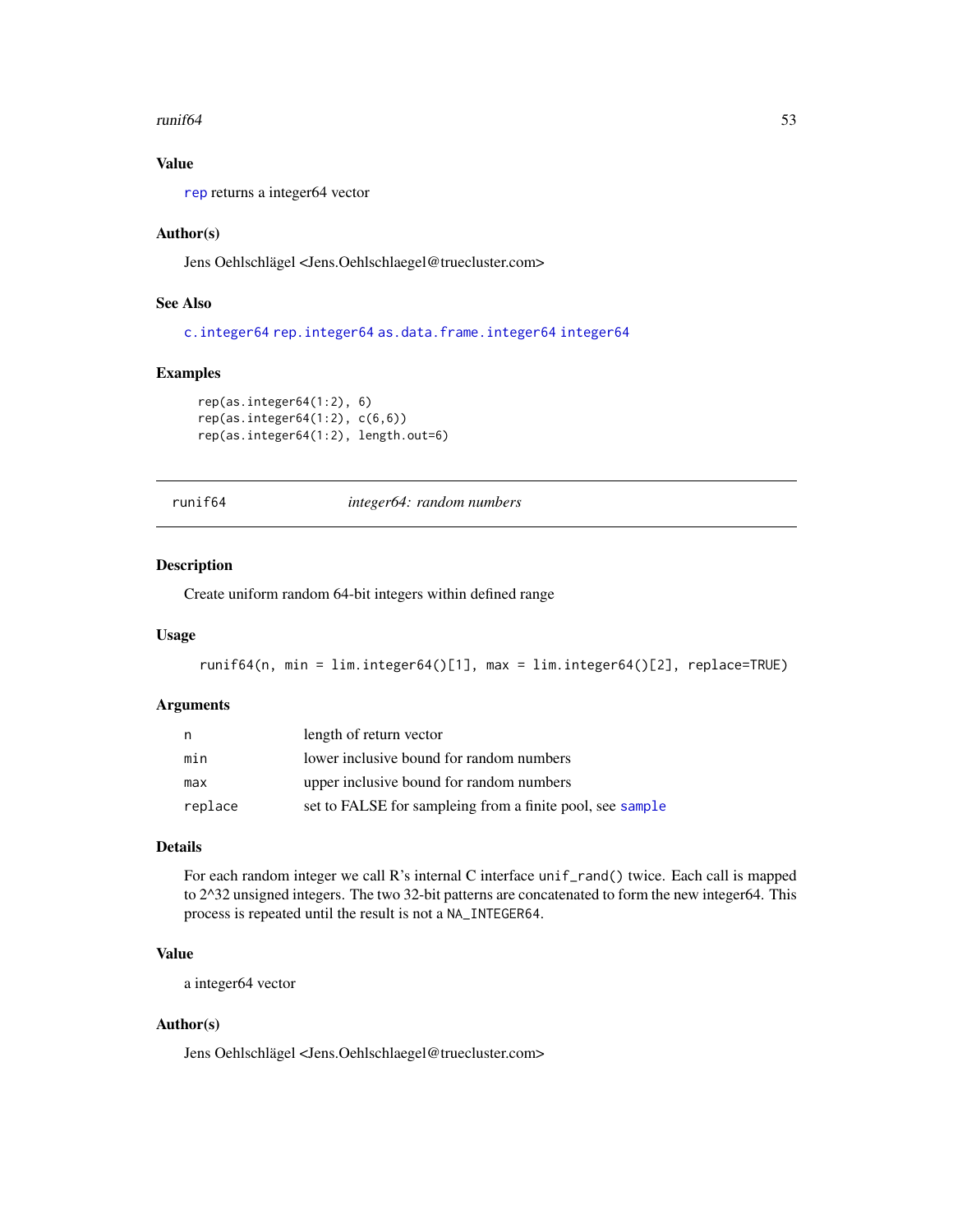# See Also

[runif](#page-0-0), [hashfun](#page-35-0)

## Examples

```
runif64(12)
runif64(12, -16, 16)
runif64(12, 0, as.integer64(2^60)-1) # not 2^60-1 !
var(runif(1e4))
var(as.double(runif64(1e4, 0, 2^40))/2^40) # ~ = 1/12 = .08333
table(sample(16, replace=FALSE))
table(runif64(16, 1, 16, replace=FALSE))
table(sample(16, replace=TRUE))
table(runif64(16, 1, 16, replace=TRUE))
```
seq.integer64 *integer64: Sequence Generation*

## Description

Generating sequence of integer64 values

#### Usage

```
## S3 method for class 'integer64'
seq(from = NULL, to = NULL, by = NULL, length.out = NULL, along with = NULL, ...)
```
# Arguments

| from       | integer64 scalar (in order to dispatch the integer64 method of seq |
|------------|--------------------------------------------------------------------|
| to         | scalar                                                             |
| by         | scalar                                                             |
| length.out | scalar                                                             |
| along.with | scalar                                                             |
| $\cdots$   | ignored                                                            |

# Details

seq.integer64 does coerce its arguments 'from', 'to' and 'by' to integer64. If not provided, the argument 'by' is automatically determined as +1 or -1, but the size of 'by' is not calculated as in [seq](#page-0-0) (because this might result in a non-integer value).

## Value

an integer64 vector with the generated sequence

<span id="page-53-0"></span>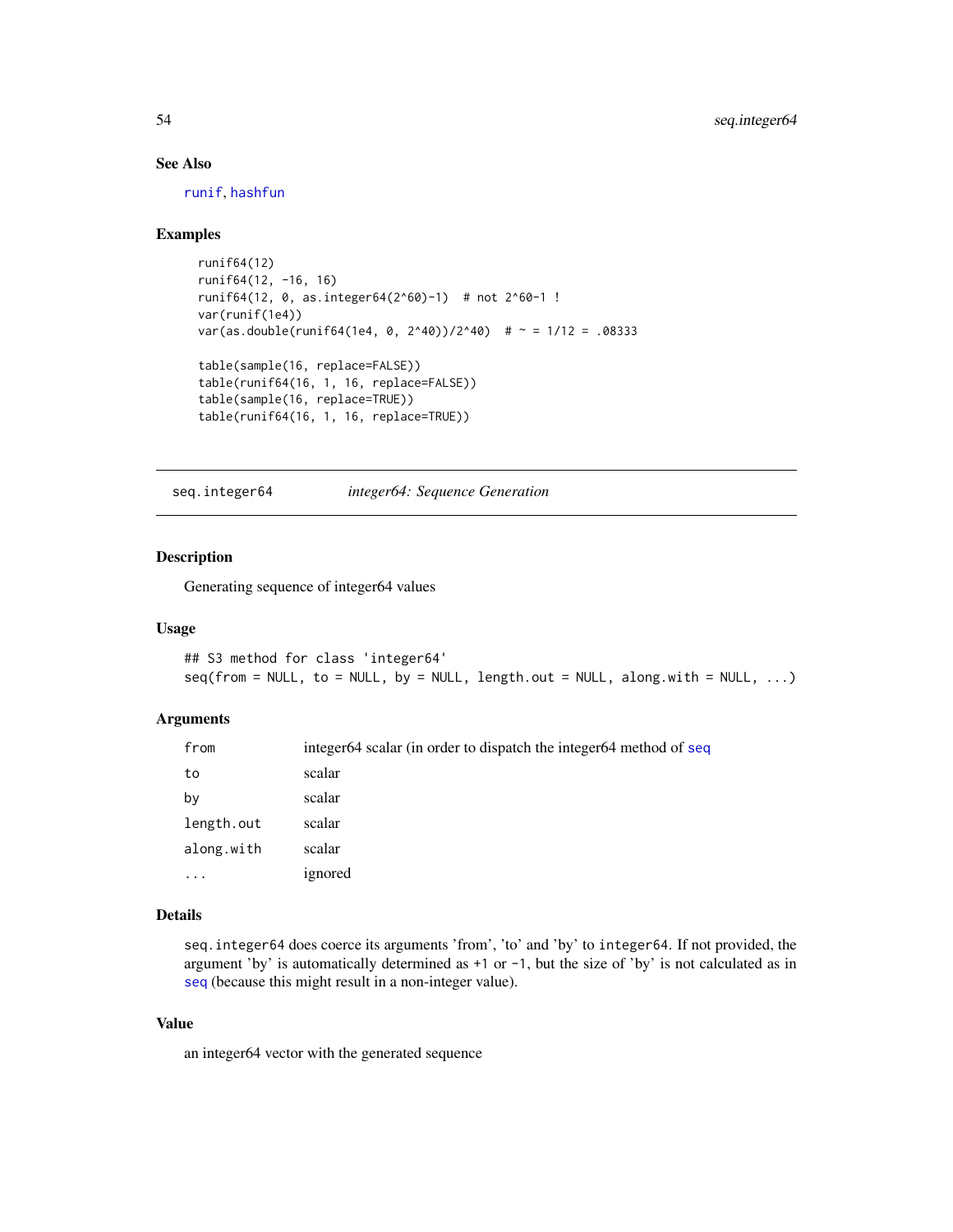## <span id="page-54-2"></span>sort.integer64 55

# Note

In base R [:](#page-24-0) currently is not generic and does not dispatch, see section "Limitations inherited from Base R" in [integer64](#page-2-0)

## Author(s)

Jens Oehlschlägel <Jens.Oehlschlaegel@truecluster.com>

## See Also

[c.integer64](#page-26-0) [rep.integer64](#page-51-0) [as.data.frame.integer64](#page-18-0) [integer64](#page-2-0)

# Examples

```
# colon not activated: as.integer64(1):12
seq(as.integer64(1), 12, 2)
seq(as.integer64(1), by=2, length.out=6)
```
<span id="page-54-0"></span>sort.integer64 *High-level intger64 methods for sorting and ordering*

#### <span id="page-54-1"></span>Description

Fast high-level methods for sorting and ordering. These are wrappers to [ramsort](#page-0-0) and friends and do not modify their arguments.

#### Usage

```
## S3 method for class 'integer64'
sort(x, decreasing = FALSE, has.na = TRUE, na last = TRUE, stable = TRUE, optimize = c("time", "memory"), VERBOSE = FALSE, ...)## S3 method for class 'integer64'
order(..., na.last = TRUE, decreasing = FALSE, has.na = TRUE, stable = TRUE
, optimize = c("time", "memory"), VERBOSE = FALSE)
```

| $\mathsf{x}$ | a vector to be sorted by ramsort and ramsort order, i.e. the output of sort                                                                                                                                  |
|--------------|--------------------------------------------------------------------------------------------------------------------------------------------------------------------------------------------------------------|
| has.na       | boolean scalar defining whether the input vector might contain NAS. If we know<br>we don't have NAs, this may speed-up. <i>Note</i> that you risk a crash if there are<br>unexpected NAs with has . na=FALSE |
| na.last      | boolean scalar telling ramsort whether to sort NAs last or first. <i>Note</i> that 'boolean'<br>means that there is no third option NA as in sort                                                            |
| decreasing   | boolean scalar telling ramsort whether to sort increasing or decreasing                                                                                                                                      |
| stable       | boolean scalar defining whether stable sorting is needed. Allowing non-stable<br>may speed-up.                                                                                                               |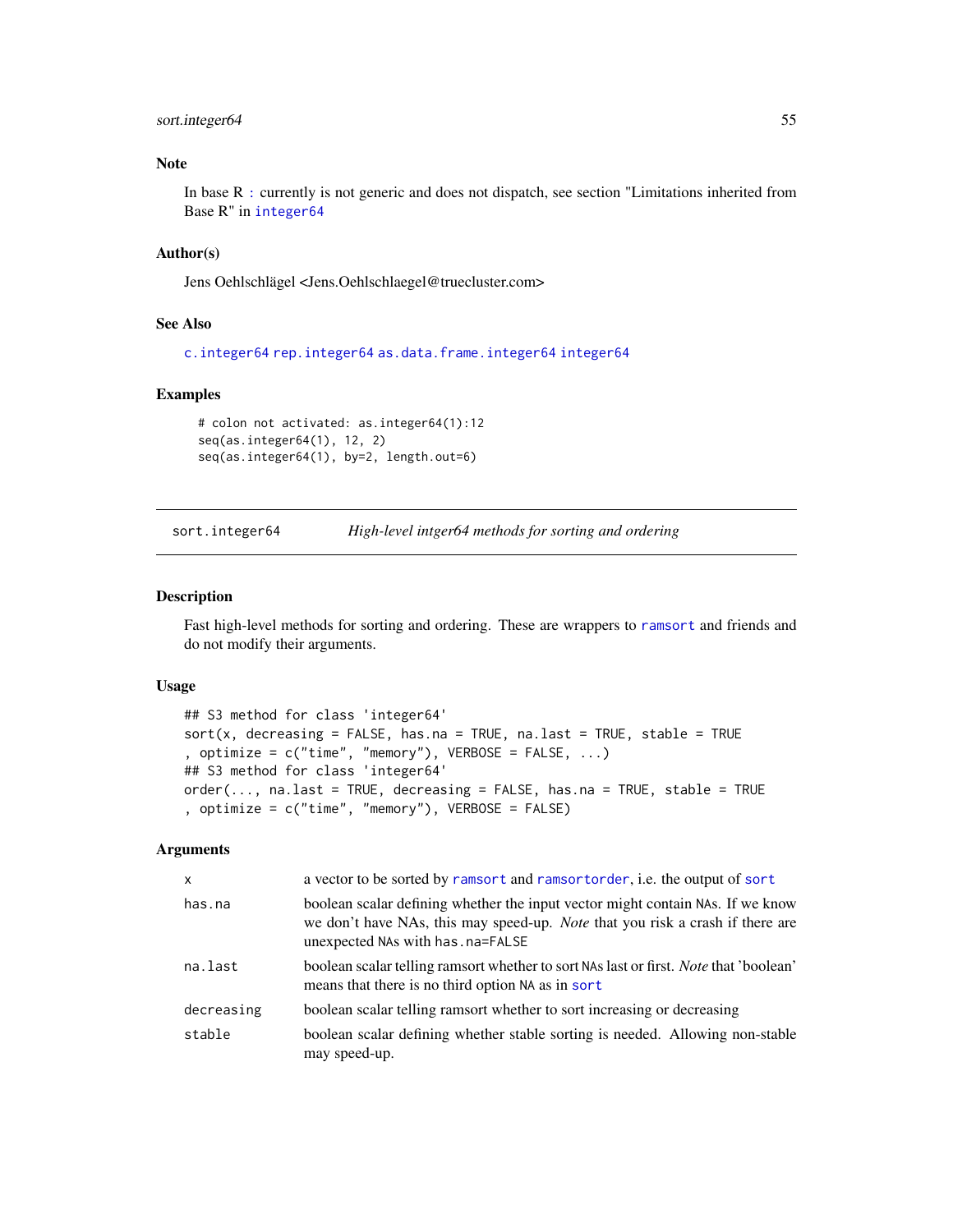<span id="page-55-1"></span>56 sortnut and the set of the set of the set of the set of the set of the set of the set of the set of the set of the set of the set of the set of the set of the set of the set of the set of the set of the set of the set o

| optimize  | by default ramsort optimizes for 'time' which requires more RAM, set to 'mem-<br>ory' to minimize RAM requirements and sacrifice speed |
|-----------|----------------------------------------------------------------------------------------------------------------------------------------|
| VERBOSE   | cat some info about chosen method                                                                                                      |
| $\ddotsc$ | further arguments, passed from generics, ignored in methods                                                                            |

# Details

see [sort](#page-0-0) and [order](#page-24-0)

# Value

sort returns the sorted vector and vector returns the order positions.

#### Author(s)

Jens Oehlschlägel <Jens.Oehlschlaegel@truecluster.com>

## See Also

[sort](#page-54-0), [sortcache](#page-34-0)

## Examples

```
x <- as.integer64(sample(c(rep(NA, 9), 1:9), 32, TRUE))
 x
 sort(x)
 message("the following has default optimize='time' which is faster but requires more RAM
, this calls 'ramorder'")
 order.integer64(x)
 message("slower with less RAM, this calls 'ramsortorder'")
 order.integer64(x, optimize="memory")
```
sortnut *Searching and other uses of sorting for 64bit integers*

#### <span id="page-55-0"></span>Description

This is roughly an implementation of hash functionality but based on sorting instead on a hasmap. Since sorting is more informative than hashingwe can do some more interesting things.

## Usage

```
sortnut(sorted, ...)
ordernut(table, order, ...)
sortfin(sorted, x, ...)
orderfin(table, order, x, ...)
orderpos(table, order, x, ...)
sortorderpos(sorted, order, x, ...)
```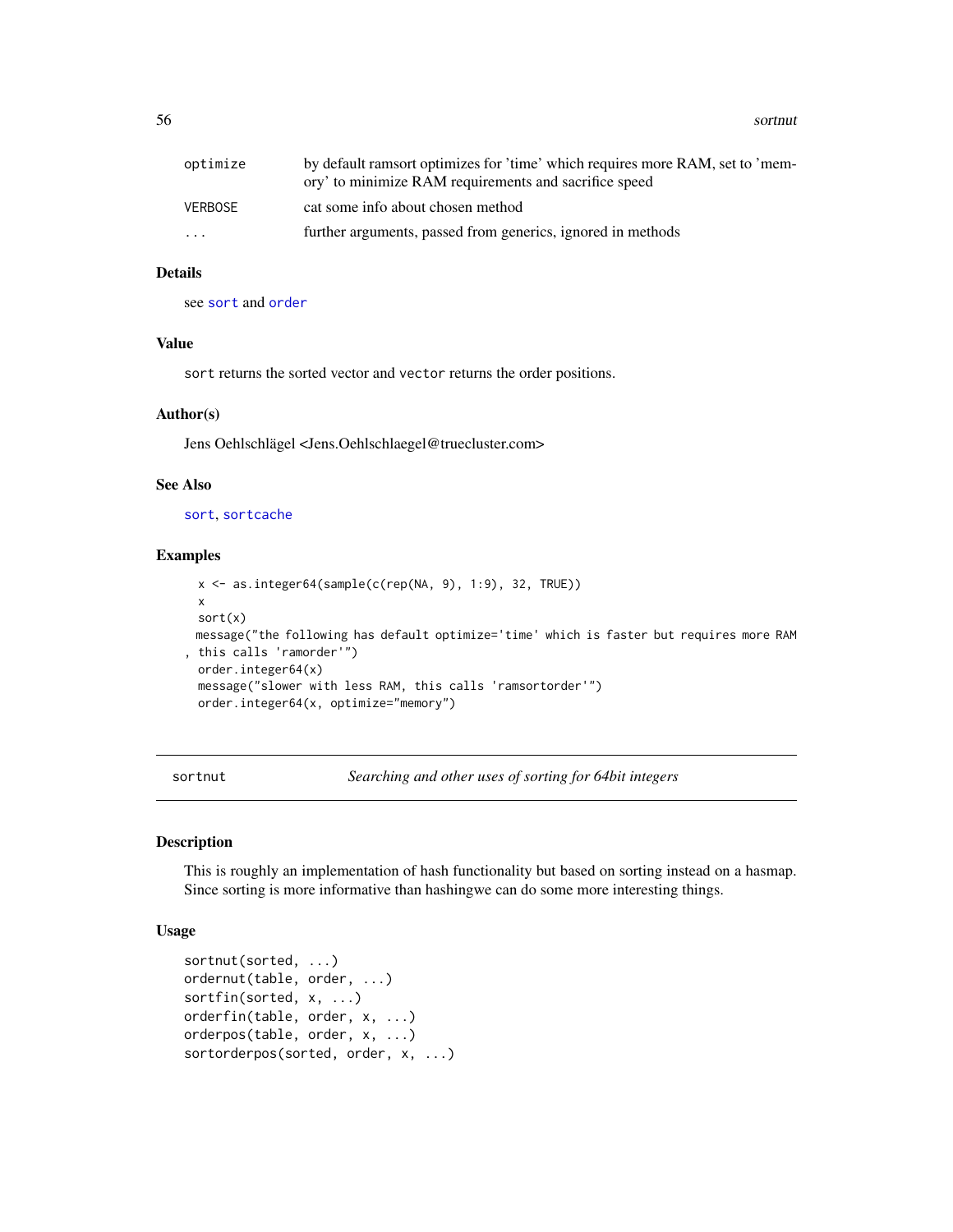```
orderdup(table, order, ...)
sortorderdup(sorted, order, ...)
sortuni(sorted, nunique, ...)
orderuni(table, order, nunique, ...)
sortorderuni(table, sorted, order, nunique, ...)
orderupo(table, order, nunique, ...)
sortorderupo(sorted, order, nunique, keep.order = FALSE, ...)
ordertie(table, order, nties, ...)
sortordertie(sorted, order, nties, ...)
sorttab(sorted, nunique, ...)
ordertab(table, order, nunique, ...)
sortordertab(sorted, order, ...)
orderkey(table, order, na.skip.num = 0L, ...)
sortorderkey(sorted, order, na.skip.num = 0L, ...)
orderrnk(table, order, na.count, ...)
sortorderrnk(sorted, order, na.count, ...)
## S3 method for class 'integer64'
sortnut(sorted, ...)
## S3 method for class 'integer64'
ordernut(table, order, ...)
## S3 method for class 'integer64'
sortfin(sorted, x, method=NULL, ...)
## S3 method for class 'integer64'
orderfin(table, order, x, method=NULL, ...)
## S3 method for class 'integer64'
orderpos(table, order, x, nomatch=NA, method=NULL, ...)
## S3 method for class 'integer64'
sortorderpos(sorted, order, x, nomatch=NA, method=NULL, ...)
## S3 method for class 'integer64'
orderdup(table, order, method=NULL, ...)
## S3 method for class 'integer64'
sortorderdup(sorted, order, method=NULL, ...)
## S3 method for class 'integer64'
sortuni(sorted, nunique, ...)
## S3 method for class 'integer64'
orderuni(table, order, nunique, keep.order=FALSE, ...)
## S3 method for class 'integer64'
sortorderuni(table, sorted, order, nunique, ...)
## S3 method for class 'integer64'
orderupo(table, order, nunique, keep.order=FALSE, ...)
## S3 method for class 'integer64'
sortorderupo(sorted, order, nunique, keep.order = FALSE, ...)
## S3 method for class 'integer64'
ordertie(table, order, nties, ...)
## S3 method for class 'integer64'
sortordertie(sorted, order, nties, ...)
## S3 method for class 'integer64'
sorttab(sorted, nunique, ...)
```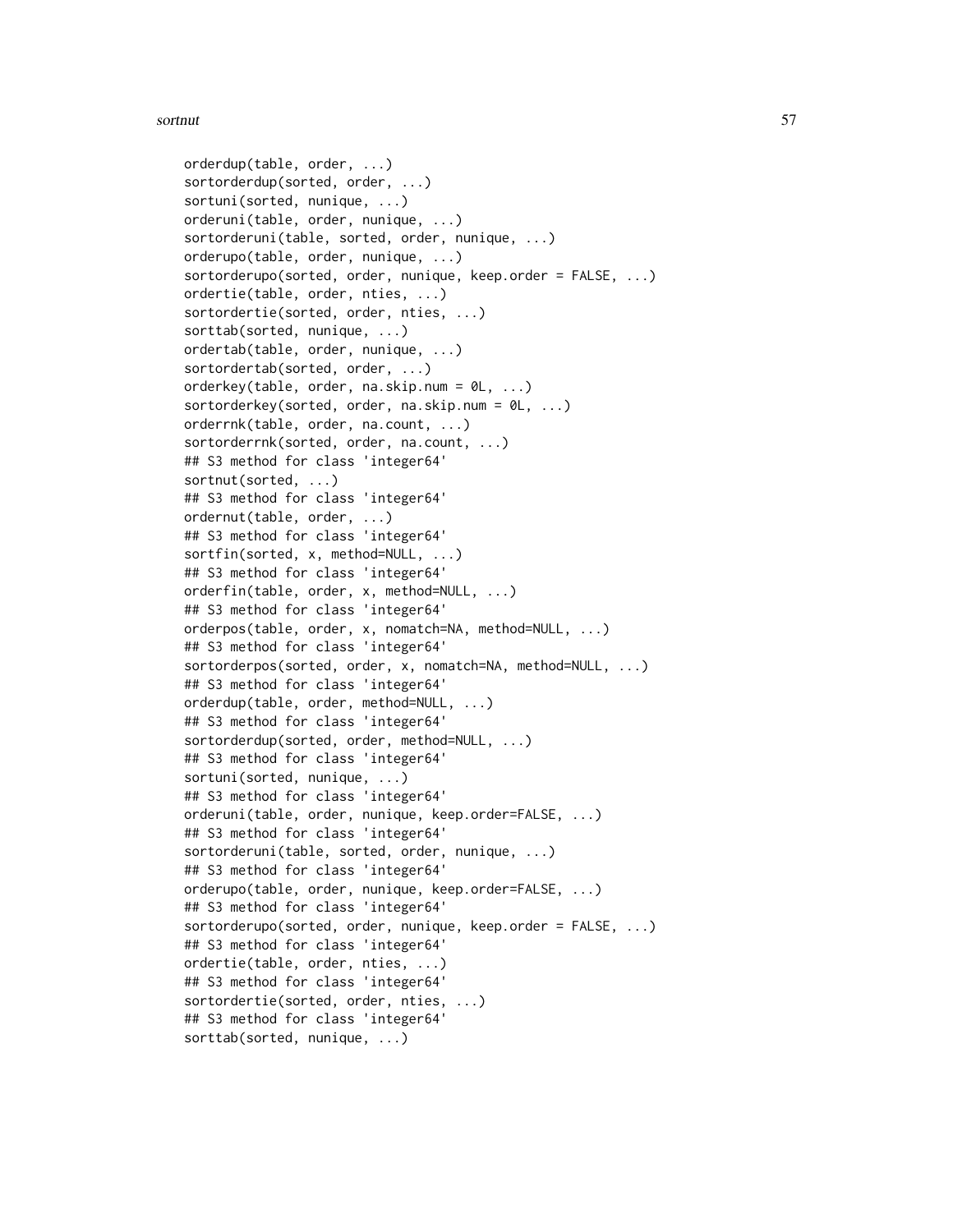58 sortnut and the set of the set of the set of the set of the set of the set of the set of the set of the set of the set of the set of the set of the set of the set of the set of the set of the set of the set of the set o

```
## S3 method for class 'integer64'
ordertab(table, order, nunique, denormalize=FALSE, keep.order=FALSE, ...)
## S3 method for class 'integer64'
sortordertab(sorted, order, denormalize=FALSE, ...)
## S3 method for class 'integer64'
orderkey(table, order, na.skip.num = 0L, ...)
## S3 method for class 'integer64'
sortorderkey(sorted, order, na.skip.num = \emptysetL, ...)
## S3 method for class 'integer64'
orderrnk(table, order, na.count, ...)
## S3 method for class 'integer64'
sortorderrnk(sorted, order, na.count, ...)
## S3 method for class 'integer64'
sortqtl(sorted, na.count, probs, ...)
## S3 method for class 'integer64'
orderqtl(table, order, na.count, probs, ...)
```
## Arguments

| X           | an integer <sub>64</sub> vector                                                                                                                                                                          |
|-------------|----------------------------------------------------------------------------------------------------------------------------------------------------------------------------------------------------------|
| sorted      | a sorted integer64 vector                                                                                                                                                                                |
| table       | the original data with original order under the sorted vector                                                                                                                                            |
| order       | an integer order vector that turns 'table' into 'sorted'                                                                                                                                                 |
| nunique     | number of unique elements, usually we get this from cache or call sortnut or<br>ordernut                                                                                                                 |
| nties       | number of tied values, usually we get this from cache or call sortnut or ordernut                                                                                                                        |
| denormalize | FALSE returns counts of unique values, TRUE returns each value with its counts                                                                                                                           |
| nomatch     | the value to be returned if an element is not found in the hashmap                                                                                                                                       |
| keep.order  | determines order of results and speed: FALSE (the default) is faster and returns<br>in sorted order, TRUE returns in the order of first appearance in the original data,<br>but this requires extra work |
| probs       | vector of probabilities in $[0, 1]$ for which we seek quantiles                                                                                                                                          |
| na.skip.num | 0 or the number of NAs. With 0, NAs are coded with 1L, with the number of NAs,<br>these are coded with NA, the latter needed for as . factor . integer64                                                 |
| na.count    | the number of NAs, needed for this low-level function algorithm                                                                                                                                          |
| method      | see details                                                                                                                                                                                              |
| $\cdots$    | further arguments, passed from generics, ignored in methods                                                                                                                                              |

## Details

|                  | sortfun orderfun sortorderfun | see also description                                    |
|------------------|-------------------------------|---------------------------------------------------------|
| sortnut ordernut |                               | return number of tied and of unique values              |
| sortfin orderfin |                               | %in%. integer64 return logical whether x is in table    |
|                  | orderpos sortorderpos         | match return positions of x in table                    |
|                  | orderdup sortorderdup         | duplicated return logical whether values are duplicated |

<span id="page-57-0"></span>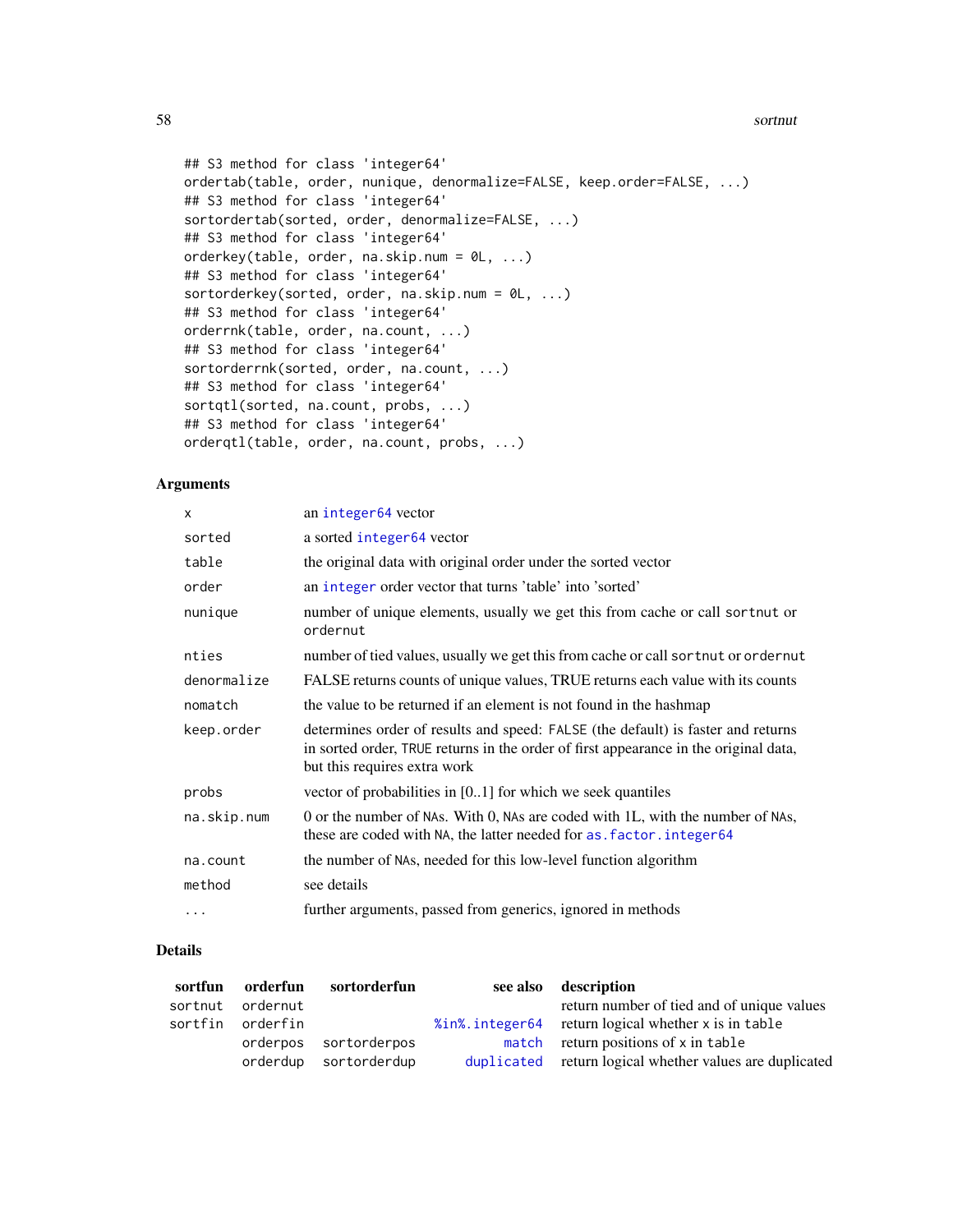#### <span id="page-58-0"></span>sortnut 59

| orderupo<br>orderkey<br>ordergtl<br>sortgtl | sortuni orderuni sortorderuni<br>sortorderupo<br>ordertie sortordertie<br>sortorderkey<br>sorttab ordertab sortordertab<br>orderrnk sortorderrnk | unique<br>table | unique return unique values (=dimensiontable)<br>return positions of unique values<br>return positions of tied values<br>positions of values in vector of unique values (match in dimens<br>tabulate frequency of values<br>rank averaging ties<br>return quantiles given probabilities |
|---------------------------------------------|--------------------------------------------------------------------------------------------------------------------------------------------------|-----------------|-----------------------------------------------------------------------------------------------------------------------------------------------------------------------------------------------------------------------------------------------------------------------------------------|
|---------------------------------------------|--------------------------------------------------------------------------------------------------------------------------------------------------|-----------------|-----------------------------------------------------------------------------------------------------------------------------------------------------------------------------------------------------------------------------------------------------------------------------------------|

The functions sortfin, orderfin, orderpos and sortorderpos each offer three algorithms for finding x in table.

With method=1L each value of x is searched independently using *binary search*, this is fastest for small tables.

With method=2L the values of x are first sorted and then searched using *doubly exponential search*, this is the best allround method.

With method=3L the values of x are first sorted and then searched using simple merging, this is the fastest method if table is huge and x has similar size and distribution of values.

With method=NULL the functions use a heuristic to determine the fastest algorithm.

The functions orderdup and sortorderdup each offer two algorithms for setting the truth values in the return vector.

With method=1L the return values are set directly which causes random write access on a possibly large return vector.

With method=2L the return values are first set in a smaller bit-vector – random access limited to a smaller memory region – and finally written sequentially to the logical output vector. With method=NULL the functions use a heuristic to determine the fastest algorithm.

## Value

see details

## Author(s)

Jens Oehlschlägel <Jens.Oehlschlaegel@truecluster.com>

## See Also

[match](#page-42-0)

# Examples

```
message("check the code of 'optimizer64' for examples:")
print(optimizer64)
```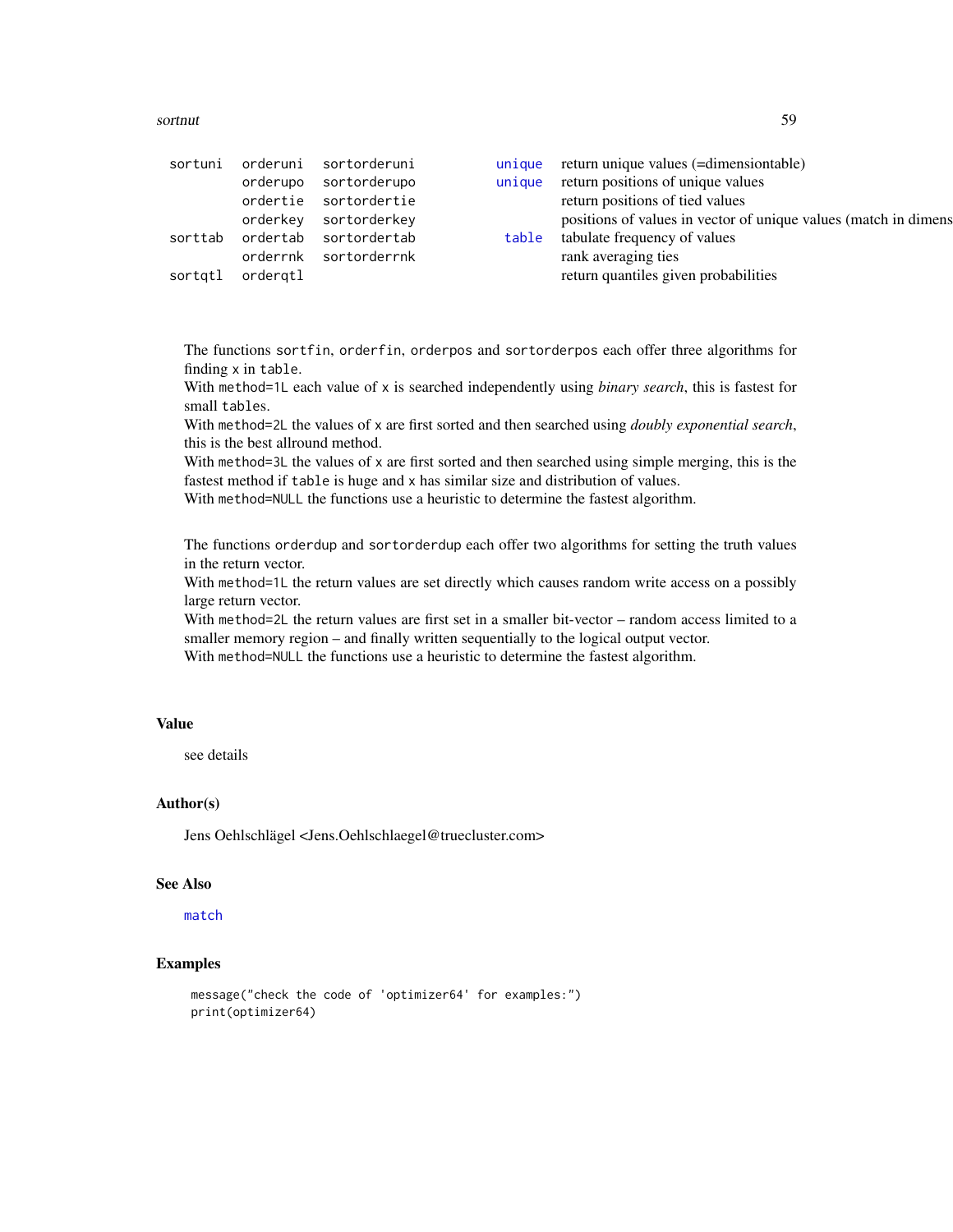<span id="page-59-0"></span>

#### Description

Summary functions for integer64 vectors. Function 'range' without arguments returns the smallest and largest value of the 'integer64' class.

#### Usage

```
## S3 method for class 'integer64'
all(..., na.rm = FALSE)## S3 method for class 'integer64'
any(..., na.rm = FALSE)## S3 method for class 'integer64'
min(..., na.rm = FALSE)## S3 method for class 'integer64'
max(..., na.rm = FALSE)## S3 method for class 'integer64'
range(..., na.rm = FALSE, finite = FALSE)lim.integer64()
## S3 method for class 'integer64'
sum(..., na.rm = FALSE)## S3 method for class 'integer64'
prod(..., na.rm = FALSE)
```
#### Arguments

| $\cdot$ $\cdot$ $\cdot$ | atomic vectors of class 'integer64'                                                            |
|-------------------------|------------------------------------------------------------------------------------------------|
| na.rm                   | logical scalar indicating whether to ignore NAs                                                |
| finite                  | logical scalar indicating whether to ignore NAs (just for compatibility with<br>range.default) |

# Details

The numerical summary methods always return integer64. Therefor the methods for min,max and range do not return +Inf,-Inf on empty arguments, but +9223372036854775807,-9223372036854775807 (in this sequence). The same is true if only NAs are submitted with argument na.rm=TRUE. lim.integer64 returns these limits in proper order -9223372036854775807,+9223372036854775807 and without a [warning](#page-0-0).

## Value

[all](#page-0-0) and [any](#page-0-0) return a logical scalar [range](#page-0-0) returns a integer64 vector with two elements [min](#page-0-0), [max](#page-0-0), [sum](#page-0-0) and [prod](#page-0-0) return a integer64 scalar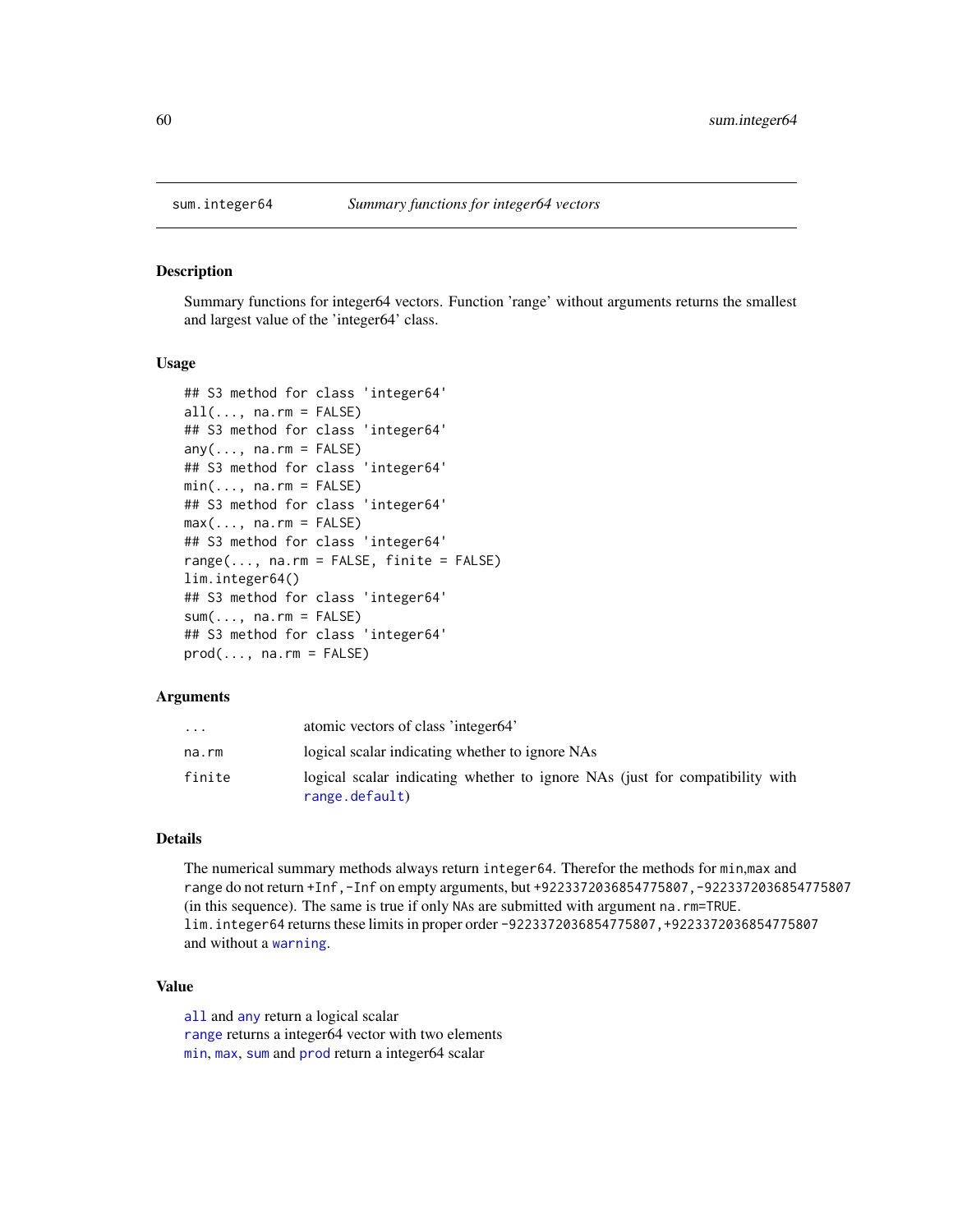# <span id="page-60-1"></span>table.integer64 61

# Author(s)

Jens Oehlschlägel <Jens.Oehlschlaegel@truecluster.com>

# See Also

[mean.integer64](#page-46-0) [cumsum.integer64](#page-29-0) [integer64](#page-2-0)

# Examples

```
lim.integer64()
range(as.integer64(1:12))
```
<span id="page-60-0"></span>table.integer64 *Cross Tabulation and Table Creation for integer64*

# Description

table.integer64 uses the cross-classifying integer64 vectors to build a contingency table of the counts at each combination of vector values.

# Usage

```
table.integer64(...
, return = c("table","data.frame","list")
, order = c("values","counts")
, nunique = NULL
, method = NULL
, dnn = list.names(...), deparse.level = 1
\lambda
```

| $\cdot$       | one or more objects which can be interpreted as factors (including character<br>strings), or a list (or data frame) whose components can be so interpreted. (For<br>as table and as data. frame, arguments passed to specific methods.) |
|---------------|-----------------------------------------------------------------------------------------------------------------------------------------------------------------------------------------------------------------------------------------|
| nunique       | NULL or the number of unique values of table (including NA). Providing nunique<br>can speed-up matching when table has no cache. Note that a wrong nunique<br>can cause undefined behaviour up to a crash.                              |
| order         | By default results are created sorted by "values", or by "counts"                                                                                                                                                                       |
| method        | NULL for automatic method selection or a suitable low-level method, see details                                                                                                                                                         |
| return        | choose the return format, see details                                                                                                                                                                                                   |
| dnn           | the names to be given to the dimensions in the result (the <i>dimnames names</i> ).                                                                                                                                                     |
| deparse.level | controls how the default dnn is constructed. See 'Details'.                                                                                                                                                                             |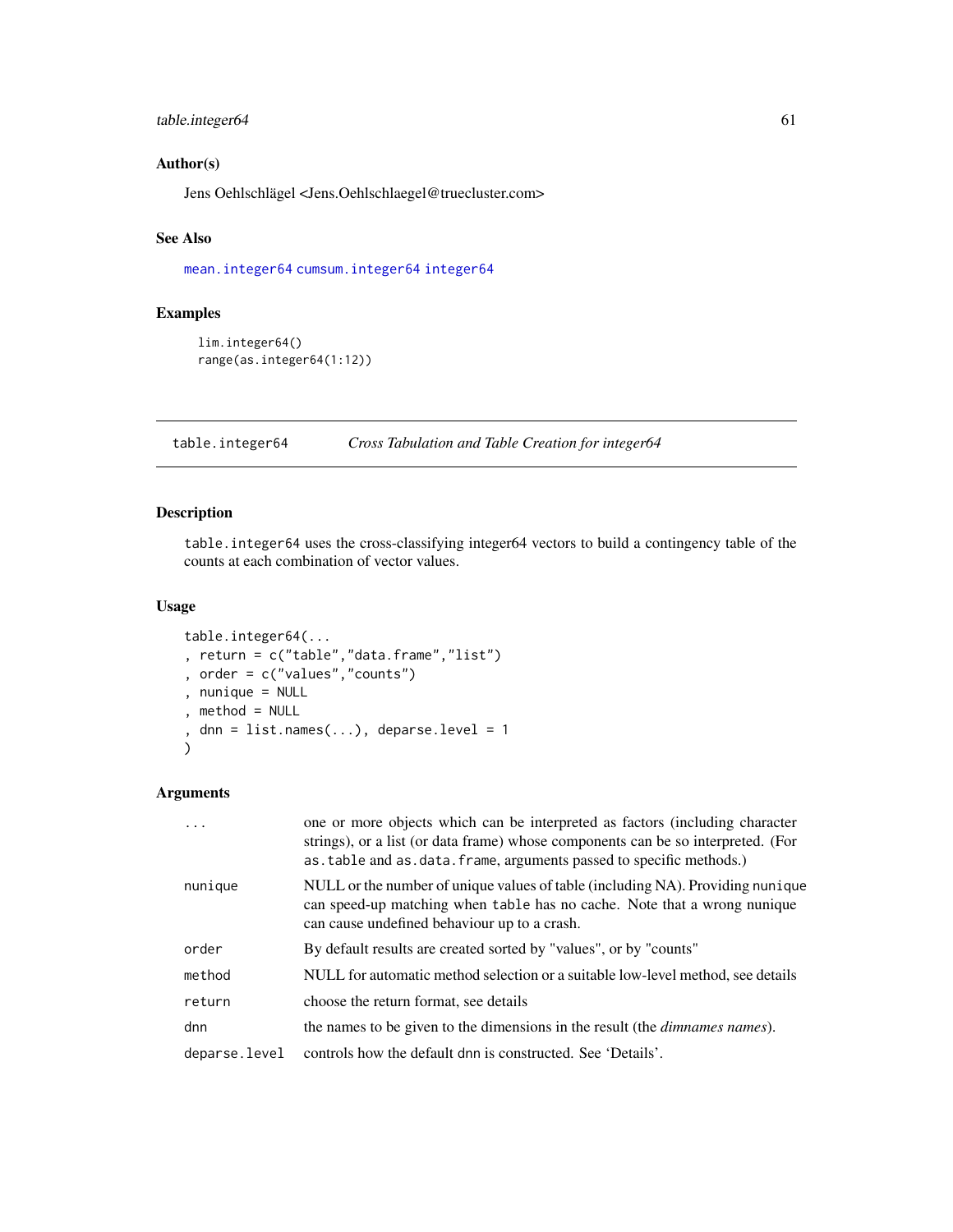# <span id="page-61-0"></span>Details

This function automatically chooses from several low-level functions considering the size of x and the availability of a cache. Suitable methods are [hashmaptab](#page-35-0) (simultaneously creating and using a hashmap) , [hashtab](#page-35-0) (first creating a hashmap then using it) , [sortordertab](#page-55-0) (fast ordering) and [ordertab](#page-55-0) (memory saving ordering).

If the argument dnn is not supplied, the internal function list.names is called to compute the 'dimname names'. If the arguments in ... are named, those names are used. For the remaining arguments, deparse. level =  $\theta$  gives an empty name, deparse. level = 1 uses the supplied argument if it is a symbol, and deparse. level = 2 will deparse the argument.

Arguments exclude, useNA, are not supported, i.e. NAs are always tabulated, and, different from [table](#page-0-0) they are sorted first if order="values".

## Value

By default (with return="table") [table](#page-0-0) returns a *contingency table*, an object of class "table", an array of integer values. Note that unlike S the result is always an array, a 1D array if one factor is given. Note also that for multidimensional arrays this is a *dense* return structure which can dramatically increase RAM requirements (for large arrays with high mutual information, i.e. many possible input combinations of which only few occur) and that [table](#page-0-0) is limited to 2^31 possible combinations (e.g. two input vectors with 46340 unique values only). Finally note that the tabulated values or value-combinations are represented as dimnames and that the implied conversion of values to strings can cause *severe* performance problems since each string needs to be integrated into R's global string cache.

You can use the other return= options to cope with these problems, the potential combination limit is increased from 2<sup> $\text{231}$ </sup> to 2<sup> $\text{63}$ </sup> with these options, RAM is only rewquired for observed combinations and string conversion is avoided.

With return="[data.frame](#page-0-0)" you get a *dense* representation as a data.frame (like that resulting from as.data.frame(table( $\dots$ ))) where only observed combinations are listed (each as a data.frame row) with the corresponding frequency counts (the latter as component named by responseName). This is the inverse of [xtabs](#page-0-0)..

With return="list" you also get a *dense* representation as a simple [list](#page-0-0) with components

| values | a integer64 vector of the technically tabulated values, for 1D this is the tabu-<br>lated values themselves, for kD these are the values representing the potential<br>combinations of input values |
|--------|-----------------------------------------------------------------------------------------------------------------------------------------------------------------------------------------------------|
| counts | the frequency counts                                                                                                                                                                                |
| dims   | only for kD: a list with the vectors of the unique values of the input dimensions                                                                                                                   |

## **Note**

Note that by using [as.integer64.factor](#page-19-0) we can also input factors into table.integer64 – only the [levels](#page-0-0) get lost.

Note that because of the existence of [as.factor.integer64](#page-17-0) the standard [table](#page-0-0) function – within its limits – can also be used for [integer64](#page-2-0), and especially for combining [integer64](#page-2-0) input with other data types.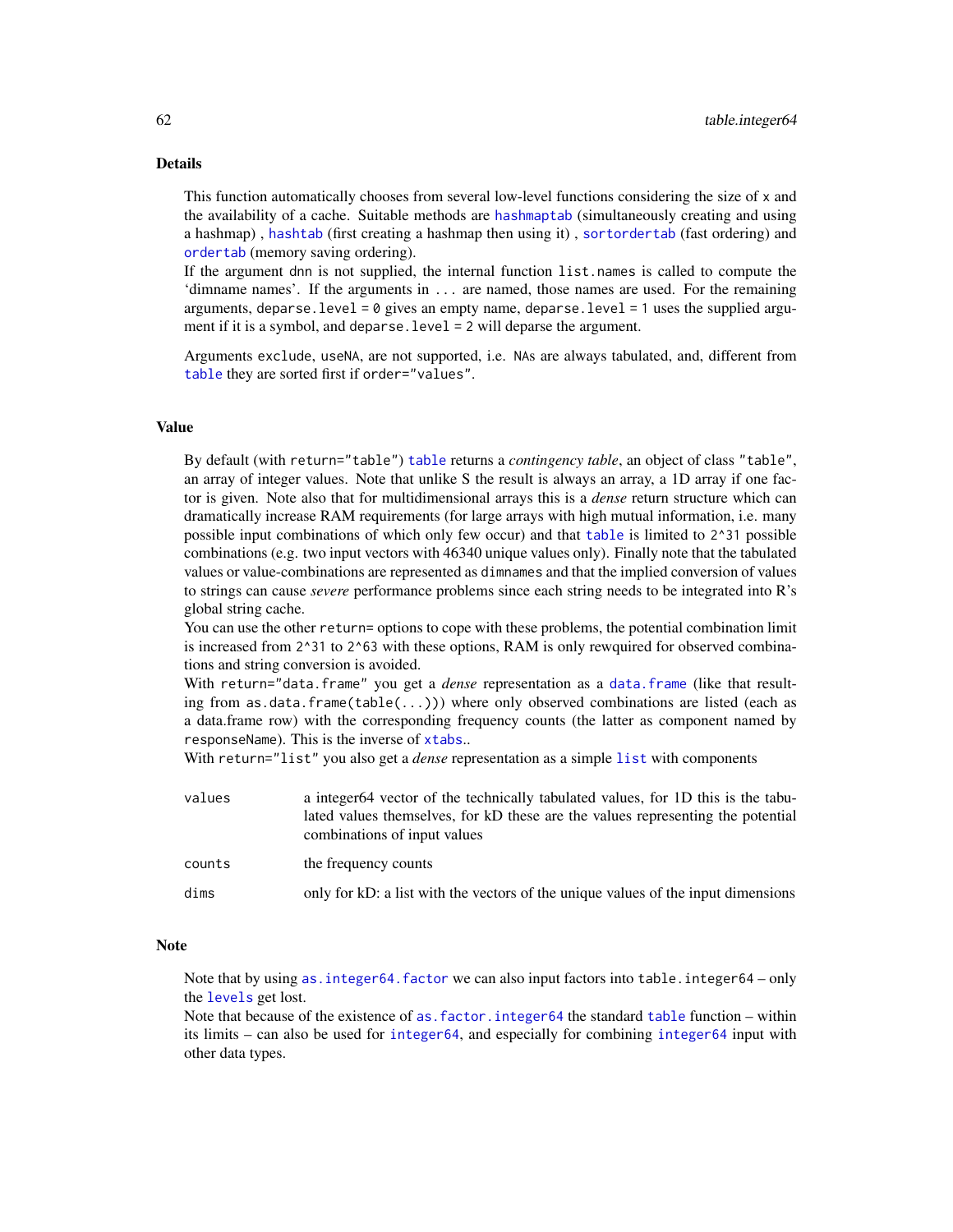#### <span id="page-62-0"></span>tiepos 63

# See Also

[table](#page-0-0) for more info on the standard version coping with Base R's data types, [tabulate](#page-0-0) which can faster tabulate [integers](#page-0-0) with a limited range [1L .. nL not too big], [unique.integer64](#page-64-0) for the unique values without counting them and [unipos.integer64](#page-63-0) for the positions of the unique values.

## Examples

```
message("pure integer64 examples")
x <- as.integer64(sample(c(rep(NA, 9), 1:9), 32, TRUE))
y <- as.integer64(sample(c(rep(NA, 9), 1:9), 32, TRUE))
z <- sample(c(rep(NA, 9), letters), 32, TRUE)
table.integer64(x)
table.integer64(x, order="counts")
table.integer64(x, y)
table.integer64(x, y, return="data.frame")
message("via as.integer64.factor we can use 'table.integer64' also for factors")
table.integer64(x, as.integer64(as.factor(z)))
message("via as.factor.integer64 we can also use 'table' for integer64")
table(x)
table(x, exclude=NULL)
table(x, z, exclude=NULL)
```

|  | tiepos |  |  |
|--|--------|--|--|

## **Extract Positions of Tied Elements**

## Description

tiepos returns the positions of those elements that participate in ties.

#### Usage

```
tiepos(x, ...)
## S3 method for class 'integer64'
tiepos(x, nties = NULL, method = NULL, ...)
```

| $\mathsf{x}$ | a vector or a data frame or an array or NULL.                                                                                                                                   |
|--------------|---------------------------------------------------------------------------------------------------------------------------------------------------------------------------------|
| nties        | NULL or the number of tied values (including NA). Providing nties can speed-<br>up when x has no cache. Note that a wrong nties can cause undefined behaviour<br>up to a crash. |
| method       | NULL for automatic method selection or a suitable low-level method, see details                                                                                                 |
| .            | ignored                                                                                                                                                                         |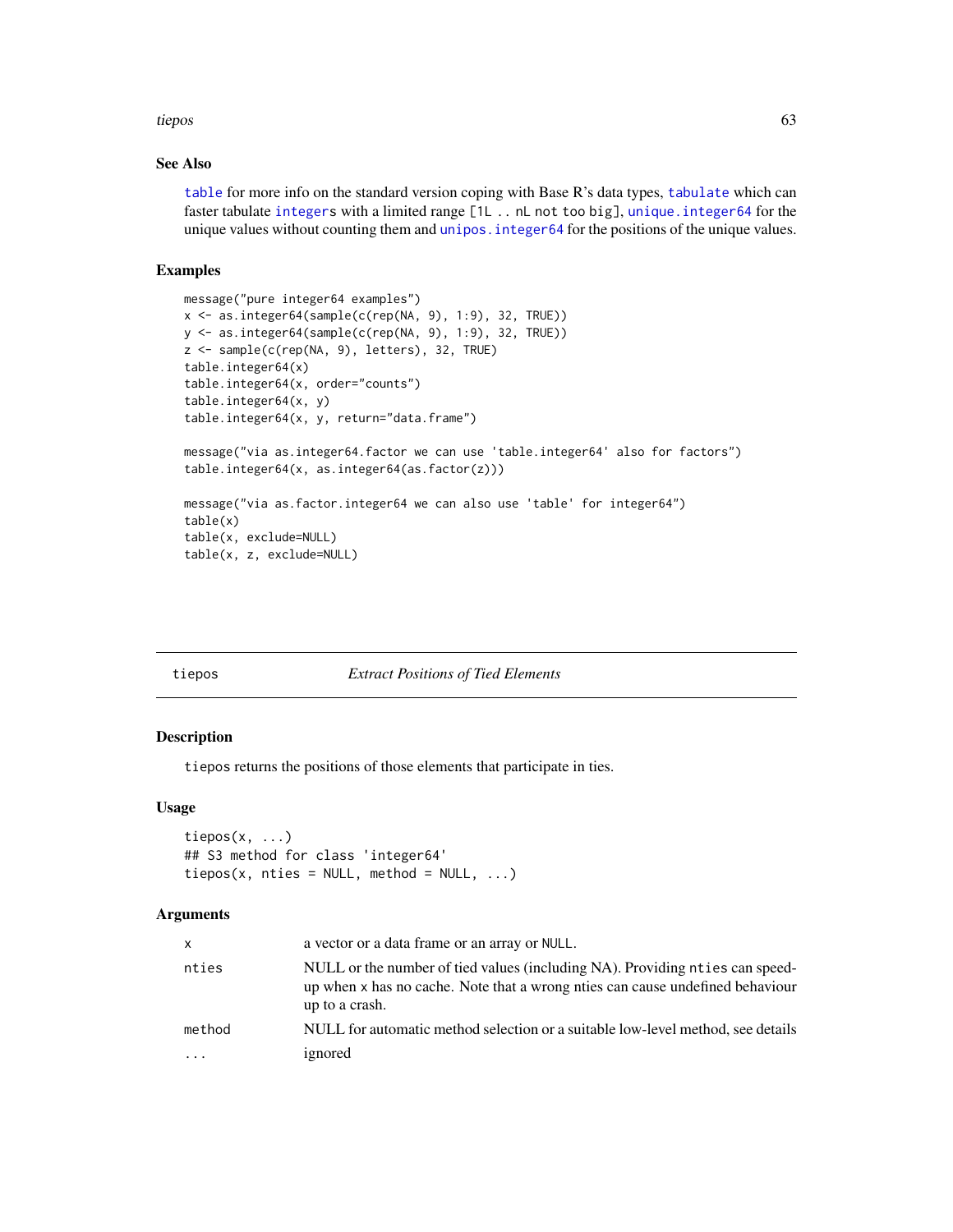# <span id="page-63-2"></span>Details

This function automatically chooses from several low-level functions considering the size of x and the availability of a cache. Suitable methods are [sortordertie](#page-55-0) (fast ordering) and [ordertie](#page-55-0) (memory saving ordering).

#### Value

an integer vector of positions

# Author(s)

Jens Oehlschlägel <Jens.Oehlschlaegel@truecluster.com>

# See Also

[rank.integer64](#page-50-0) for possibly tied ranks and [unipos.integer64](#page-63-0) for positions of unique values.

## Examples

```
x <- as.integer64(sample(c(rep(NA, 9), 1:9), 32, TRUE))
tiepos(x)
```

```
stopifnot(identical(tiepos(x), (1:length(x))[duplicated(x) | rev(duplicated(rev(x)))]))
```
<span id="page-63-1"></span>unipos *Extract Positions of Unique Elements*

#### <span id="page-63-0"></span>Description

unipos returns the positions of those elements returned by [unique](#page-0-0).

## Usage

```
unipos(x, incomparables = FALSE, order = c("original", "values", "any"), ...)
## S3 method for class 'integer64'
unipos(x, incomparables = FALSE, order = c("original", "values", "any"), nunique = NULL, method = NULL, ...)
```

| X             | a vector or a data frame or an array or NULL.                                                                                                                                        |
|---------------|--------------------------------------------------------------------------------------------------------------------------------------------------------------------------------------|
| incomparables | ignored                                                                                                                                                                              |
| order         | The order in which positions of unique values will be returned, see details                                                                                                          |
| nunique       | NULL or the number of unique values (including NA). Providing nunique can<br>speed-up when x has no cache. Note that a wrong nunique can cause undefined<br>behaviour up to a crash. |
| method        | NULL for automatic method selection or a suitable low-level method, see details                                                                                                      |
|               | ignored                                                                                                                                                                              |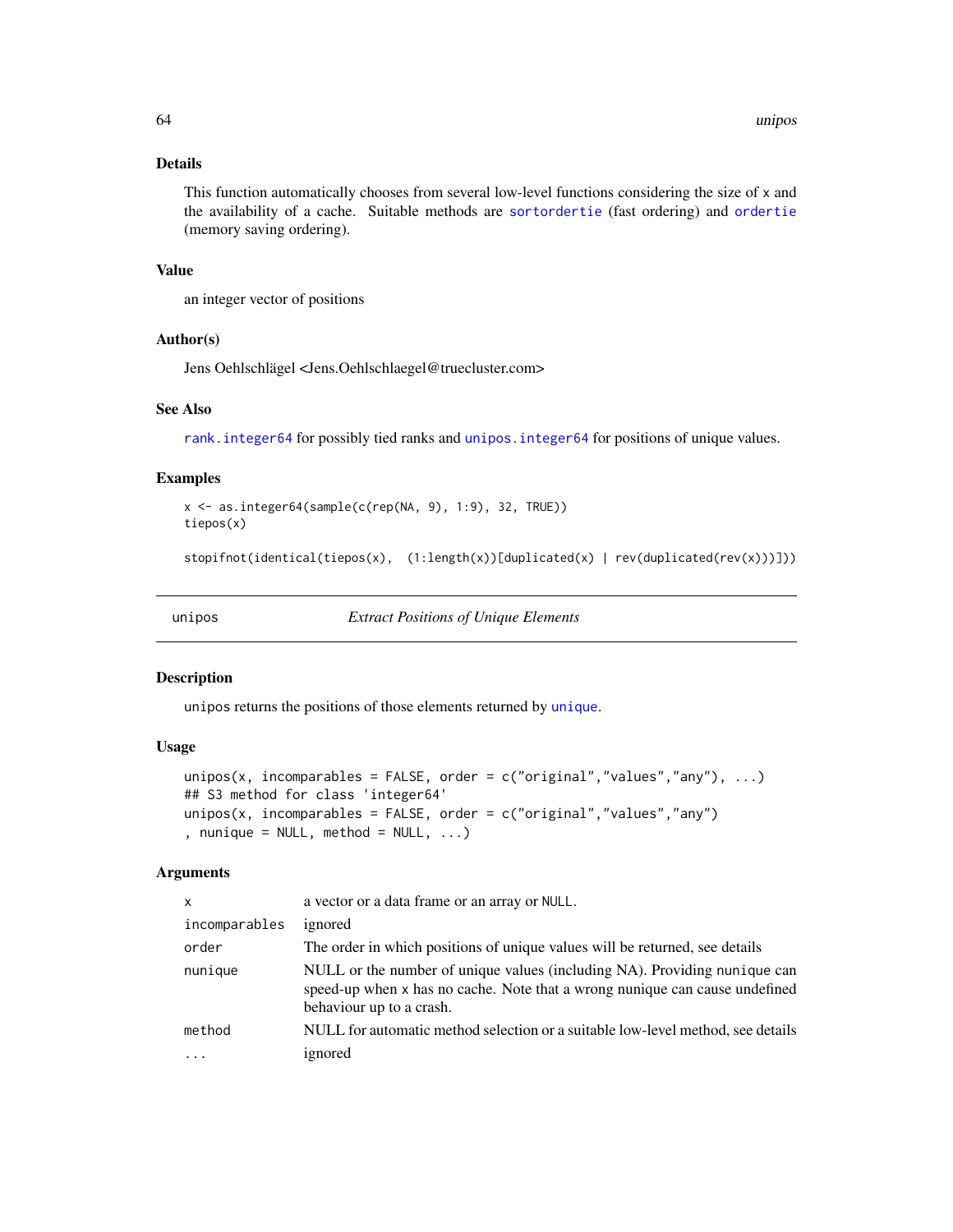#### <span id="page-64-1"></span>unique.integer64 65

#### Details

This function automatically chooses from several low-level functions considering the size of x and the availability of a cache. Suitable methods are [hashmapupo](#page-35-0) (simultaneously creating and using a hashmap) , [hashupo](#page-35-0) (first creating a hashmap then using it) , [sortorderupo](#page-55-0) (fast ordering) and [orderupo](#page-55-0) (memory saving ordering).

The default order="original" collects unique values in the order of the first appearance in x like in [unique](#page-0-0), this costs extra processing. order="values" collects unique values in sorted order like in [table](#page-0-0), this costs extra processing with the hash methods but comes for free. order="any" collects unique values in undefined order, possibly faster. For hash methods this will be a quasi random order, for sort methods this will be sorted order.

#### Value

an integer vector of positions

#### Author(s)

Jens Oehlschlägel <Jens.Oehlschlaegel@truecluster.com>

# See Also

unique. integer64 for unique values and match. integer64 for general matching.

#### Examples

```
x \le - as.integer64(sample(c(rep(NA, 9), 1:9), 32, TRUE))
unipos(x)
unipos(x, order="values")
stopifnot(identical(unipos(x), (1:length(x))[!duplicated(x)]))
stopifnot(identical(unipos(x), match.integer64(unique(x), x)))
stopifnot(identical(unipos(x, order="values"), match.integer64(unique(x, order="values"), x)))
stopifnot(identical(unique(x), x[unipos(x)]))
stopifnot(identical(unique(x, order="values"), x[unipos(x, order="values")]))
```
<span id="page-64-0"></span>unique.integer64 *Extract Unique Elements from integer64*

## Description

unique returns a vector like x but with duplicate elements/rows removed.

#### Usage

```
## S3 method for class 'integer64'
unique(x, incomparables = FALSE, order = c("original", "values", "any"), nunique = NULL, method = NULL, ...)
```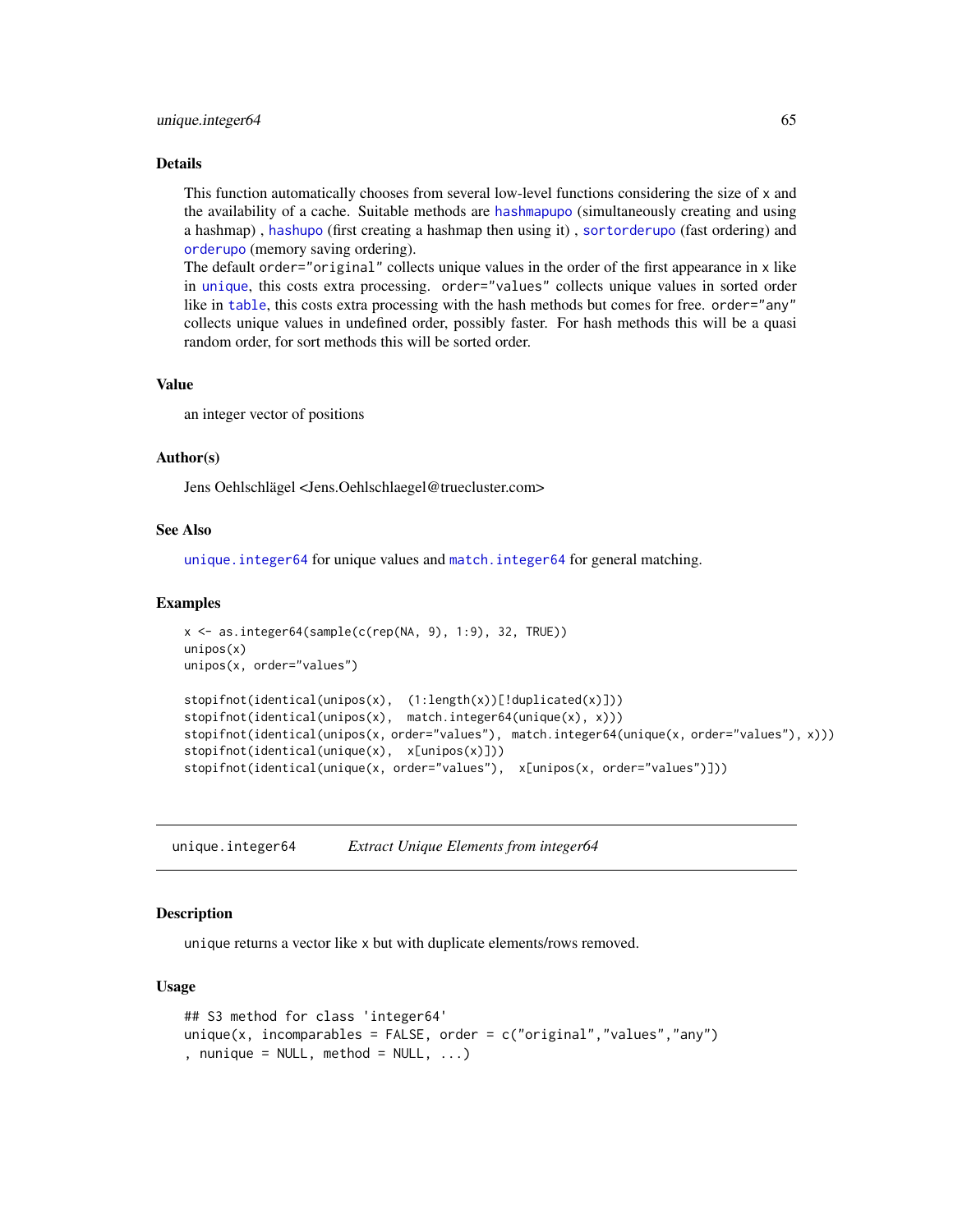## Arguments

| $\mathsf{x}$  | a vector or a data frame or an array or NULL.                                                                                                                                                 |
|---------------|-----------------------------------------------------------------------------------------------------------------------------------------------------------------------------------------------|
| incomparables | ignored                                                                                                                                                                                       |
| order         | The order in which unique values will be returned, see details                                                                                                                                |
| nunique       | NULL or the number of unique values (including NA). Providing nunique can<br>speed-up matching when x has no cache. Note that a wrong nunique can cause<br>undefined behaviour up to a crash. |
| method        | NULL for automatic method selection or a suitable low-level method, see details                                                                                                               |
| $\ddotsc$     | ignored                                                                                                                                                                                       |

# Details

This function automatically chooses from several low-level functions considering the size of x and the availability of a cache. Suitable methods are [hashmapuni](#page-35-0) (simultaneously creating and using a hashmap) , [hashuni](#page-35-0) (first creating a hashmap then using it) , [sortuni](#page-55-0) (fast sorting for sorted order only) , [sortorderuni](#page-55-0) (fast ordering for original order only) and [orderuni](#page-55-0) (memory saving ordering).

The default order="original" returns unique values in the order of the first appearance in x like in [unique](#page-0-0), this costs extra processing. order="values" returns unique values in sorted order like in [table](#page-0-0), this costs extra processing with the hash methods but comes for free. order="any" returns unique values in undefined order, possibly faster. For hash methods this will be a quasi random order, for sort methods this will be sorted order.

# Value

For a vector, an object of the same type of x, but with only one copy of each duplicated element. No attributes are copied (so the result has no names).

#### Author(s)

Jens Oehlschlägel <Jens.Oehlschlaegel@truecluster.com>

#### See Also

[unique](#page-0-0) for the generic, [unipos](#page-63-1) which gives the indices of the unique elements and table. integer64 which gives frequencies of the unique elements.

## Examples

```
x <- as.integer64(sample(c(rep(NA, 9), 1:9), 32, TRUE))
unique(x)
unique(x, order="values")
stopifnot(identical(unique(x), x[!duplicated(x)]))
stopifnot(identical(unique(x), as.integer64(unique(as.integer(x)))))
stopifnot(identical(unique(x, order="values")
, as.integer64(sort(unique(as.integer(x)), na.last=FALSE))))
```
<span id="page-65-0"></span>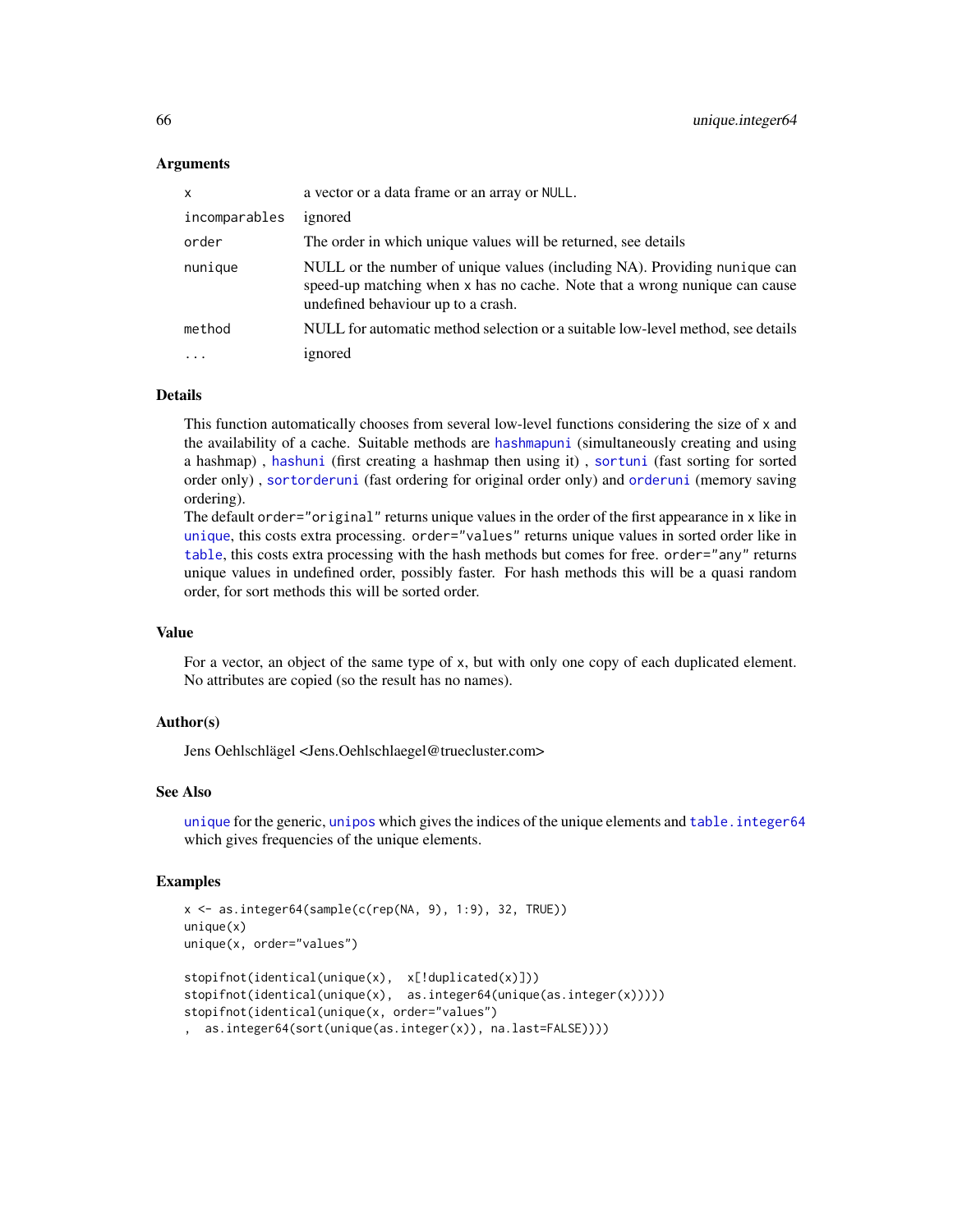<span id="page-66-1"></span>

# <span id="page-66-0"></span>Description

Binary operators for integer64 vectors.

# Usage

```
## S3 method for class 'integer64'
e1 & e2
## S3 method for class 'integer64'
e1 | e2
## S3 method for class 'integer64'
xor(x,y)
## S3 method for class 'integer64'
e1 != e2
## S3 method for class 'integer64'
e1 == e2## S3 method for class 'integer64'
e1 < e2
## S3 method for class 'integer64'
e1 \leq e2## S3 method for class 'integer64'
e1 > e2
## S3 method for class 'integer64'
e1 >= e2## S3 method for class 'integer64'
e1 + e2
## S3 method for class 'integer64'
e1 - e2
## S3 method for class 'integer64'
e1 * e2
## S3 method for class 'integer64'
e1 ^ e2
## S3 method for class 'integer64'
e1 / e2
## S3 method for class 'integer64'
e1 %/% e2
## S3 method for class 'integer64'
e1 %% e2
binattr(e1,e2) # for internal use only
```

| e1             | an atomic vector of class 'integer64' |  |
|----------------|---------------------------------------|--|
| e <sub>2</sub> | an atomic vector of class 'integer64' |  |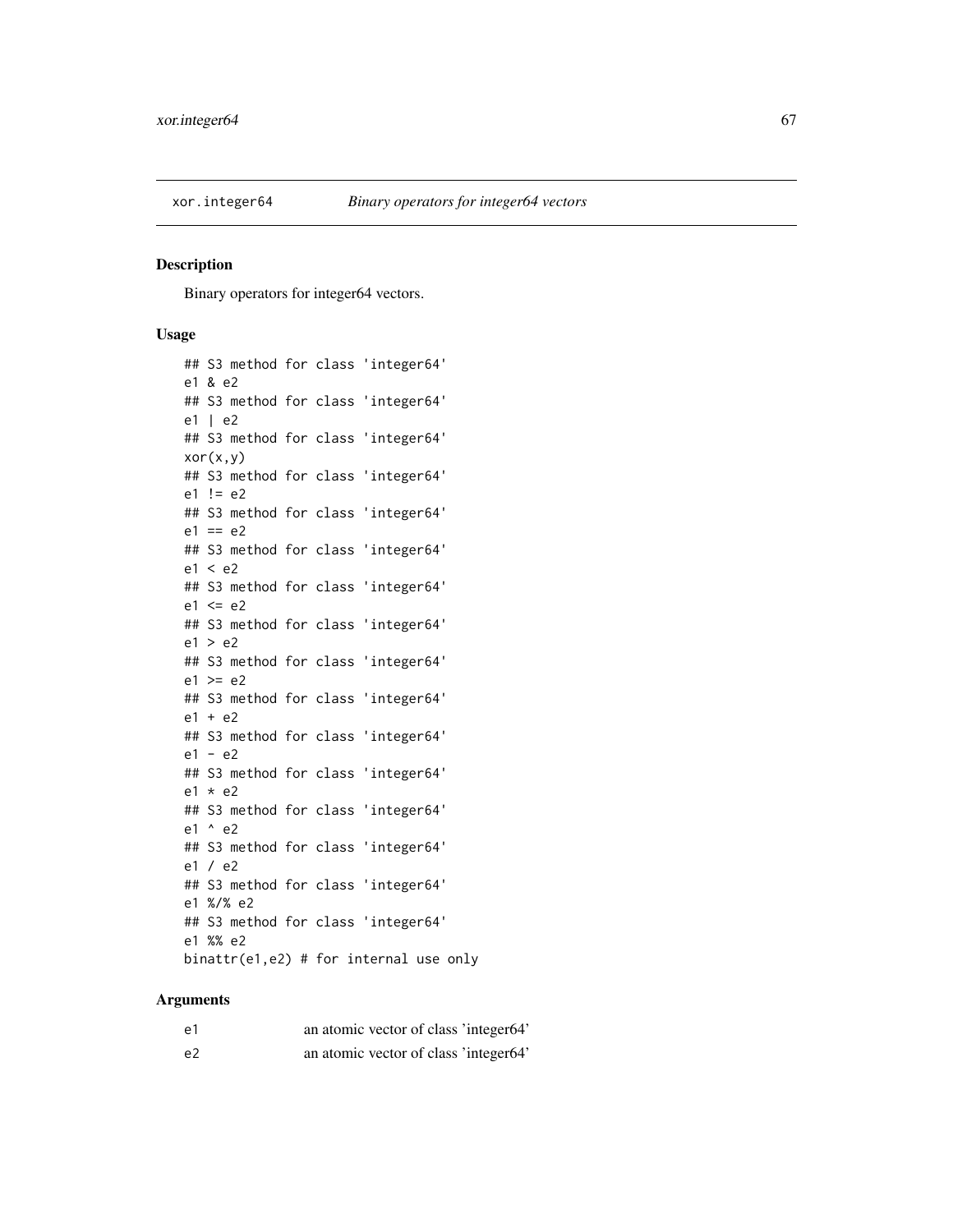# <span id="page-67-0"></span>68 xor.integer64

| x | an atomic vector of class 'integer64' |
|---|---------------------------------------|
| v | an atomic vector of class 'integer64' |

# Value

[&](#page-0-0),  $\vert$ , [xor](#page-0-0),  $\vert =, =, <, <, >$  $\vert =, =, <, <, >$  $\vert =, =, <, <, >$  $\vert =, =, <, <, >$ ,  $>$  return a logical vector [^](#page-0-0) and [/](#page-0-0) return a double vector [+](#page-0-0), [-](#page-0-0), [\\*](#page-0-0), [%/%](#page-0-0), [%%](#page-0-0) return a vector of class 'integer64'

# Author(s)

Jens Oehlschlägel <Jens.Oehlschlaegel@truecluster.com>

# See Also

[format.integer64](#page-32-0) [integer64](#page-2-0)

# Examples

as.integer $64(1:12) - 1$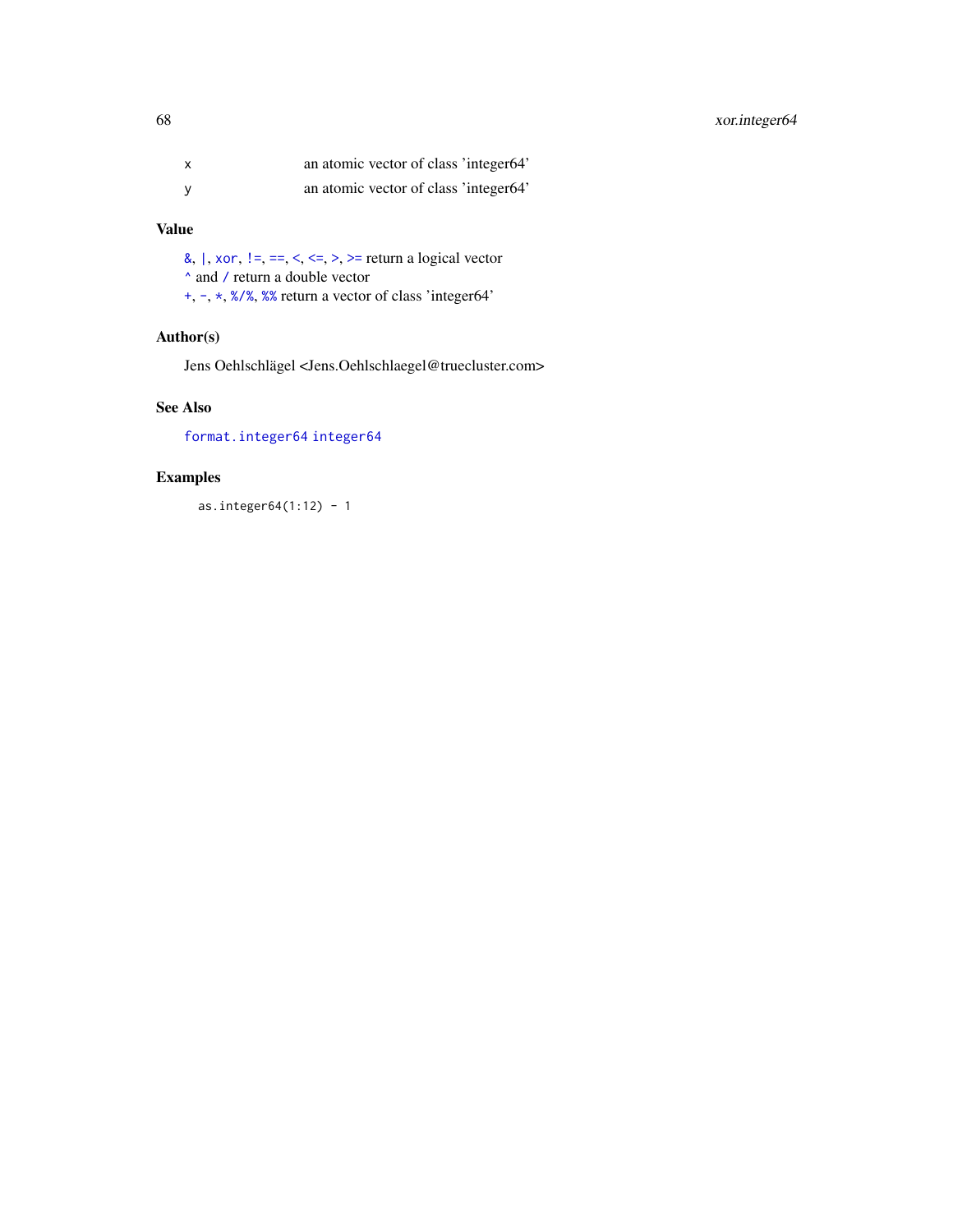# **Index**

```
!.integer64 (format.integer64), 33
!=.integer64 (xor.integer64), 67
∗ category
    table.integer64, 61
∗ classes
    as.character.integer64, 18
    as.data.frame.integer64, 19
    as.integer64.character, 20
    bit64-package, 3
    c.integer64, 27
    cumsum.integer64, 30
    extract.replace.integer64, 32
    format.integer64, 33
    identical.integer64, 39
    rep.integer64, 52
    runif64, 53
    seq.integer64, 54
    sum.integer64, 60
    xor.integer64, 67
∗ contingency table
    table.integer64, 61
∗ counts
    table.integer64, 61
∗ datasets
    benchmark64.data, 24
    optimizer64.data, 45
∗ distribution
    runif64, 53
∗ environment
    cache, 28
    hashcache, 35
    is.sorted.integer64, 40
∗ frequencies
    table.integer64, 61
∗ logic
    duplicated.integer64, 31
    match.integer64, 43
    unipos, 64
    unique.integer64, 65
```
∗ manip as.character.integer64, [18](#page-17-1) as.data.frame.integer64, [19](#page-18-1) as.integer64.character, [20](#page-19-1) bit64-package, [3](#page-2-1) c.integer64, [27](#page-26-1) cumsum.integer64, [30](#page-29-1) duplicated.integer64, [31](#page-30-1) extract.replace.integer64, [32](#page-31-0) format.integer64, [33](#page-32-1) hashmap, [36](#page-35-1) identical.integer64, [39](#page-38-0) keypos, [41](#page-40-0) match.integer64, [43](#page-42-2) ramsort.integer64, [49](#page-48-1) rep.integer64, [52](#page-51-1) seq.integer64, [54](#page-53-0) sort.integer64, [55](#page-54-2) sortnut, [56](#page-55-1) sum.integer64, [60](#page-59-0) tiepos, [63](#page-62-0) unipos, [64](#page-63-2) unique.integer64, [65](#page-64-1) xor.integer64, [67](#page-66-1) ∗ methods bit64S3, [25](#page-24-1) is.sorted.integer64, [40](#page-39-0) ∗ misc benchmark64, [21](#page-20-1) ∗ occurrences table.integer64, [61](#page-60-1) ∗ package bit64-package, [3](#page-2-1) ∗ programming hashmap, [36](#page-35-1) ramsort.integer64, [49](#page-48-1) sort.integer64, [55](#page-54-2) sortnut, [56](#page-55-1) ∗ sysdata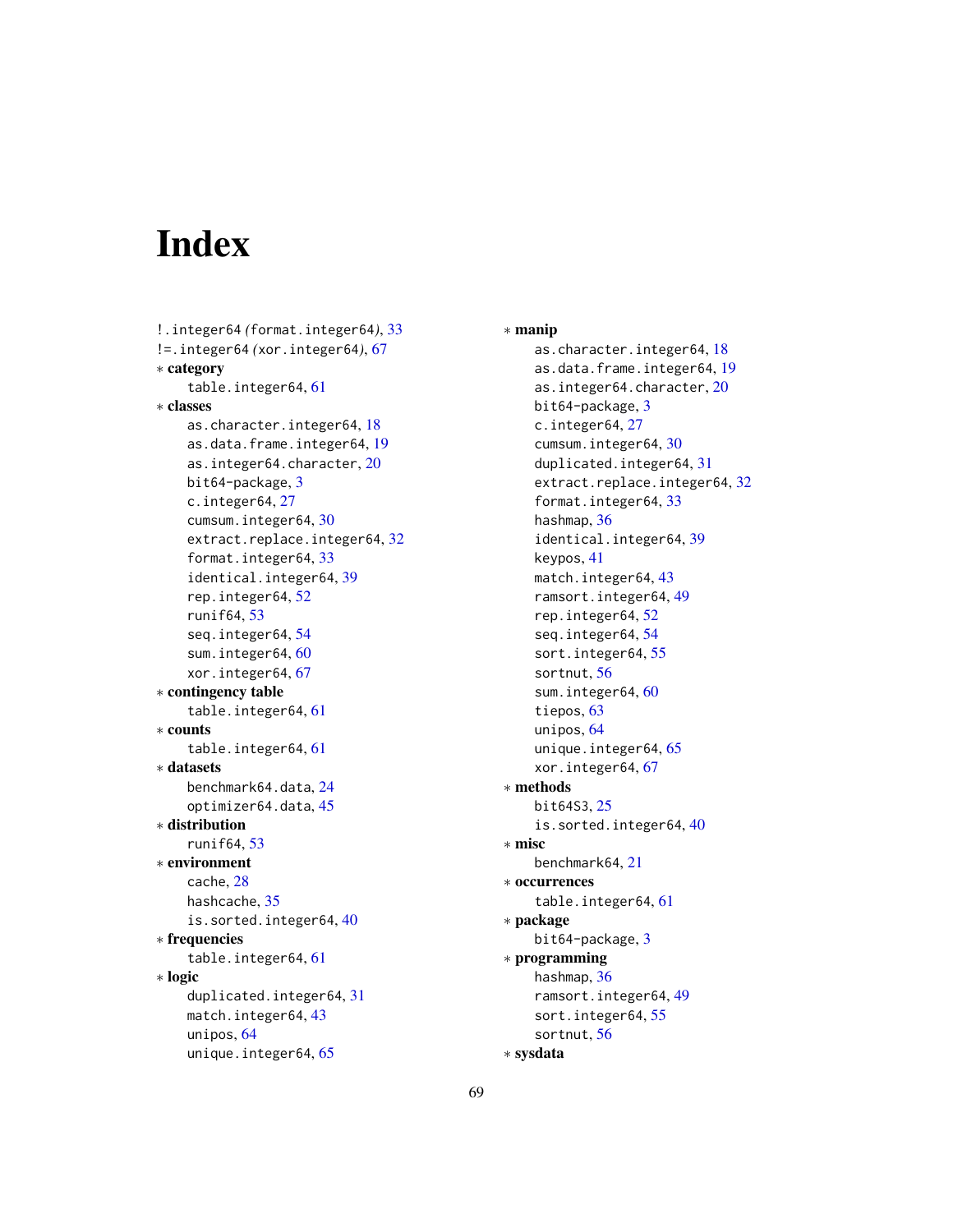```
runif64, 53
∗ univar
    keypos, 41
    prank, 46
    qtile, 47
    rank.integer64, 51
    tiepos, 63
*, 5, 7, 68
*.integer64, 7
*.integer64 (xor.integer64), 67
+, 5, 7, 68
+.integer64, 7
+.integer64 (xor.integer64), 67
-, 7
-.integer64, 7
-.integer64 (xor.integer64), 67
.Machine, 9
/, 5, 7, 68
/.integer64, 7
/.integer64 (xor.integer64), 67
:, 9, 26, 55
: (bit64S3), 25
<, 7, 68
<.integer64, 7
<.integer64 (xor.integer64), 67
<=, 7, 68
<=.integer64, 7
<=.integer64 (xor.integer64), 67
==, 7, 68
==.integer64, 7, 40
==.integer64 (xor.integer64), 67
>, 7, 68
>.integer64, 7
>.integer64 (xor.integer64), 67
>=, 7, 68
>=.integer64, 7
>=.integer64 (xor.integer64), 67
[, 7, 33
[.integer64, 7
[.integer64
        (extract.replace.integer64), 32
7][<-.integer64, 7
[<-.integer64]
        (extract.replace.integer64), 32
[[, 7
[[.integer64, 7
[[.integer64
```

```
(extract.replace.integer64), 32
[[<-, 7
[[<-.integer64, 7
[[<-.integer64
         (extract.replace.integer64), 32
%/%.integer64 (xor.integer64), 67
%%.integer64 (xor.integer64), 67
%in% (bit64S3), 25
%in%.integer64 (match.integer64), 43
&, 7, 68
&.bit, 10
&.bitwhich, 10
&.integer64, 7
&.integer64 (xor.integer64), 67
%/%, 5, 7, 68
%/%.integer64, 7
%%, 5, 7, 68
%%.integer64, 7
%in%, 8, 26
%in%.integer64, 8, 29, 37, 58
^, 5, 7, 68
^.integer64, 7
^.integer64 (xor.integer64), 67
abs, 7, 34
abs.integer64, 7
abs.integer64 (format.integer64), 33
all, 8, 60
all.equal, 8, 16, 17
all.equal.integer64, 8, 16
all.equal.numeric, 17
all.integer64, 8
all.integer64 (sum.integer64), 60
any, 8, 60
any.integer64, 8
any.integer64 (sum.integer64), 60
array, 10
as.bitstring, 6
as.bitstring (as.character.integer64),
         18
as.bitstring.integer64, 6
as.character, 7, 18
as.character.integer64, 7, 18, 21
as.data.frame, 7, 19
as.data.frame.integer64, 5, 7, 19, 28, 53,
         55
as.double, 6, 7, 18
as.double.integer64, 7
```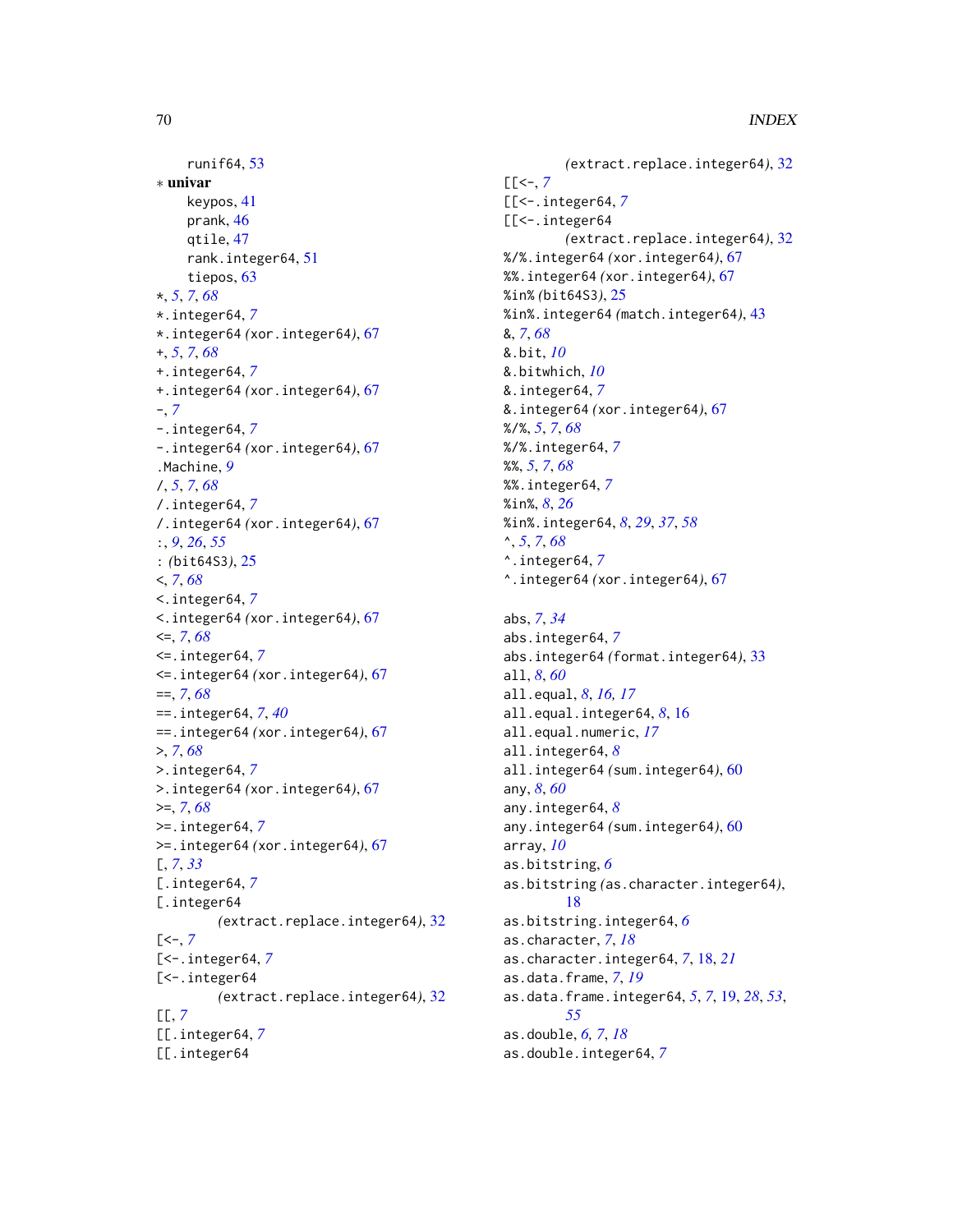## $I<sub>N</sub>$  in  $I<sub>1</sub>$  is  $I<sub>2</sub>$  in  $I<sub>3</sub>$  in  $I<sub>4</sub>$  in  $I<sub>5</sub>$  in  $I<sub>6</sub>$  in  $I<sub>7</sub>$  in  $I<sub>8</sub>$  in  $I<sub>9</sub>$  in  $I<sub>9</sub>$  in  $I<sub>9</sub>$  in  $I<sub>9</sub>$  in  $I<sub>9</sub>$  in  $I<sub>9</sub>$  in  $I<sub>9</sub>$  i

```
as.double.integer64
        (as.character.integer64), 18
as.factor, 8
as.factor.integer64, 8, 29, 58, 62
as.factor.integer64
        (as.character.integer64), 18
as.integer, 7, 18
as.integer.integer64, 7
as.integer.integer64
        (as.character.integer64), 18
as.integer64, 6, 16
as.integer64 (as.integer64.character),
        20
as.integer64.bitstring, 6
as.integer64.character, 6, 18, 20
as.integer64.double, 6
as.integer64.factor, 62
as.integer64.integer, 6
as.integer64.integer64, 6
as.integer64.logical, 6
as.integer64.NULL, 6
as.logical, 7, 18
as.logical.integer64, 7
as.logical.integer64
        (as.character.integer64), 18
as.ordered, 8
as.ordered.integer64, 8, 29
as.ordered.integer64
        (as.character.integer64), 18
as.vector, 10
atomic, 4
attributes, 17
```

```
benchmark64, 21, 24
benchmark64.data, 24
binattr, 8
binattr (xor.integer64), 67
bit, 5, 10
bit64, 26
bit64 (bit64-package), 3
bit64-package, 3
bit64S3, 25
bitwhich, 10
```
c, *[5](#page-4-0)*, *[7](#page-6-0)*, *[9](#page-8-0)*, *[27](#page-26-1)* c.integer64, *[7](#page-6-0)*, *[9](#page-8-0)*, [27,](#page-26-1) *[53](#page-52-1)*, *[55](#page-54-2)* cache, *[5](#page-4-0)*, [28,](#page-27-1) *[35](#page-34-2)[–37](#page-36-0)*, *[41](#page-40-0)* cbind, *[5](#page-4-0)*, *[7](#page-6-0)*, *[27](#page-26-1)* cbind.integer64, *[7](#page-6-0)*, *[19](#page-18-1)*

cbind.integer64 *(*c.integer64*)*, [27](#page-26-1) ceiling, *[8](#page-7-0)*, *[34](#page-33-0)* ceiling.integer64, *[8](#page-7-0)* ceiling.integer64 *(*format.integer64*)*, [33](#page-32-1) character, *[6](#page-5-0)* cummax, *[8](#page-7-0)*, *[30](#page-29-1)* cummax.integer64, *[8](#page-7-0)* cummax.integer64 *(*cumsum.integer64*)*, [30](#page-29-1) cummin, *[8](#page-7-0)*, *[30](#page-29-1)* cummin.integer64, *[8](#page-7-0)* cummin.integer64 *(*cumsum.integer64*)*, [30](#page-29-1) cumprod, *[8](#page-7-0)*, *[30](#page-29-1)* cumprod.integer64, *[8](#page-7-0)* cumprod.integer64 *(*cumsum.integer64*)*, [30](#page-29-1) cumsum, *[8](#page-7-0)*, *[30](#page-29-1)* cumsum.integer64, *[8](#page-7-0)*, [30,](#page-29-1) *[61](#page-60-1)* data.frame, *[7](#page-6-0)*, *[62](#page-61-0)* dget, *[9](#page-8-0)* diff, *[8](#page-7-0)*, *[30](#page-29-1)* diff.integer64, *[8](#page-7-0)* diff.integer64 *(*cumsum.integer64*)*, [30](#page-29-1) dim, *[4](#page-3-0)*, *[6](#page-5-0)* dim<-, *[6](#page-5-0)* dimnames, *[4](#page-3-0)*, *[6](#page-5-0)* dimnames<-, *[6](#page-5-0)* double, *[4](#page-3-0)[–6](#page-5-0)*, *[9](#page-8-0)* dput, *[9](#page-8-0)* duplicated, *[8](#page-7-0)*, *[31](#page-30-1)*, *[37](#page-36-0)*, *[58](#page-57-0)* duplicated.integer64, *[8](#page-7-0)*, *[29](#page-28-0)*, [31](#page-30-1) extract.replace.integer64, [32](#page-31-0) floor, *[8](#page-7-0)*, *[34](#page-33-0)*

floor.integer64, *[8](#page-7-0)* floor.integer64 *(*format.integer64*)*, [33](#page-32-1) format, *[7](#page-6-0)*, *[18](#page-17-1)*, *[34](#page-33-0)* format.integer64, *[7](#page-6-0)*, [33,](#page-32-1) *[68](#page-67-0)* function, *[17](#page-16-0)*

getcache *(*cache*)*, [28](#page-27-1)

hashcache, *[22](#page-21-0)*, *[26](#page-25-0)*, *[29](#page-28-0)*, [35,](#page-34-2) *[41](#page-40-0)*, *[43](#page-42-2)* hashdup, *[31](#page-30-1)* hashdup *(*hashmap*)*, [36](#page-35-1) hashfin, *[43](#page-42-2)* hashfin *(*hashmap*)*, [36](#page-35-1) hashfun, *[54](#page-53-0)* hashfun *(*hashmap*)*, [36](#page-35-1)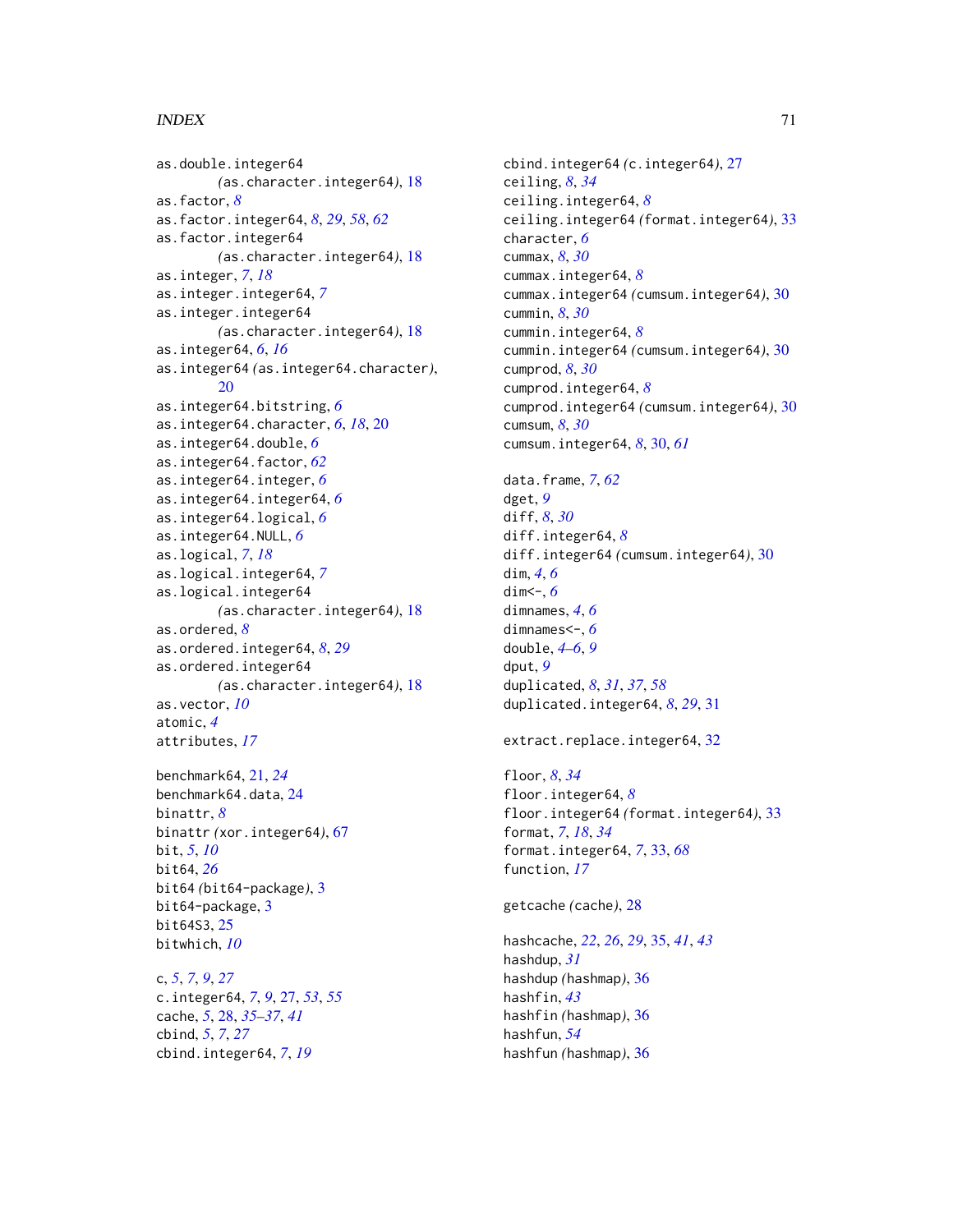hashmap, *[22](#page-21-0)*, *[35](#page-34-2)*, [36](#page-35-1) hashmaptab, *[62](#page-61-0)* hashmaptab *(*hashmap*)*, [36](#page-35-1) hashmapuni, *[66](#page-65-0)* hashmapuni *(*hashmap*)*, [36](#page-35-1) hashmapupo, *[65](#page-64-1)* hashmapupo *(*hashmap*)*, [36](#page-35-1) hashpos, *[43](#page-42-2)* hashpos *(*hashmap*)*, [36](#page-35-1) hashrev, *[43](#page-42-2)* hashrev *(*hashmap*)*, [36](#page-35-1) hashrin, *[43](#page-42-2)* hashrin *(*hashmap*)*, [36](#page-35-1) hashtab, *[62](#page-61-0)* hashtab *(*hashmap*)*, [36](#page-35-1) hashuni, *[66](#page-65-0)* hashuni *(*hashmap*)*, [36](#page-35-1) hashupo, *[65](#page-64-1)* hashupo *(*hashmap*)*, [36](#page-35-1) identical, *[6](#page-5-0)*, *[9](#page-8-0)*, *[39,](#page-38-0) [40](#page-39-0)* identical.integer64, *[6](#page-5-0)*, *[9](#page-8-0)*, [39](#page-38-0) inherits, *[4](#page-3-0)* integer, *[3](#page-2-1)*, *[5,](#page-4-0) [6](#page-5-0)*, *[11](#page-10-0)*, *[58](#page-57-0)*, *[63](#page-62-0)* integer64, *[18,](#page-17-1) [19](#page-18-1)*, *[21](#page-20-1)*, *[23](#page-22-0)*, *[26](#page-25-0)*, *[28](#page-27-1)*, *[30](#page-29-1)*, *[33,](#page-32-1) [34](#page-33-0)*, *[40](#page-39-0)*, *[53](#page-52-1)*, *[55](#page-54-2)*, *[58](#page-57-0)*, *[61,](#page-60-1) [62](#page-61-0)*, *[68](#page-67-0)* integer64 *(*bit64-package*)*, [3](#page-2-1) invisible, *[26](#page-25-0)* is, *[6](#page-5-0)* is.atomic, *[4](#page-3-0)* is.double, *[6](#page-5-0)*, *[9](#page-8-0)*, *[26](#page-25-0)* is.double *(*bit64S3*)*, [25](#page-24-1) is.finite.integer64 *(*format.integer64*)*, [33](#page-32-1) is.infinite.integer64 *(*format.integer64*)*, [33](#page-32-1) is.integer, *[6](#page-5-0)* is.integer.integer64 *(*bit64-package*)*, [3](#page-2-1) is.integer64, *[6](#page-5-0)* is.integer64 *(*bit64-package*)*, [3](#page-2-1) is.na, *[7](#page-6-0)*, *[34](#page-33-0)* is.na.integer64, *[7](#page-6-0)* is.na.integer64 *(*format.integer64*)*, [33](#page-32-1) is.nan.integer64 *(*format.integer64*)*, [33](#page-32-1) is.sorted, *[29](#page-28-0)* is.sorted.integer64, [40](#page-39-0) is.vector, *[6](#page-5-0)*, *[10](#page-9-0)* is.vector.integer64, *[6](#page-5-0)*, *[10](#page-9-0)* is.vector.integer64 *(*bit64-package*)*, [3](#page-2-1)

jamcache *(*cache*)*, [28](#page-27-1) keypos, *[8](#page-7-0)*, *[29](#page-28-0)*, [41](#page-40-0) keypos.integer64, *[8](#page-7-0)* length, *[4](#page-3-0)*, *[6](#page-5-0)*, *[41](#page-40-0)* length<-, *[6](#page-5-0)* length<-.integer64, *[6](#page-5-0)* length<-.integer64 *(*bit64-package*)*, [3](#page-2-1) levels, *[62](#page-61-0)* lim.integer64, *[17](#page-16-0)* lim.integer64 *(*sum.integer64*)*, [60](#page-59-0) list, *[62](#page-61-0)* load, *[9](#page-8-0)* log, *[5](#page-4-0)*, *[7](#page-6-0)*, *[34](#page-33-0)* log.integer64, *[7](#page-6-0)* log.integer64 *(*format.integer64*)*, [33](#page-32-1) log10, *[5](#page-4-0)*, *[7](#page-6-0)*, *[34](#page-33-0)* log10.integer64, *[7](#page-6-0)* log10.integer64 *(*format.integer64*)*, [33](#page-32-1) log2, *[5](#page-4-0)*, *[8](#page-7-0)*, *[34](#page-33-0)* log2.integer64, *[8](#page-7-0)* log2.integer64 *(*format.integer64*)*, [33](#page-32-1) logical, *[6](#page-5-0)* ls, *[28](#page-27-1)* match, *[8](#page-7-0)*, *[26](#page-25-0)*, *[37,](#page-36-0) [38](#page-37-0)*, *[44](#page-43-0)*, *[58,](#page-57-0) [59](#page-58-0)* match *(*bit64S3*)*, [25](#page-24-1) match.integer64, *[8](#page-7-0)*, *[29](#page-28-0)*, *[42](#page-41-0)*, [43,](#page-42-2) *[65](#page-64-1)* matrix, *[10](#page-9-0)* max, *[8](#page-7-0)*, *[60](#page-59-0)* max.integer64, *[8](#page-7-0)* max.integer64 *(*sum.integer64*)*, [60](#page-59-0) mean, *[8](#page-7-0)* mean.integer64, *[8](#page-7-0)*, *[61](#page-60-1)* mean.integer64 *(*qtile*)*, [47](#page-46-2) median, *[8](#page-7-0)* median.integer64, *[8](#page-7-0)*, *[29](#page-28-0)* median.integer64 *(*qtile*)*, [47](#page-46-2) mergeorder.integer64 *(*ramsort.integer64*)*, [49](#page-48-1) mergesort.integer64 *(*ramsort.integer64*)*, [49](#page-48-1) mergesortorder.integer64 *(*ramsort.integer64*)*, [49](#page-48-1) min, *[8](#page-7-0)*, *[60](#page-59-0)* min.integer64, *[8](#page-7-0)* min.integer64 *(*sum.integer64*)*, [60](#page-59-0) minusclass, *[8](#page-7-0)*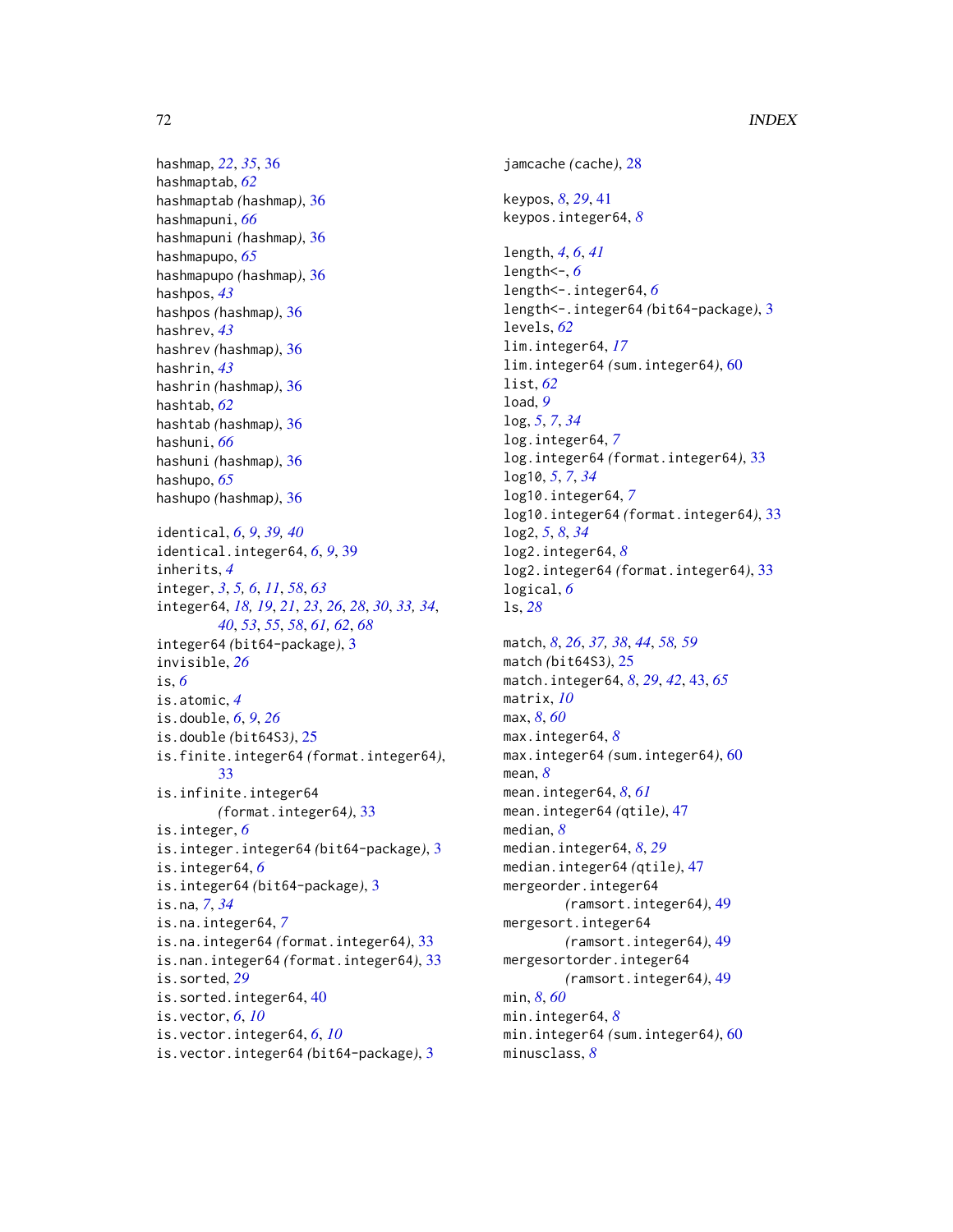## $I<sub>N</sub>$   $I<sub>3</sub>$   $I<sub>3</sub>$   $I<sub>4</sub>$   $I<sub>5</sub>$   $I<sub>6</sub>$   $I<sub>7</sub>$   $I<sub>8</sub>$   $I<sub>9</sub>$   $I<sub>9</sub>$   $I<sub>9</sub>$   $I<sub>9</sub>$   $I<sub>9</sub>$   $I<sub>9</sub>$   $I<sub>9</sub>$   $I<sub>9</sub>$   $I<sub>9</sub>$   $I<sub>9</sub>$   $I<sub>9</sub>$   $I<sub>9</sub>$   $I$

mode, *[6](#page-5-0)* mode<-, *[10](#page-9-0)* na.count, *[29](#page-28-0)* na.count.integer64 *(*is.sorted.integer64*)*, [40](#page-39-0) NA\_integer64\_ *(*as.integer64.character*)*, [20](#page-19-0) NA\_integer\_, *[6](#page-5-0)* names, *[4](#page-3-0)*, *[6](#page-5-0)* names<-, *[6](#page-5-0)* newcache *(*cache*)*, [28](#page-27-0) NextMethod, *[4](#page-3-0)*, *[18](#page-17-0)*, *[20](#page-19-0)*, *[27](#page-26-0)*, *[32](#page-31-0)*, *[34](#page-33-0)*, *[52](#page-51-0)* nties, *[29](#page-28-0)* nties.integer64 *(*is.sorted.integer64*)*, [40](#page-39-0) NULL, *[6](#page-5-0)* nunique, *[29](#page-28-0)*, *[36](#page-35-0)* nunique.integer64, *[35](#page-34-0)* nunique.integer64 *(*is.sorted.integer64*)*, [40](#page-39-0) nvalid, *[29](#page-28-0)* nvalid.integer64 *(*is.sorted.integer64*)*, [40](#page-39-0) optimizer64, *[45](#page-44-0)* optimizer64 *(*benchmark64*)*, [21](#page-20-0) optimizer64.data, [45](#page-44-0) order, *[8](#page-7-0)*, *[26](#page-25-0)*, *[50](#page-49-0)*, *[56](#page-55-0)* order *(*bit64S3*)*, [25](#page-24-0) order.integer64, *[8](#page-7-0)*, *[52](#page-51-0)* order.integer64 *(*sort.integer64*)*, [55](#page-54-0) ordercache, *[22](#page-21-0)*, *[29](#page-28-0)*, *[41](#page-40-0)* ordercache *(*hashcache*)*, [35](#page-34-0) orderdup, *[31](#page-30-0)* orderdup *(*sortnut*)*, [56](#page-55-0) orderfin, *[43](#page-42-0)* orderfin *(*sortnut*)*, [56](#page-55-0) orderkey, *[42](#page-41-0)* orderkey *(*sortnut*)*, [56](#page-55-0) ordernut *(*sortnut*)*, [56](#page-55-0) orderpos, *[43](#page-42-0)* orderpos *(*sortnut*)*, [56](#page-55-0) orderqtl, *[48](#page-47-0)* orderqtl *(*sortnut*)*, [56](#page-55-0) orderrnk, *[52](#page-51-0)* orderrnk *(*sortnut*)*, [56](#page-55-0) ordertab, *[62](#page-61-0)* ordertab *(*sortnut*)*, [56](#page-55-0)

ordertie, *[64](#page-63-0)* ordertie *(*sortnut*)*, [56](#page-55-0) orderuni, *[66](#page-65-0)* orderuni *(*sortnut*)*, [56](#page-55-0) orderupo, *[65](#page-64-0)* orderupo *(*sortnut*)*, [56](#page-55-0) plusclass, *[8](#page-7-0)* prank, *[29](#page-28-0)*, [46,](#page-45-0) *[52](#page-51-0)* prank.integer64, *[47](#page-46-0)* print, *[6](#page-5-0)* print.bitstring *(*as.character.integer64*)*, [18](#page-17-0) print.cache *(*cache*)*, [28](#page-27-0) print.integer64, *[6](#page-5-0)* print.integer64 *(*bit64-package*)*, [3](#page-2-0) prod, *[8](#page-7-0)*, *[60](#page-59-0)* prod.integer64, *[8](#page-7-0)* prod.integer64 *(*sum.integer64*)*, [60](#page-59-0) qtile, *[29](#page-28-0)*, *[47](#page-46-0)*, [47](#page-46-0) qtile.integer64, *[46](#page-45-0)* quantile, *[8](#page-7-0)*, *[49](#page-48-0)* quantile.integer64, *[8](#page-7-0)*, *[29](#page-28-0)* quantile.integer64 *(*qtile*)*, [47](#page-46-0) quickorder.integer64 *(*ramsort.integer64*)*, [49](#page-48-0) quicksort.integer64 *(*ramsort.integer64*)*, [49](#page-48-0) quicksortorder.integer64 *(*ramsort.integer64*)*, [49](#page-48-0) radixorder.integer64 *(*ramsort.integer64*)*, [49](#page-48-0) radixsort.integer64 *(*ramsort.integer64*)*, [49](#page-48-0) radixsortorder.integer64 *(*ramsort.integer64*)*, [49](#page-48-0) ramorder, *[35](#page-34-0)*, *[50](#page-49-0)* ramorder.integer64, *[42](#page-41-0)* ramorder.integer64 *(*ramsort.integer64*)*, [49](#page-48-0) ramsort, *[35](#page-34-0)*, *[50,](#page-49-0) [51](#page-50-0)*, *[55](#page-54-0)* ramsort.integer64, *[5](#page-4-0)*, [49](#page-48-0) ramsortorder, *[35](#page-34-0)*, *[50](#page-49-0)*, *[55](#page-54-0)* ramsortorder.integer64 *(*ramsort.integer64*)*, [49](#page-48-0) range, *[6](#page-5-0)*, *[8](#page-7-0)*, *[60](#page-59-0)*

range.default, *[60](#page-59-0)*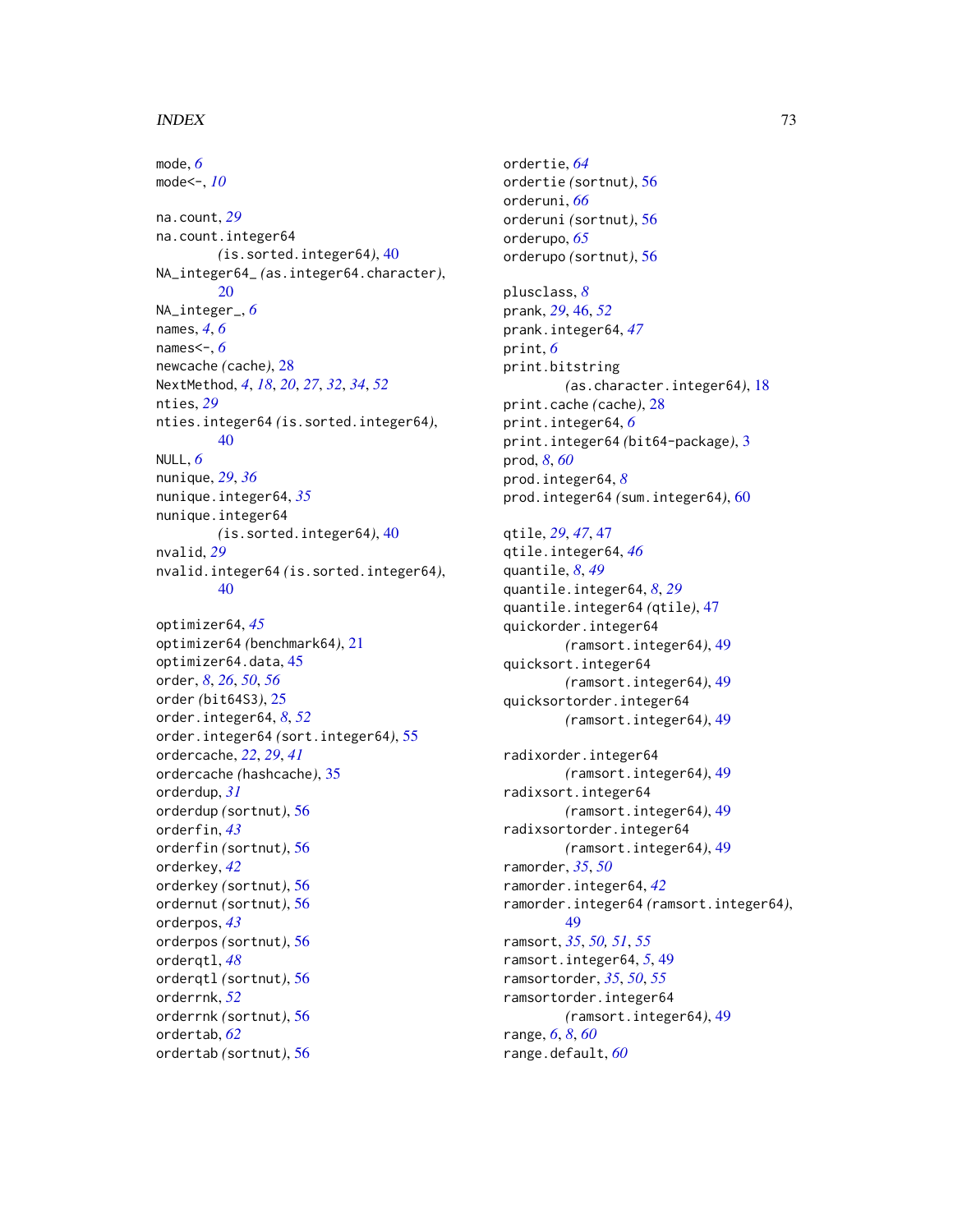range.integer64, *[8](#page-7-0)* range.integer64 *(*sum.integer64*)*, [60](#page-59-0) rank, *[8](#page-7-0)*, *[52](#page-51-0)* rank *(*bit64S3*)*, [25](#page-24-0) rank.integer64, *[8](#page-7-0)*, *[29](#page-28-0)*, *[47](#page-46-0)*, *[49](#page-48-0)*, [51,](#page-50-0) *[64](#page-63-0)* rbind, *[5](#page-4-0)*, *[7](#page-6-0)*, *[27](#page-26-0)* rbind.integer64, *[7](#page-6-0)* rbind.integer64 *(*c.integer64*)*, [27](#page-26-0) read.table, *[9](#page-8-0)* remcache *(*cache*)*, [28](#page-27-0) rep, *[6](#page-5-0)*, *[53](#page-52-0)* rep.integer64, *[6](#page-5-0)*, *[28](#page-27-0)*, [52,](#page-51-0) *[53](#page-52-0)*, *[55](#page-54-0)* repeat.time, *[22](#page-21-0)* round, *[8](#page-7-0)*, *[34](#page-33-0)* round.integer64, *[8](#page-7-0)* round.integer64 *(*format.integer64*)*, [33](#page-32-0) runif, *[6](#page-5-0)*, *[54](#page-53-0)* runif64, *[6](#page-5-0)*, *[38](#page-37-0)*, [53](#page-52-0) S3, *[4](#page-3-0)*, *[26](#page-25-0)* S4, *[4](#page-3-0)* sample, *[53](#page-52-0)* save, *[9](#page-8-0)* scale, *[34](#page-33-0)* scale.integer64 *(*format.integer64*)*, [33](#page-32-0) seq, *[6](#page-5-0)*, *[54](#page-53-0)* seq.integer64, *[6](#page-5-0)*, *[28](#page-27-0)*, [54](#page-53-0) serialize, *[4](#page-3-0)*, *[9](#page-8-0)* setattr, *[5](#page-4-0)* setattributes, *[5](#page-4-0)* setcache *(*cache*)*, [28](#page-27-0) shellorder.integer64 *(*ramsort.integer64*)*, [49](#page-48-0) shellsort.integer64 *(*ramsort.integer64*)*, [49](#page-48-0) shellsortorder.integer64 *(*ramsort.integer64*)*, [49](#page-48-0) sign, *[7](#page-6-0)*, *[34](#page-33-0)* sign.integer64, *[7](#page-6-0)* sign.integer64 *(*format.integer64*)*, [33](#page-32-0) signif, *[8](#page-7-0)*, *[34](#page-33-0)* signif.integer64, *[8](#page-7-0)* signif.integer64 *(*format.integer64*)*, [33](#page-32-0) sort, *[8](#page-7-0)*, *[50](#page-49-0)*, *[55,](#page-54-0) [56](#page-55-0)* sort.integer64, *[5](#page-4-0)*, *[8](#page-7-0)*, *[51](#page-50-0)*, [55](#page-54-0) sortcache, *[29](#page-28-0)*, *[41](#page-40-0)*, *[51](#page-50-0)*, *[56](#page-55-0)* sortcache *(*hashcache*)*, [35](#page-34-0) sortfin, *[43](#page-42-0)* sortfin *(*sortnut*)*, [56](#page-55-0)

sortnut, [56](#page-55-0) sortordercache, *[22](#page-21-0)*, *[26](#page-25-0)*, *[29](#page-28-0)*, *[41](#page-40-0)*, *[43](#page-42-0)* sortordercache *(*hashcache*)*, [35](#page-34-0) sortorderdup, *[31](#page-30-0)* sortorderdup *(*sortnut*)*, [56](#page-55-0) sortorderkey, *[42](#page-41-0)* sortorderkey *(*sortnut*)*, [56](#page-55-0) sortorderpos, *[43](#page-42-0)* sortorderpos *(*sortnut*)*, [56](#page-55-0) sortorderrnk, *[52](#page-51-0)* sortorderrnk *(*sortnut*)*, [56](#page-55-0) sortordertab, *[62](#page-61-0)* sortordertab *(*sortnut*)*, [56](#page-55-0) sortordertie, *[64](#page-63-0)* sortordertie *(*sortnut*)*, [56](#page-55-0) sortorderuni, *[66](#page-65-0)* sortorderuni *(*sortnut*)*, [56](#page-55-0) sortorderupo, *[65](#page-64-0)* sortorderupo *(*sortnut*)*, [56](#page-55-0) sortqtl, *[48](#page-47-0)* sortqtl *(*sortnut*)*, [56](#page-55-0) sorttab *(*sortnut*)*, [56](#page-55-0) sortuni, *[66](#page-65-0)* sortuni *(*sortnut*)*, [56](#page-55-0) sqrt, *[5](#page-4-0)*, *[8](#page-7-0)*, *[34](#page-33-0)* sqrt.integer64, *[8](#page-7-0)* sqrt.integer64 *(*format.integer64*)*, [33](#page-32-0) still.identical, *[29](#page-28-0)* storage.mode, *[6](#page-5-0)* storage.mode<-, *[10](#page-9-0)* str, *[4](#page-3-0)*, *[6](#page-5-0)*, *[10](#page-9-0)* str.integer64, *[6](#page-5-0)* str.integer64 *(*bit64-package*)*, [3](#page-2-0) sum, *[8](#page-7-0)*, *[60](#page-59-0)* sum.integer64, *[8](#page-7-0)*, *[30](#page-29-0)*, [60](#page-59-0) summary, *[8](#page-7-0)* summary.integer64, *[8](#page-7-0)*, *[29](#page-28-0)* summary.integer64 *(*qtile*)*, [47](#page-46-0) system.time, *[22](#page-21-0)* table, *[8](#page-7-0)*, *[37](#page-36-0)*, *[59](#page-58-0)*, *[62,](#page-61-0) [63](#page-62-0)*, *[65,](#page-64-0) [66](#page-65-0)* table.integer64, *[8](#page-7-0)*, *[22](#page-21-0)*, *[29](#page-28-0)*, [61,](#page-60-0) *[66](#page-65-0)* tabulate, *[63](#page-62-0)* tiepos, *[8](#page-7-0)*, *[29](#page-28-0)*, [63](#page-62-0) tiepos.integer64, *[8](#page-7-0)* trunc, *[8](#page-7-0)*, *[34](#page-33-0)* trunc.integer64, *[8](#page-7-0)* trunc.integer64 *(*format.integer64*)*, [33](#page-32-0) typeof, *[6](#page-5-0)*